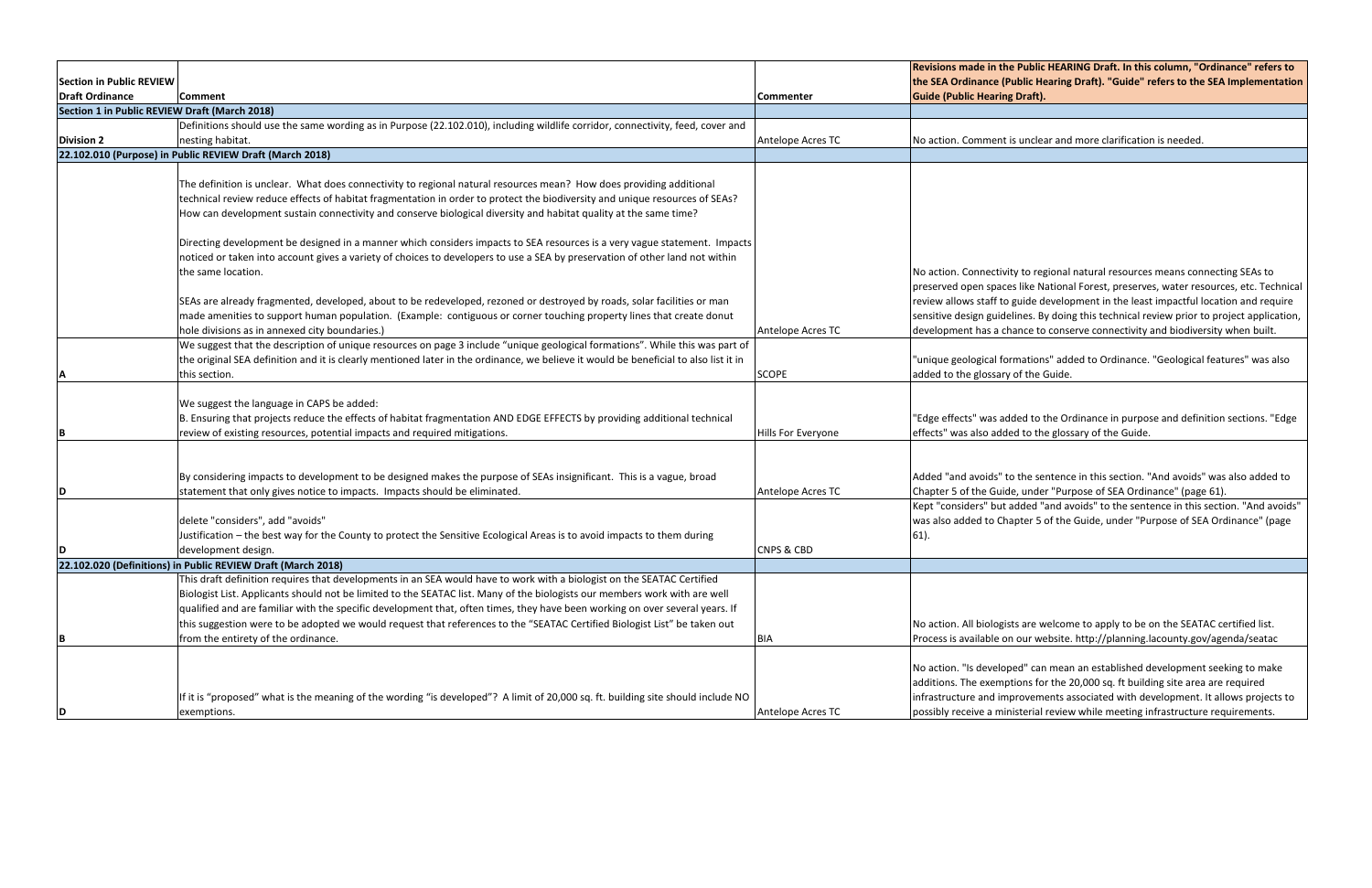|     |                                                                                                                                                                                                                                                                                                                                                                                                                                                                                                                                                                                                                                                                                                                                                                                                                                                                                                                                                                                                                                                                                                                                                                                                                                                                                                                                                                                                                                                               |                       | Added "associated with                                                                                                                |
|-----|---------------------------------------------------------------------------------------------------------------------------------------------------------------------------------------------------------------------------------------------------------------------------------------------------------------------------------------------------------------------------------------------------------------------------------------------------------------------------------------------------------------------------------------------------------------------------------------------------------------------------------------------------------------------------------------------------------------------------------------------------------------------------------------------------------------------------------------------------------------------------------------------------------------------------------------------------------------------------------------------------------------------------------------------------------------------------------------------------------------------------------------------------------------------------------------------------------------------------------------------------------------------------------------------------------------------------------------------------------------------------------------------------------------------------------------------------------------|-----------------------|---------------------------------------------------------------------------------------------------------------------------------------|
|     |                                                                                                                                                                                                                                                                                                                                                                                                                                                                                                                                                                                                                                                                                                                                                                                                                                                                                                                                                                                                                                                                                                                                                                                                                                                                                                                                                                                                                                                               |                       | acceptable. The definitio                                                                                                             |
|     |                                                                                                                                                                                                                                                                                                                                                                                                                                                                                                                                                                                                                                                                                                                                                                                                                                                                                                                                                                                                                                                                                                                                                                                                                                                                                                                                                                                                                                                               |                       | Definition K (Developme                                                                                                               |
|     | Recommends adding a condition to issue a permit to construct driveways only when concurrent with the construction of the                                                                                                                                                                                                                                                                                                                                                                                                                                                                                                                                                                                                                                                                                                                                                                                                                                                                                                                                                                                                                                                                                                                                                                                                                                                                                                                                      |                       | related. In the Guide, BS                                                                                                             |
| D   | associated residence or other primary structure.                                                                                                                                                                                                                                                                                                                                                                                                                                                                                                                                                                                                                                                                                                                                                                                                                                                                                                                                                                                                                                                                                                                                                                                                                                                                                                                                                                                                              | NPS.                  | included to show the co                                                                                                               |
|     |                                                                                                                                                                                                                                                                                                                                                                                                                                                                                                                                                                                                                                                                                                                                                                                                                                                                                                                                                                                                                                                                                                                                                                                                                                                                                                                                                                                                                                                               |                       | No action. The exemptic                                                                                                               |
|     |                                                                                                                                                                                                                                                                                                                                                                                                                                                                                                                                                                                                                                                                                                                                                                                                                                                                                                                                                                                                                                                                                                                                                                                                                                                                                                                                                                                                                                                               |                       | infrastructure and impro                                                                                                              |
|     |                                                                                                                                                                                                                                                                                                                                                                                                                                                                                                                                                                                                                                                                                                                                                                                                                                                                                                                                                                                                                                                                                                                                                                                                                                                                                                                                                                                                                                                               |                       | possibly receive a minist                                                                                                             |
|     | Excluded developments total up significantly. Why is it excluded in the site area? Please give a reason if this is for a specific                                                                                                                                                                                                                                                                                                                                                                                                                                                                                                                                                                                                                                                                                                                                                                                                                                                                                                                                                                                                                                                                                                                                                                                                                                                                                                                             |                       | Impacts caused by exclu                                                                                                               |
| D.1 | master planned community.                                                                                                                                                                                                                                                                                                                                                                                                                                                                                                                                                                                                                                                                                                                                                                                                                                                                                                                                                                                                                                                                                                                                                                                                                                                                                                                                                                                                                                     | Antelope Acres TC     | development standards.                                                                                                                |
|     |                                                                                                                                                                                                                                                                                                                                                                                                                                                                                                                                                                                                                                                                                                                                                                                                                                                                                                                                                                                                                                                                                                                                                                                                                                                                                                                                                                                                                                                               |                       | No action. The exemptic                                                                                                               |
|     |                                                                                                                                                                                                                                                                                                                                                                                                                                                                                                                                                                                                                                                                                                                                                                                                                                                                                                                                                                                                                                                                                                                                                                                                                                                                                                                                                                                                                                                               |                       | infrastructure and impro                                                                                                              |
|     |                                                                                                                                                                                                                                                                                                                                                                                                                                                                                                                                                                                                                                                                                                                                                                                                                                                                                                                                                                                                                                                                                                                                                                                                                                                                                                                                                                                                                                                               |                       | possibly receive a minist                                                                                                             |
|     |                                                                                                                                                                                                                                                                                                                                                                                                                                                                                                                                                                                                                                                                                                                                                                                                                                                                                                                                                                                                                                                                                                                                                                                                                                                                                                                                                                                                                                                               |                       | Impacts caused by exclu                                                                                                               |
| D.3 | Requirements for LA Co Fire Department should be included and totaled to all grading.                                                                                                                                                                                                                                                                                                                                                                                                                                                                                                                                                                                                                                                                                                                                                                                                                                                                                                                                                                                                                                                                                                                                                                                                                                                                                                                                                                         | Antelope Acres TC     | development standards.                                                                                                                |
| D.3 | Change "Turnaround" to "turn-around"                                                                                                                                                                                                                                                                                                                                                                                                                                                                                                                                                                                                                                                                                                                                                                                                                                                                                                                                                                                                                                                                                                                                                                                                                                                                                                                                                                                                                          |                       | Changed to "turn-aroun                                                                                                                |
|     |                                                                                                                                                                                                                                                                                                                                                                                                                                                                                                                                                                                                                                                                                                                                                                                                                                                                                                                                                                                                                                                                                                                                                                                                                                                                                                                                                                                                                                                               | Caltrans              |                                                                                                                                       |
| D.4 | Remove this line.<br>Justification - The fuel modification zone should not be excluded from the total building site area. Fuel modification can be a<br>big impact on the local resources, particularly for small projects. Fuel modification may involve the clearance of native plants<br>from 100 to 300 feet around every structure on the site. The yearly clearance of vegetation effectively eliminates all annual<br>and perennial native herbaceous plants. Also, pruning in successive years, of native shrubs and small trees often results in the<br>death of those plants. What remains on sites where fuel modification has occurred are non-native plants, particularly weedy<br>grasses. Additionally, these areas suffer from higher rates of soil erosion, as the matrix of native shrubs and trees that typically<br>hold slopes in place is no longer intact. Fuel modification zones need to be included in the development footprint. Indeed, the<br>same section, J. 1, defines Development as "Alteration to existing vegetation, including but not limited to vegetation removal<br>for fuel modification," (at pg. 5 emphasis added), and in K. ""Development footprint" means the area of<br>disturbance for development, including but not limited to, all structures, driveways and access, fuel modification areas" (at<br>pg. 6 emphasis added). We support inclusion of the "fuel modification" in the development footprint. | <b>CNPS &amp; CBD</b> | No action. Fuel mod zon<br>Mod Zones are excluded<br>associated with develop<br>review while meeting in<br>infrastructures will be ev |
|     |                                                                                                                                                                                                                                                                                                                                                                                                                                                                                                                                                                                                                                                                                                                                                                                                                                                                                                                                                                                                                                                                                                                                                                                                                                                                                                                                                                                                                                                               |                       |                                                                                                                                       |
| E   | Please add in perpetuity to the statement "restrictions to permanently limit".                                                                                                                                                                                                                                                                                                                                                                                                                                                                                                                                                                                                                                                                                                                                                                                                                                                                                                                                                                                                                                                                                                                                                                                                                                                                                                                                                                                | Antelope Acres TC     | No action since "permar                                                                                                               |
|     | The number of "habitat or species credit" is similar to "carbon credits", The numbers here are for living creatures and their                                                                                                                                                                                                                                                                                                                                                                                                                                                                                                                                                                                                                                                                                                                                                                                                                                                                                                                                                                                                                                                                                                                                                                                                                                                                                                                                 |                       | Adding clarifying langua                                                                                                              |
| F   | habitat that sustain all of us. Mitigation must remain in the same area, not credited to another geographical location.                                                                                                                                                                                                                                                                                                                                                                                                                                                                                                                                                                                                                                                                                                                                                                                                                                                                                                                                                                                                                                                                                                                                                                                                                                                                                                                                       | Antelope Acres TC     | be within or contiguous                                                                                                               |
| F   | Use "project developers" or "developers", such that it is consistent with section G.                                                                                                                                                                                                                                                                                                                                                                                                                                                                                                                                                                                                                                                                                                                                                                                                                                                                                                                                                                                                                                                                                                                                                                                                                                                                                                                                                                          | Caltrans              | Change to "project deve                                                                                                               |
|     |                                                                                                                                                                                                                                                                                                                                                                                                                                                                                                                                                                                                                                                                                                                                                                                                                                                                                                                                                                                                                                                                                                                                                                                                                                                                                                                                                                                                                                                               |                       |                                                                                                                                       |

ith the primary use" to clarify when the exclusions are hition for Building Site Area (BSA) was moved as a subsection of ment footprint) in the Ordinance to show that the 2 terms are RSA was moved to Chapter 2 and a graphic (page 14) was comparison between Development Footprint and BSA.

ptions for the 20,000 sq. ft building site area are required iprovements associated with development. It allows projects to nisterial review while meeting infrastructure requirements. Inpacts cauded infrastructures will be evaluated and must comply with rds.

ptions for the 20,000 sq. ft building site area are required infrastructure and improvement and improvement as inprovements associated with development. It allows projects nisterial review while meeting infrastructure requirements. Inpacts cauded infrastructures will be evaluated and must comply with

**Dund" in the Ordinance and Guide.** 

zone is included in the definition of development footprint. Fuel ded from building site area as it is required hazard mitigation lopment. It allows projects to possibly receive a ministerial refirastructure requirements. Impacts caused by excluded e evaluated and must comply with development standards.

manently" and "in perpetuity" are interchangeable terms.

guage to 22.102.100.D.2 in the Ordinance to say mitigation shall bus with same SEA.

evelopers" in the Ordinance and in Chapter 8 of the Guide.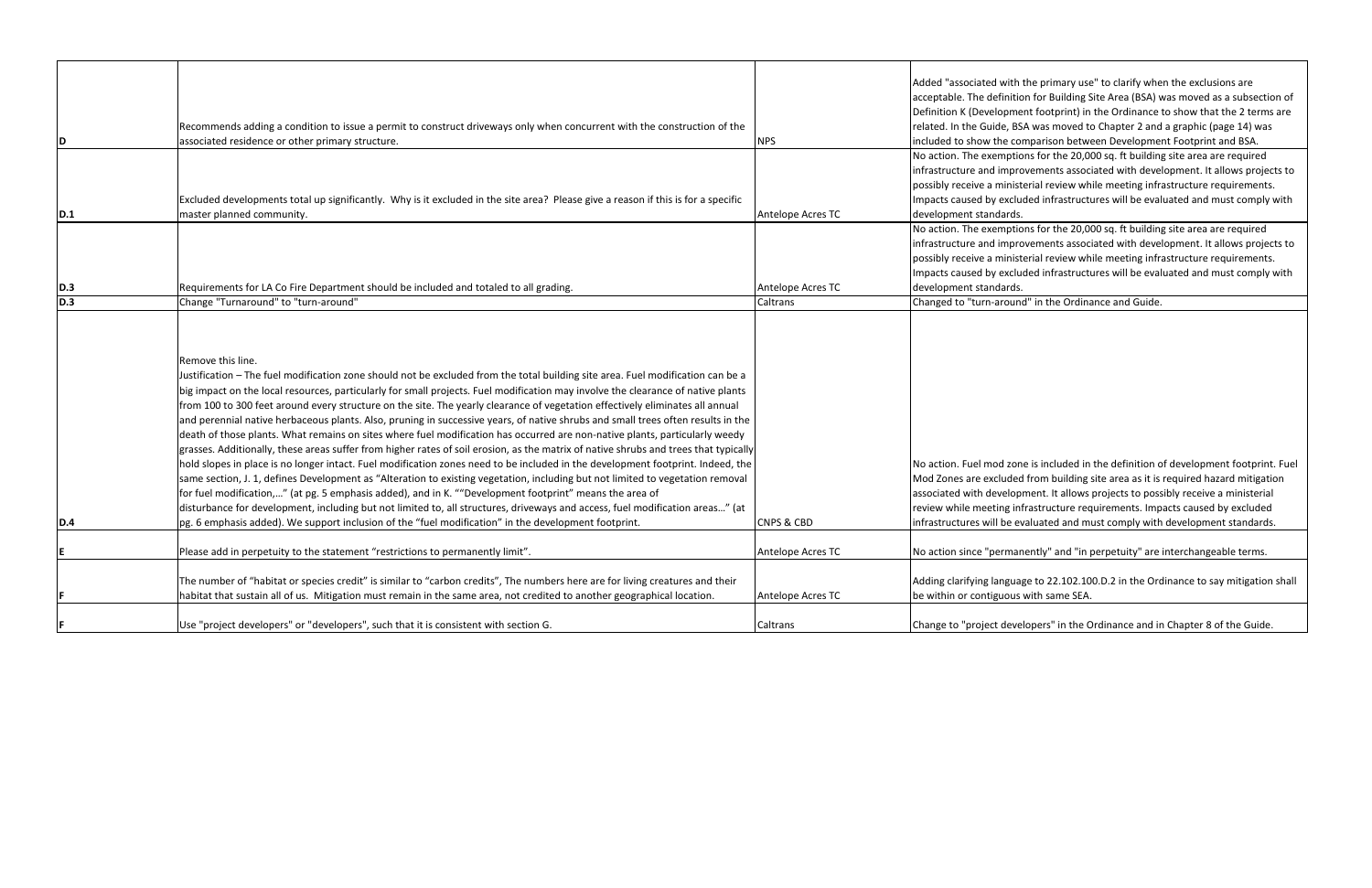|           | "Conservation or Mitigation Bank" and "Conservation in lieu fee" need to be defined more precisely. Mitigation banking and                                                                                                                         |                       |                         |
|-----------|----------------------------------------------------------------------------------------------------------------------------------------------------------------------------------------------------------------------------------------------------|-----------------------|-------------------------|
|           | in lieu fee options should be expanded to be a programmatic component of SEA implementation and management. This                                                                                                                                   |                       |                         |
|           | program should include ongoing tracking, reporting, and enforcement components. Without these, offsite mitigation has a                                                                                                                            |                       | Added clarifying lang   |
|           | high likelihood of failure and is therefore a threat to the very resources it is intended to protect.                                                                                                                                              |                       | ensure that all off-sit |
|           |                                                                                                                                                                                                                                                    |                       | development.            |
|           | Ratios of replacement vegetation should be commensurate with those recommended by resource management agencies,<br>especially California Department of Fish and Wildlife. Special plants and habitat types should minimally have a 4:1 ratio, with |                       | Guidance for off-site   |
|           | old growth habitats including chaparral compensated at a ratio of 10:1. More common species within an SEA should minimally                                                                                                                         |                       | lieu fees, is provided  |
|           | be mitigated at a 2:1 ratio.                                                                                                                                                                                                                       |                       | allowed through a dis   |
|           |                                                                                                                                                                                                                                                    |                       | mitigation will be rev  |
|           | Banking, mitigation, deed restrictions, and in lieu fee projects should regularly be reported at the regional level using GIS                                                                                                                      |                       | adequate.               |
|           | mapping. These should include the annual publication of a .kmz (or similar easily viewable file format) showing the properties                                                                                                                     |                       |                         |
|           | covered, photo-documentation of management actions, and survey results. This tracking should be incorporated into SEA                                                                                                                              |                       | Development impact      |
|           | programmatic planning and mapping components, and should be administered by dedicated County Regional Planning staff                                                                                                                               |                       | requirements of the     |
|           | whose primary responsibilities is to insure that all agreements are upheld and executed as required.                                                                                                                                               |                       | required to meet whi    |
|           |                                                                                                                                                                                                                                                    |                       |                         |
|           | Any and all mitigation must require like-for-like components for compensation. Soils, slope, topography, aspect, range,                                                                                                                            |                       | We are working on se    |
|           | growing conditions, and habitat type must all match between development and mitigation sites. All must be within the same                                                                                                                          |                       | space in SEAs (and Co   |
| F&G       | watershed and SEA.                                                                                                                                                                                                                                 | <b>CNPS &amp; CBD</b> | SEA program.            |
|           |                                                                                                                                                                                                                                                    |                       | Added clarifying lang   |
|           |                                                                                                                                                                                                                                                    |                       | ensure that all off-sit |
| lG        | These fees must be used for mitigation in the same area.                                                                                                                                                                                           | Antelope Acres TC     | development.            |
|           |                                                                                                                                                                                                                                                    |                       |                         |
|           | For clarity, we would like the inclusion of language that points out that the "following activities" under the SEA                                                                                                                                 |                       |                         |
|           | "Development" definition excludes exempted developments under Section 22.102.040 of the ordinance. This would eliminate                                                                                                                            |                       |                         |
|           | any confusion related to what is exempted and not subject to this section or definition. Accordingly, BIA requests that                                                                                                                            |                       |                         |
|           | §22.102.20 (J) be revised to read (requested change underlined):                                                                                                                                                                                   |                       | No action. Exemptior    |
|           | J. "Development" means any of the following activities within an SEA, unless otherwise exempt under Section 22.102.040                                                                                                                             | BIA                   | the SEA ordinance.      |
|           | Please add the following words (from Roget's Thesaurus). Development is outgrowth, consequence, change and expansion.                                                                                                                              |                       |                         |
|           | The word alteration is a simplified explanation of a permanent modification.                                                                                                                                                                       | Antelope Acres TC     | No action since the w   |
|           | This Section describes several activities considered as development and states. "Development" means any of the following                                                                                                                           |                       |                         |
|           | activities within an SEA"                                                                                                                                                                                                                          |                       |                         |
|           | CDFW recommends that groundwater extraction be considered a type of development for the purposes of the Ordinance.                                                                                                                                 |                       | No action. Any new g    |
|           | Changes in groundwater can effect surface water and soil moisture availability and associated wildlife and botanical resources                                                                                                                     |                       | grading will be consid  |
|           | that depend on these resources.                                                                                                                                                                                                                    | <b>CDFW</b>           | evaluate any apparer    |
|           | should also include cell towers. It is thought that electromagnetic fields from cell towers may affect birds. Their construction                                                                                                                   |                       | No action. Cell tower   |
| J.4       | during nesting season, particularly in an SEA, should not be allowed.                                                                                                                                                                              | <b>SCOPE</b>          | season will require no  |
|           | SCE also requests that Section 22.102.020(J)(4) (Definition of Development) be modified for clarity to exclude electrical power                                                                                                                    |                       |                         |
|           | transmission and distribution lines owned or operated by publicly regulated utilities.                                                                                                                                                             |                       |                         |
|           | 4. Construction, placement, modification, expansion, or demolition of any infrastructure, including but not limited to, water                                                                                                                      |                       | No action or changes    |
|           | and sewerage lines, drainage facilities, telephone lines, and electrical power transmission and distribution lines (excluding                                                                                                                      |                       | zoning code. Any acti   |
| J.4       | publicly regulated utilities), including all associated construction staging;                                                                                                                                                                      | SoCal Edison          | this ordinance.         |
|           |                                                                                                                                                                                                                                                    |                       | No action. Section 22   |
| J.4 & J.5 | Specify difference between "structure" and "infrastructure" or perhaps combine section 4 & 5                                                                                                                                                       | Caltrans              | infrastructure.         |
|           |                                                                                                                                                                                                                                                    |                       |                         |
|           | This Section defines fencing as "areas used for livestock or companion animals including riding rings, kennels, paddocks, and                                                                                                                      |                       |                         |
|           | grazing lands;"                                                                                                                                                                                                                                    |                       |                         |
|           | CDFW recommends that the definition of fencing include areas fenced for security reasons include but not be limited to:                                                                                                                            |                       |                         |
| J.6       | airports; prisons; large estates; agricultural croplands; resorts; mines; reservoirs; aqua ducts; public recreation facilities; etc.                                                                                                               | <b>CDFW</b>           | Added "or for securit   |

guage to 22.102.100.D.2 in the Ordinance and Guide (page 78) to te preservation occurs within or contiguous with same SEA as the

preservation, including conservation and mitigation banks and in- $\ln$  chapter 8 of the Guide. Any off-site preservation is only iscretionary review process (SEA CUP), through which proposed viewed by the Staff Biologist to ensure that it is appropriate and

ing state or federally protected resources are subject to both management agencies and the County. The applicant will be ichever ratio is most protective of the resource.

etting up a tracking and reporting system for preserved open ounty-wide). This will be part of the monitoring component of the

guage to 22.102.100.D.2 in the Ordinance and Guide (page 78) to te preservation occurs within or contiguous with same SEA as the

ns may still be considered development but will not be subject to

vords have similar definitions.

groundwater extraction requiring vegetation disturbance or dered development. Under discretionary SEA CUP, biologists can nt biological impacts from groundwater extraction.

rs are covered by I.5 (Development). Construction during nesting esting bird survey and avoidance of nests if found.

to language. PCN certificate, order, rule will supersede County ivity under a PCN certificate, order, rule is already exempt from

. 102.020. I.4 in the Ordinance provides examples of

y purposes" to I.6 in the Ordinance.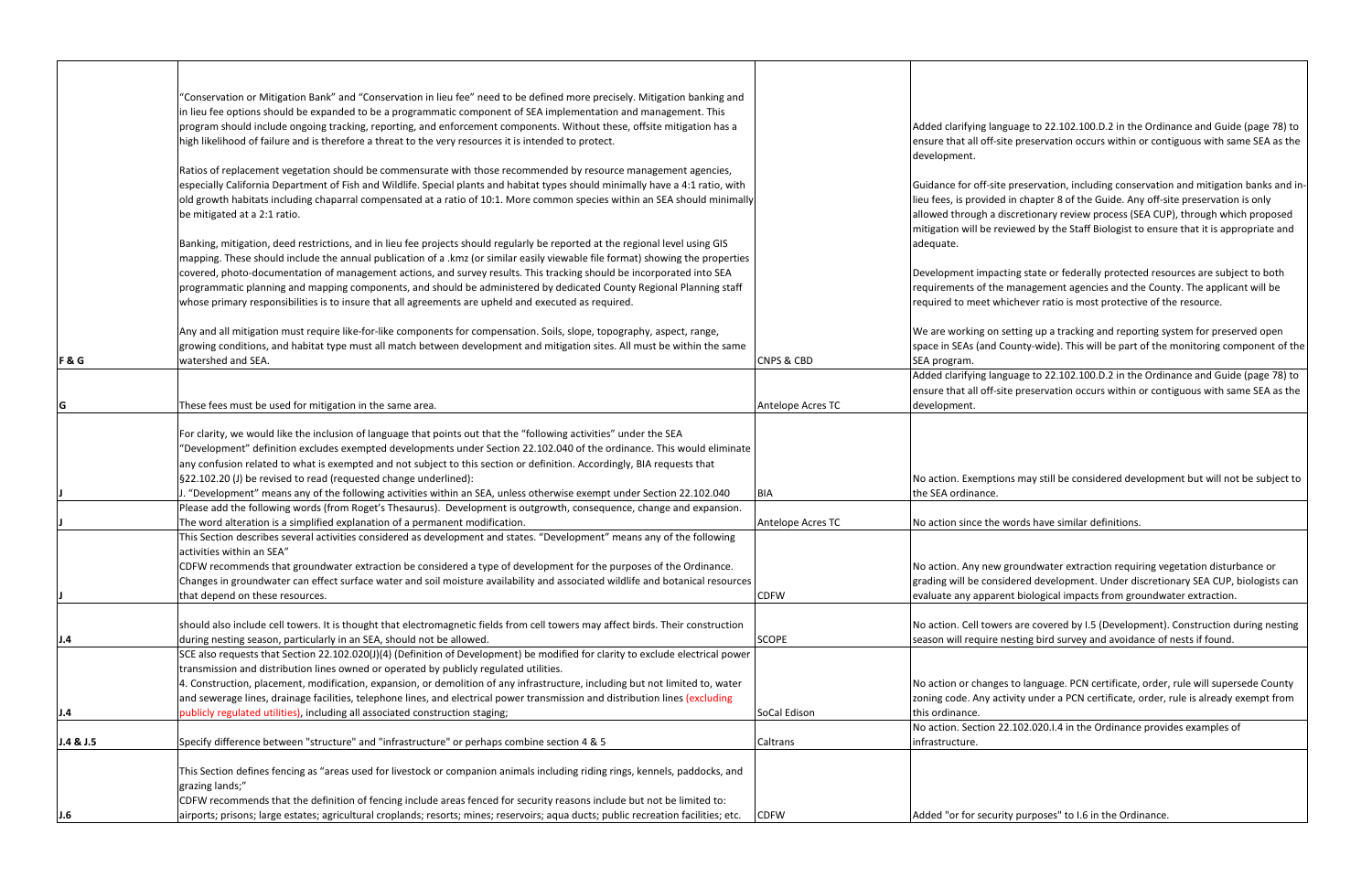|                         |                                                                                                                              |                          | No action. Land divisi                      |
|-------------------------|------------------------------------------------------------------------------------------------------------------------------|--------------------------|---------------------------------------------|
|                         |                                                                                                                              |                          | choice on how to dra                        |
|                         |                                                                                                                              |                          | impact to biological r                      |
|                         | County describes "Land Divisions" as a development activity. This should also be excluded from the definition of development |                          | information, refer to                       |
| J.7                     | since land division in and of itself is not development.                                                                     | <b>BIA</b>               | 22.102.090.D.3.a.                           |
|                         |                                                                                                                              |                          |                                             |
|                         |                                                                                                                              |                          |                                             |
|                         |                                                                                                                              |                          | No action. 20,000 sq.                       |
|                         |                                                                                                                              |                          | For all disturbance is                      |
|                         |                                                                                                                              |                          | as part of the 20,000                       |
|                         |                                                                                                                              |                          | able to receive a Min                       |
|                         |                                                                                                                              |                          | The definition for Bui                      |
|                         |                                                                                                                              |                          | (Development footpr                         |
|                         | Is this the permittable 20,000 square feet of a single building? What is the maximum amount of disturbance allowed that      |                          | Guide, BSA was move                         |
| K                       | does not count into the development footprint? Would this be considered as "barefootprint"?                                  | Antelope Acres TC        | comparison between                          |
|                         |                                                                                                                              |                          |                                             |
|                         |                                                                                                                              |                          | The definition for Bui                      |
|                         |                                                                                                                              |                          | (Development footpr                         |
|                         | Note that this definition also conflicts with Definition D. Please note 22.102.080 SEA Development Standards that separate   |                          | related. In the Guide,                      |
| K                       | SEAs into categories of allowable disturbance and the prescribed mitigations for each type of disturbance.                   |                          | included to show the                        |
|                         | we suggest that the definition of Development Footprint should include temporary impact areas, such as exploratory testing,  |                          |                                             |
| Κ                       | as well as the disturbed areas already listed.                                                                               | <b>CNPS SG Mountains</b> | Added "both perman                          |
| $\overline{\mathsf{N}}$ | Place comma between "fertile soil" and "scenic views"                                                                        | Caltrans                 | Added comma                                 |
|                         |                                                                                                                              |                          |                                             |
|                         |                                                                                                                              |                          | Remove Formation ty<br>Ordinance. Created a |
|                         |                                                                                                                              |                          | Ordinance that includ                       |
| P                       | Woodland must include a culmination of all seven types of features.                                                          | Antelope Acres TC        | standalone definition                       |
|                         | While we recognize that native grasslands can be a component of the formation defined as herbland, because native            |                          |                                             |
|                         | grasslands are a rare plant community. Los Angeles County still has some of the best and largest native grasslands remaining |                          |                                             |
| <b>P.3</b>              | in California. Therefore it is prudent to identify a unique category for Native Grasslands.                                  | <b>CNPS &amp; CBD</b>    | Added a new definitio                       |
|                         |                                                                                                                              |                          |                                             |
|                         | While the 6. Addresses streams and 7. addresses Wetlands and references the Army Corps of Engineers Wetland Delineation      |                          |                                             |
|                         | Manual, these wetlands and waters issues are also subject to waters of the State, through the 401 Certification and Wetlands |                          |                                             |
|                         | Program and the Lake and Streambed Alteration process. In order to accurately document the episodic streams on               |                          | Revised definitions po                      |
|                         | development sites we recommend that surveyors employ the Mapping Episodic Stream Activity (MESA) protocols developed         |                          | MESA in the Guide G                         |
|                         | by CDFW and the California Energy Commission. The SEA ordinance needs to reference and include California's                  |                          | the Guide in Chapter                        |
| P.6 & P.7               | implementation of the Clean Water Act and the Lake and Streambed Program                                                     | <b>CNPS &amp; CBD</b>    | permitting requireme                        |

sions is considered development activity since the developer has a aw the lot lines. The divided lots can be developed with least resources by requiring a Ministerial SEA Review. For additional the development standard on Large Lot Parcel Map in Section

ft is not the development footprint but the building site area. part of dev footprint but there are exclusions that will not count ) sq. ft building site area calculated to see if the development is histerial SEA Review.

ilding Site Area (BSA) was moved as a subsection of Definition K rint) in the Ordinance to show that the 2 terms are related. In the ed to Chapter 2 and a graphic (page 14) was included to show the Development Footprint and BSA.

ilding Site Area (BSA) was moved as a subsection of Definition K rint) in the Public Hearing Draft to show that the 2 terms are RSA was moved to Chapter 2 and a graphic (page 14) was comparison between Development Footprint and BSA.

nent and temporary" to definition of Development Footprint.

ypes from Definitions since it is no longer referred in the new definition for Geological Features (Definition S) in the des beaches, dunes, rock outcrops, and rocklands. Created ns for Stream (Definition FF) and Wetland (Definition JJ).

ion for Native Grassland in the Guide.

er guidance from SEATAC and CDFW. Included a reference to Iossary for definition of Stream. Included clarifying language in r 4 (page37). All development projects are also subject to ents of state and federal agencies.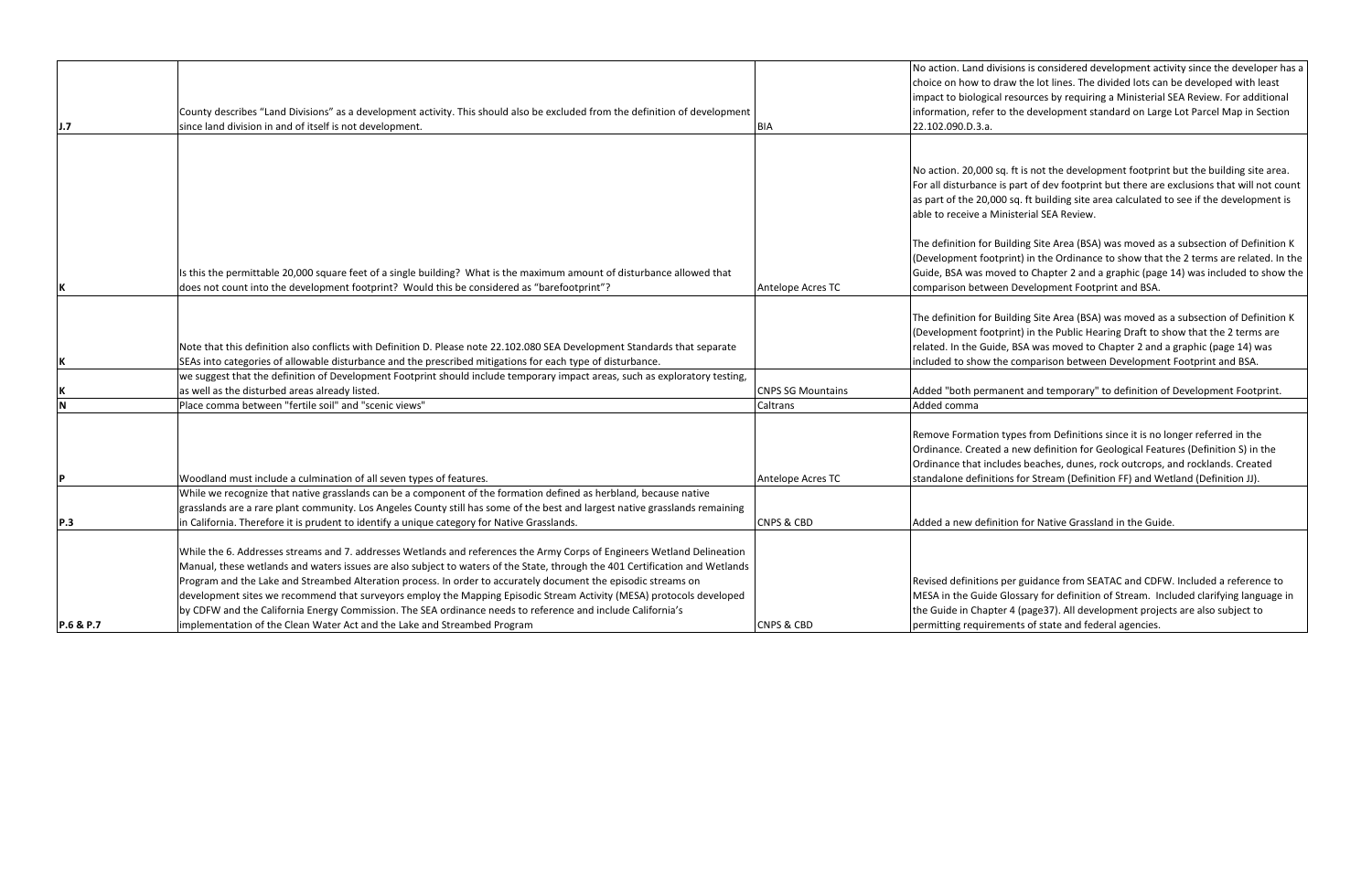> ype" definition from Ordinance since the SEA CUP mitigation ured and is no longer determined by habitat and formation types. includes area of land that allows for plant species to move age also includes narrower areas or pathways that wouldn't movement for bigger species. "Wildlife Corridor" pertains to the e (Definition LL).

> $n$ ition of "natural community" aligns with CDFW's definition and is ubsequent SEA Resource classifications.

|     | This section describes "Formation Types" to define generalized structures of a stand of vegetation or physical feature.          |                       |                                                                                   |
|-----|----------------------------------------------------------------------------------------------------------------------------------|-----------------------|-----------------------------------------------------------------------------------|
|     | Wetland is defined as a Formation Type that is "An area of land that is inundated or saturated by surface or groundwater at a    |                       |                                                                                   |
|     | frequency and duration sufficient to support, and that under normal circumstances does support, a prevalence of vegetation       |                       |                                                                                   |
|     | typically adapted for life in saturated soil conditions, with determinations following guidelines defined in the Corps of        |                       |                                                                                   |
|     | Engineers Wetland Delineation Manual."                                                                                           |                       |                                                                                   |
|     | In order for the Ordinance to be more inclusive of biological resource protection in the predominately arid regions of the       |                       |                                                                                   |
|     | subject coverage area, CDFW recommends that the Ordinance follow the wetland determinations guidelines defined in the            |                       |                                                                                   |
|     | Unitized States Fish and Wildlife Service (USFW) Classification of Wetlands and Deepwater Habitats of the United States          |                       |                                                                                   |
|     | (Cowardin, 1979). For purposes of this classification, a wetland must satisfy one or more of the following three wetland         |                       |                                                                                   |
|     | indicator parameters: (1) at least periodically, the land supports predominantly hydrophytes; (2) the substrate is               |                       |                                                                                   |
|     | predominantly undrained hydric soil; and (3) the substrate is nonsoil and is saturated with water or covered by shallow water    |                       |                                                                                   |
|     | at some time during the growing season of each year. Wetland determinations defined under the Corps of Engineers Wetland         |                       |                                                                                   |
|     | Delineation Manual must satisfy all three of the above wetland indicator parameters (vegetation, soils, and hydrology) to        |                       |                                                                                   |
|     | qualify as a wetland. The Corps of Engineers wetland delineation standard will potentially limit the recognition and protection  |                       |                                                                                   |
|     |                                                                                                                                  |                       |                                                                                   |
| P.7 | of wetlands and associated biological resource value in the SEAs covered under the Ordinance.                                    | <b>CDFW</b>           | Revised definition of "Wetland" in Ordinance and Guide (page 37 and Glossary).    |
|     |                                                                                                                                  |                       | Changed "vegetation" to "natural habitat" in Ordinance and Guide. Definition of   |
| Q   | The definition must include the reference to habitat disturbance also, not only vegetative.                                      | Antelope Acres TC     | "Fragmentation" was added to the Guide Glossary.                                  |
|     |                                                                                                                                  |                       |                                                                                   |
|     |                                                                                                                                  |                       |                                                                                   |
|     | This section states that "habitat type" is generally referred to as vegetation type "as defined by standard references, such as  |                       |                                                                                   |
|     | Holland (1988) or Sawyer et al (2009)." CDFW asks that this be rewritten to "as defined by the state's standard known as the     |                       |                                                                                   |
|     | Survey of California Vegetation (SCV), which is available on the California Department of Fish and Wildlife website."            |                       |                                                                                   |
|     |                                                                                                                                  |                       |                                                                                   |
|     | CDFW no longer supports the use of the Holland classification. Instead, in 2007 the Legislature directed CDFW to develop a       |                       |                                                                                   |
|     | vegetation classification and mapping standard for California based on data-driven, defensible definitions of vegetation types.  |                       |                                                                                   |
|     | The standard presents membership rules for vegetation types so they are clearly defined and understood by all users. The         |                       |                                                                                   |
|     | Manual of California Vegetation, second edition, (Sawyer et al. 2009) presented the state of the standard classification in      |                       |                                                                                   |
|     | 2009. However, much more of California has been classified and analyzed, and updates will now be published on the CDFW           |                       |                                                                                   |
|     | website in the form of lists (https://www.wildlife.ca.gov/Data/VegCAMP) and CNPS website (as the Online Manual of                |                       |                                                                                   |
|     | California Vegetation). The vegetation types of Los Angeles are fairly well documented, at least at the Alliance level, and so   |                       | Removed "Habitat Type" definition from Ordinance since the SEA CUP mitigatio      |
|     | biologists need not rely on outdated Holland types.                                                                              | <b>CDFW</b>           | ratios were restructured and is no longer determined by habitat and formation     |
|     |                                                                                                                                  |                       | No action. "Linkage" includes area of land that allows for plant species to move  |
|     |                                                                                                                                  |                       | between areas. Linkage also includes narrower areas or pathways that wouldn't     |
|     |                                                                                                                                  |                       | necessarily support movement for bigger species. "Wildlife Corridor" pertains to  |
|     | Is this definition the same as "wildlife corridor" Does it mean the same thing?                                                  | Antelope Acres TC     | movement of wildlife (Definition LL).                                             |
|     |                                                                                                                                  |                       |                                                                                   |
|     | 22.102.020 Definitions. U. "Natural Community" definition (at pg.8) needs to reference and align the State of California's       |                       | No action. This definition of "natural community" aligns with CDFW's definition   |
|     | definitions of natural communities including Sensitive Natural Communities and the Natural Communities List.                     | <b>CNPS &amp; CBD</b> | the foundation for subsequent SEA Resource classifications.                       |
|     |                                                                                                                                  |                       |                                                                                   |
|     | This section defines "natural community" as a ".distinctive assemblage of plant species that live together and are linked by     |                       |                                                                                   |
|     | their effects on one another and their environment, and which present a characteristic appearance based on size, shape, and      |                       |                                                                                   |
|     | spacing that is reflective of the effects of local climate, soil, water, disturbance, and other environmental factors." However, |                       |                                                                                   |
|     | CDFW is unsure how this differs from "habitat types" in 22.102.020 (R). CDFW uses "vegetation types" and "natural                |                       |                                                                                   |
|     | communities" interchangeably, and since 22.102.020 (X) (1) et seq. refer to "natural communities" as ranked by CDFW, we          |                       |                                                                                   |
|     | recommend the Ordinance define "habitat type" and "natural communities" as the same thing; the definition in this section is     |                       | Removed the definition for "habitat type" since that term is no longer used in th |
|     | very good.                                                                                                                       | <b>CDFW</b>           | Ordinance. The definition for "Natural Community" was kept in the Ordinance.      |
|     |                                                                                                                                  |                       |                                                                                   |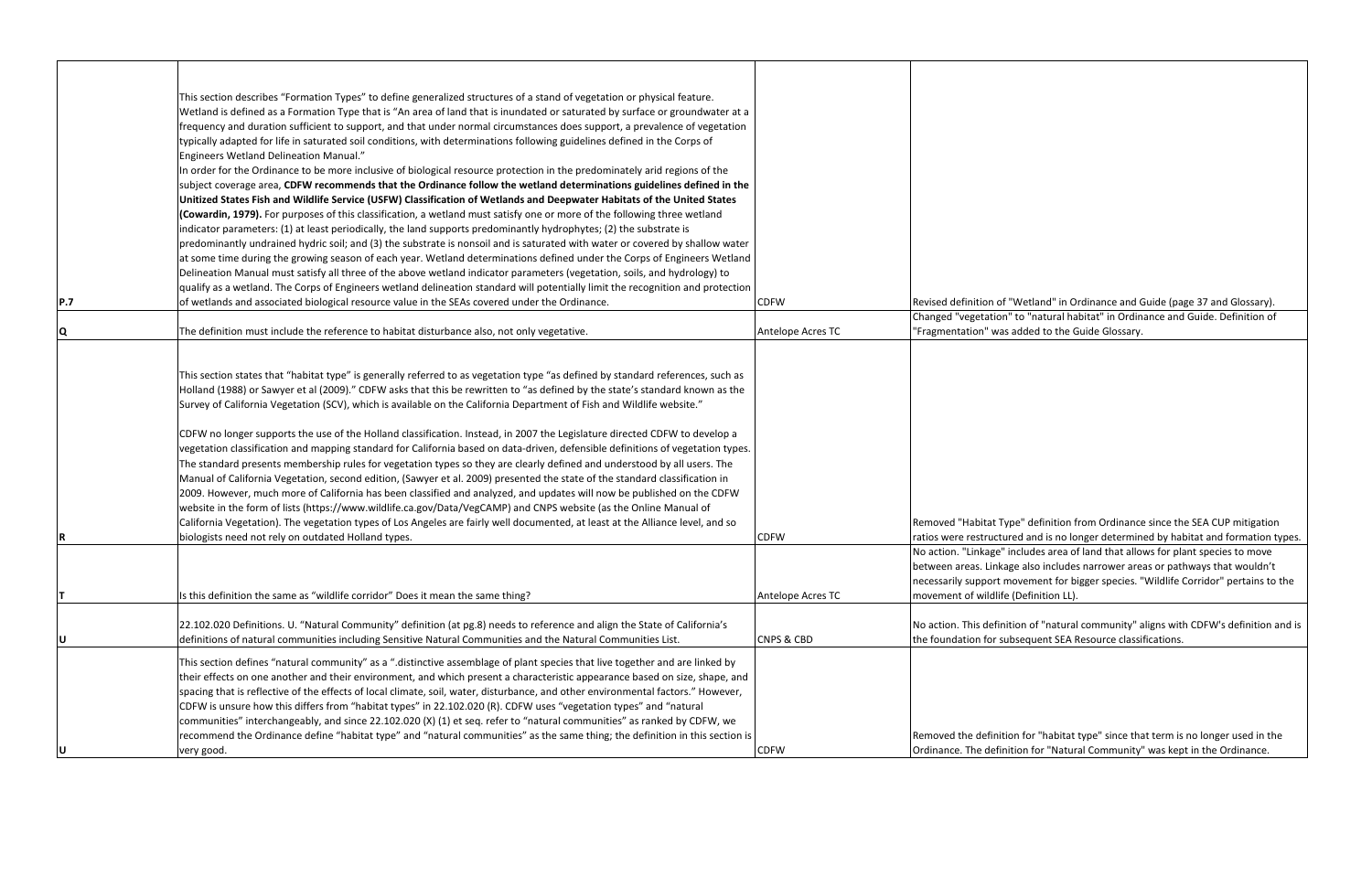|            | Most oak woodland associations found in the County (e.g. "Coast Live Oak Woodland" (G5/S4), "Mixed Oak                            |                               |                         |
|------------|-----------------------------------------------------------------------------------------------------------------------------------|-------------------------------|-------------------------|
|            | Forest" (G4/S4), "Canyon Live Oak Forest" (G5/S5)) are given rankings of 4 or 5, which should render them a Resource              |                               |                         |
|            | Category Level 4. The more sensitive Engelmann, Island, etc. oak woodlands are G3/S3, which should be Resource                    |                               |                         |
|            |                                                                                                                                   |                               |                         |
|            | Category Level 3. S2 is defined as "Imperiled in the state because of rarity due to very restricted range, very few               |                               |                         |
|            | populations (often 20 or fewer), steep declines, or other factors making it very vulnerable to extirpation from the nation        |                               |                         |
|            | or state." S4 is defined as "Uncommon but not rare; some cause for long-term concern due to declines or other factors."           |                               |                         |
|            | The aforementioned rankings for oak woodland alliances comport with these definitions. Some other native trees are                |                               |                         |
|            | similarly given S4/G4 rankings (e.g. California juniper, California bay, etc.) or not given a ranking at all. The CDFW has        |                               |                         |
|            | gone to an awful lot of work to classify the Holland code associations/alliances that are de rigeur in biological reports         |                               |                         |
|            | throughout the state according to criteria to which you give deference. If you stick with a consistent framework                  |                               |                         |
|            | established by the CDFW, the framework can live on indefinitely, even as the CDFW revises rankings as conditions                  |                               |                         |
|            | change.                                                                                                                           |                               | No action. The state    |
|            | Suggestion: Don't override the CDFW classifications. It makes for a very inconsistent application. If you think oak tree          |                               | The County has the a    |
|            | associations/alliances should have additional protections above and beyond the discretionary review that will be                  |                               | sensitive within the o  |
|            | required, simply amend the requirements for Resource Category 3 and 4. Don't gerrymander.                                         | Stephen Maxwell (AV resident) | treating oaks and oal   |
|            | The ordinance defines SEA resource categories 1 through 5 based on CDFW's ranking or by utilizing NatureServe's                   |                               |                         |
|            | Conservation Status Assessment Methodology for unranked communities. CDFW is concerned that this allows the biologists            |                               |                         |
|            | to define communities on an ad hoc basis and then rank them. This should be worded to "'SEA Resource Category 1' includes         |                               |                         |
|            |                                                                                                                                   |                               |                         |
|            | natural communities accepted by California Department of Fish and Wildlife (CDFW) and ranked G1 or S1 by CDFW or utilizing        |                               |                         |
|            | NatureServe's Conservation Status Assessment methodology for unranked communities" in 22.102.020 (R) X(1) and as                  |                               |                         |
|            | appropriate for the other sections.                                                                                               |                               | Revised the Ordinand    |
|            | CDFW recommends the text in the SEA Ordinance Implementation Guide be modified per the comments above: For                        |                               | ranking system. Char    |
|            | example, bullet 3 on page 51 and bullet 2 on page 52 should refer to the CDFW Survey of California Vegetation and CNPS            |                               | Online Manual of Ca     |
|            | <b>Online Manual of California Vegetation.</b>                                                                                    | <b>CDFW</b>                   | footnote in Ch 6 (pag   |
|            |                                                                                                                                   |                               |                         |
|            |                                                                                                                                   |                               | No action. We are try   |
|            |                                                                                                                                   |                               | Categories that range   |
|            |                                                                                                                                   |                               | Resource Cat 4). Reso   |
|            |                                                                                                                                   |                               | sensitive or rare that  |
|            |                                                                                                                                   |                               | The Ordinance appro     |
| X.1        | Must all existing animal and plant species need to be endangered before they are protected? Might that not be too late?           | Antelope Acres TC             | their habitats rather   |
|            |                                                                                                                                   |                               | Added "early success    |
|            |                                                                                                                                   |                               | early successional, or  |
| X.5        | IPlease include second growth desert to ecosystem functions valuable to the resilience of the SEAs.                               | Antelope Acres TC             | Chapter 4 (page 35).    |
|            |                                                                                                                                   |                               |                         |
|            |                                                                                                                                   |                               |                         |
|            |                                                                                                                                   |                               | No action. SEA Resou    |
|            |                                                                                                                                   |                               | included in the defin   |
|            |                                                                                                                                   |                               | 22.102.080.D.3 (Page    |
|            |                                                                                                                                   |                               | of Resource Cat 5 in    |
|            |                                                                                                                                   |                               |                         |
|            |                                                                                                                                   |                               | If a Cat 1,2,3 or 4 spe |
|            | Not clear precisely how this "Category 5" will be implemented. For instance, if a 20-acre parcel of land within the SEA in Acton  |                               | will be treated at the  |
|            | is covered by Russian Thistle or Wild Mustard or other non-native species, but there is one Juniper tree and one Horny Toad       |                               |                         |
|            | found on the property, would it be considered "Category 5" (due to the "dominating" presence on non-natives) or "Category         |                               | Setbacks for protect    |
| <b>X.5</b> | 2" (due to the presence of a single Juniper three) or "Category 3" (due to the presence of a Horny Toad)?                         | <b>Acton TC</b>               | ın.                     |
|            |                                                                                                                                   |                               |                         |
|            | Realistically, you're going to have a mix of non-sensitive native (e.g. laurel sumac, ceanothus, most manzanitas, opuntias, etc.) |                               |                         |
|            | and non-native species, in a fragmented habitat that transitions to being more intact in the direction of the SEA.                |                               | No action. SEA Resou    |
|            | Suggestion: Positively describe non-sensitive native species as belonging to either Resource Category Level 4 or 5, or create a   |                               | occurring in these na   |
| <b>X.5</b> | category that comports with this more common, mixed existing condition.                                                           | Stephen Maxwell (AV resident) | CA Vegetation.          |
|            |                                                                                                                                   |                               |                         |

ranks species and communities based on state-wide distribution. authority to also classify certain resources as more rare or county based on local distribution. The County has a history of k woodlands as more sensitive locally than on a state level.

ce and Guide to match CDFW recommendation for utilizing their ranking system. Changed reference to *A Manual of California Vegetation* to the *Online Manual of California Vegetation* since this is kept more current. Added ge 65) of the Guide regarding unnamed or unranked communities.

ying to protect all sensitive species through the 4 SEA Resource es from most sensitive (SEA Resource Cat 1) to less sensitive (SEA ource Cat 4 encompasses the habitats that are not considered t support the majority of common species of plants and animals. oaches protection of common species through the preservation of than implementing specific protections for individuals.

sional" to definition of SEA Resource Cat 5: "...includes disturbed, r isolated...". Also revised language about Cat 5 in the Guide in

urce Category 5 is not part of the development standards but was iitions to show how Cat 5 can help to meet Finding 3 in Section e 28) of the Ordinance. The Guide describes the purpose and use Chapter 4 (page 35).

ecies occurs within Cat 5, the area occupied by the Cat 1-4 species e level of protection for that species.

ed trees must be met regardless of the SEA Category they occur

urce Categories account for a certain amount of non-natives atural communities as defined by CDFW in the Online Manual of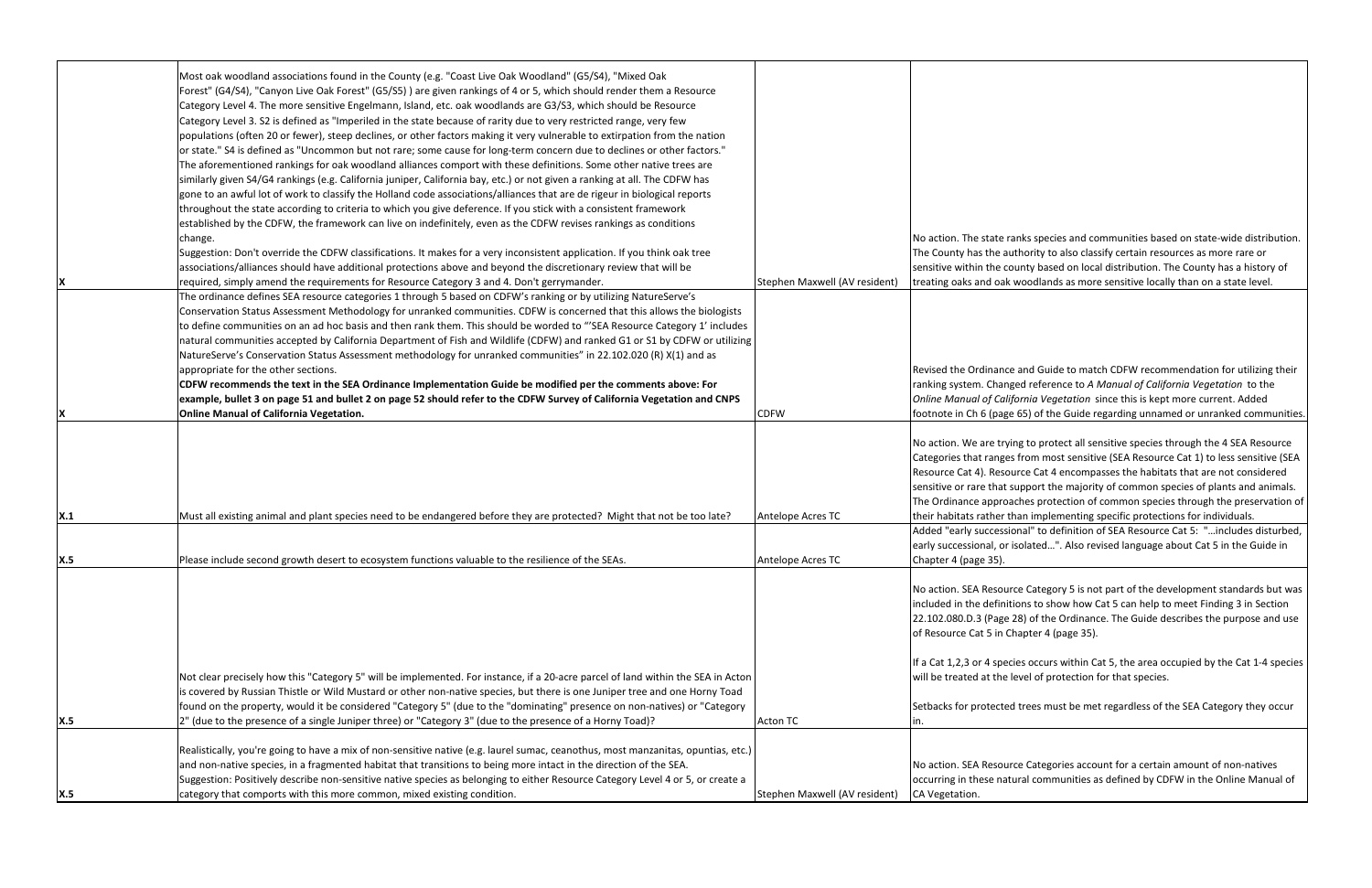|           |                                                                                                                                                                                                                                                                                                                                                                                                                                                            |                                                                                                                                                                                                                                                                                                                                                                                       | Sensitive Local Native<br>will be updated regul                                                |
|-----------|------------------------------------------------------------------------------------------------------------------------------------------------------------------------------------------------------------------------------------------------------------------------------------------------------------------------------------------------------------------------------------------------------------------------------------------------------------|---------------------------------------------------------------------------------------------------------------------------------------------------------------------------------------------------------------------------------------------------------------------------------------------------------------------------------------------------------------------------------------|------------------------------------------------------------------------------------------------|
|           |                                                                                                                                                                                                                                                                                                                                                                                                                                                            |                                                                                                                                                                                                                                                                                                                                                                                       | the Ordinance is ado                                                                           |
|           | "Sensitive Local Native Resources" (at pg. 9) should be provided as an appendix to the Implementation Guide and be regularly                                                                                                                                                                                                                                                                                                                               |                                                                                                                                                                                                                                                                                                                                                                                       |                                                                                                |
| l۷        | updated and required to be posted on the County's website.                                                                                                                                                                                                                                                                                                                                                                                                 | <b>CNPS &amp; CBD</b>                                                                                                                                                                                                                                                                                                                                                                 | http://planning.lacou                                                                          |
| <b>AA</b> | Please include sources of surface water as seasonal or permanent.                                                                                                                                                                                                                                                                                                                                                                                          | Antelope Acres TC                                                                                                                                                                                                                                                                                                                                                                     | Added "permanent o<br>also added to the Gu<br>(page 36) to clarify th                          |
| <b>BB</b> | Please add insects, such as butterflies, native bees, flies, grubs and other such insects that provide food for lizards and birds.                                                                                                                                                                                                                                                                                                                         | Antelope Acres TC                                                                                                                                                                                                                                                                                                                                                                     | No action. The word                                                                            |
|           | 22.102.030 (Applicability) in Public REVIEW Draft (March 2018)                                                                                                                                                                                                                                                                                                                                                                                             |                                                                                                                                                                                                                                                                                                                                                                                       |                                                                                                |
|           |                                                                                                                                                                                                                                                                                                                                                                                                                                                            |                                                                                                                                                                                                                                                                                                                                                                                       |                                                                                                |
| ΙA        | Re-evaluate and define what is "deemed complete" application                                                                                                                                                                                                                                                                                                                                                                                               | B. Peterson, D. Madsen, E.<br>Eichinger, J Thomas, J. Byrne, L.<br>Baldwin, M. Seidler, M. Strehlow,<br>M. Paulson, P. Byrne, R. Kikuchi,<br>R. Reynolds, T. Wang, W. Kamen,<br>N. Staddon, D. Louis, N. & H.<br>Applebaum, D. Shea, G. Walter,<br>B. Perry, Wanda Shimazu, Celia<br>Kutcher, Sierra Club, Sierra Club-<br>SGV, Sierra Club-Diamond Bar,<br>Hills For Everyone, HOSEC | No action. We will be<br>submitted prior to th<br>Our Current Planning<br>appropriate steps to |
|           |                                                                                                                                                                                                                                                                                                                                                                                                                                                            |                                                                                                                                                                                                                                                                                                                                                                                       |                                                                                                |
| A         | I want to respond to the question of grandfathering in applications for land use in the Rowland Heights Hills. I do not<br>want to see anymore construction in these hills. The new SEA plan looks like a good plan to help eliminate over<br>development of this area. We need to preserve this land for the plants and animals that live there.                                                                                                          | Jacqueline Bennett                                                                                                                                                                                                                                                                                                                                                                    | No action. We will be<br>submitted prior to th<br>Our Current Planning<br>appropriate steps to |
| ļΑ        | First, as a community we would like to see any new protections offered under the new SEA to impact all development within<br>our SEAs, both those yet to be permitted and those that have already been granted their county permits. No grandfathering<br>of old projects and I'm speaking specifically the AERA Energy project and the Pacific Heights project in our community.                                                                          | Mike Hughes                                                                                                                                                                                                                                                                                                                                                                           | No action. We will be<br>submitted prior to th<br>Our Current Planning<br>appropriate steps to |
| ΙA        | The SEA Ord IG states that the SEA Ord is not required to be applied to pending projects whose applications have been<br>deemed complete prior to adoption of the SEA Ord. Please re-evaluate and define what is deemed a complete application<br>prior to this SEA Ord going into effect. The new SEA rules should apply to the AERA property. This project was proposed 15<br>years ago and all studies and evaluations are outdated.                    | Puente Hills Habitat Authority                                                                                                                                                                                                                                                                                                                                                        | No action. We will be<br>submitted prior to th<br>Our Current Planning<br>appropriate steps to |
| ΙA        | Please have the SEA Ord apply to all projects within SEAs that have not yet completed their CEQA review or that need to<br>update their CEQA documents regardless of their application status. Since the priority of the SEA Ord is to balance<br>preservation of the County's natural biodiversity with private property rights, it makes sense that all projects with incomplete<br>CEQA documents be reviewed for compatibility with the new ordinance. | Puente Hills Habitat Authority                                                                                                                                                                                                                                                                                                                                                        | No action. We will be<br>submitted prior to th<br>Our Current Planning<br>appropriate steps to |

e Resources List is provided as Appendix B in the Guide. This list llarly. All the appendices will be posted on the SEA website after pted. Please see the Resources page of the SEA website:

inty.gov/site/sea/resources/

or intermittent" to Water resources" definition. The definition was ide Glossary. Language was included in Chapter 4 in the Guide at intermittent waters are equally protected.

"Invertebrates" covers all types of insects.

keeping the same applicability language that allows applications ne ordinance update to be subject to the current 1982 ordinance. division will be identifying inactive cases and will be taking the deny projects due to inactivity.

If actions we photosapportability language that allows applications ne ordinance update to be subject to the current 1982 ordinance. division will be identifying inactive cases and will be taking the deny projects due to inactivity.

 $\theta$  keeping the same applicability language that allows applications ne ordinance update to be subject to the current 1982 ordinance. division will be identifying inactive cases and will be taking the deny projects due to inactivity.

 $\theta$  keeping the same applicability language that allows applications ne ordinance update to be subject to the current 1982 ordinance. division will be identifying inactive cases and will be taking the deny projects due to inactivity.

 $\theta$  keeping the same applicability language that allows applications ne ordinance update to be subject to the current 1982 ordinance. division will be identifying inactive cases and will be taking the deny projects due to inactivity.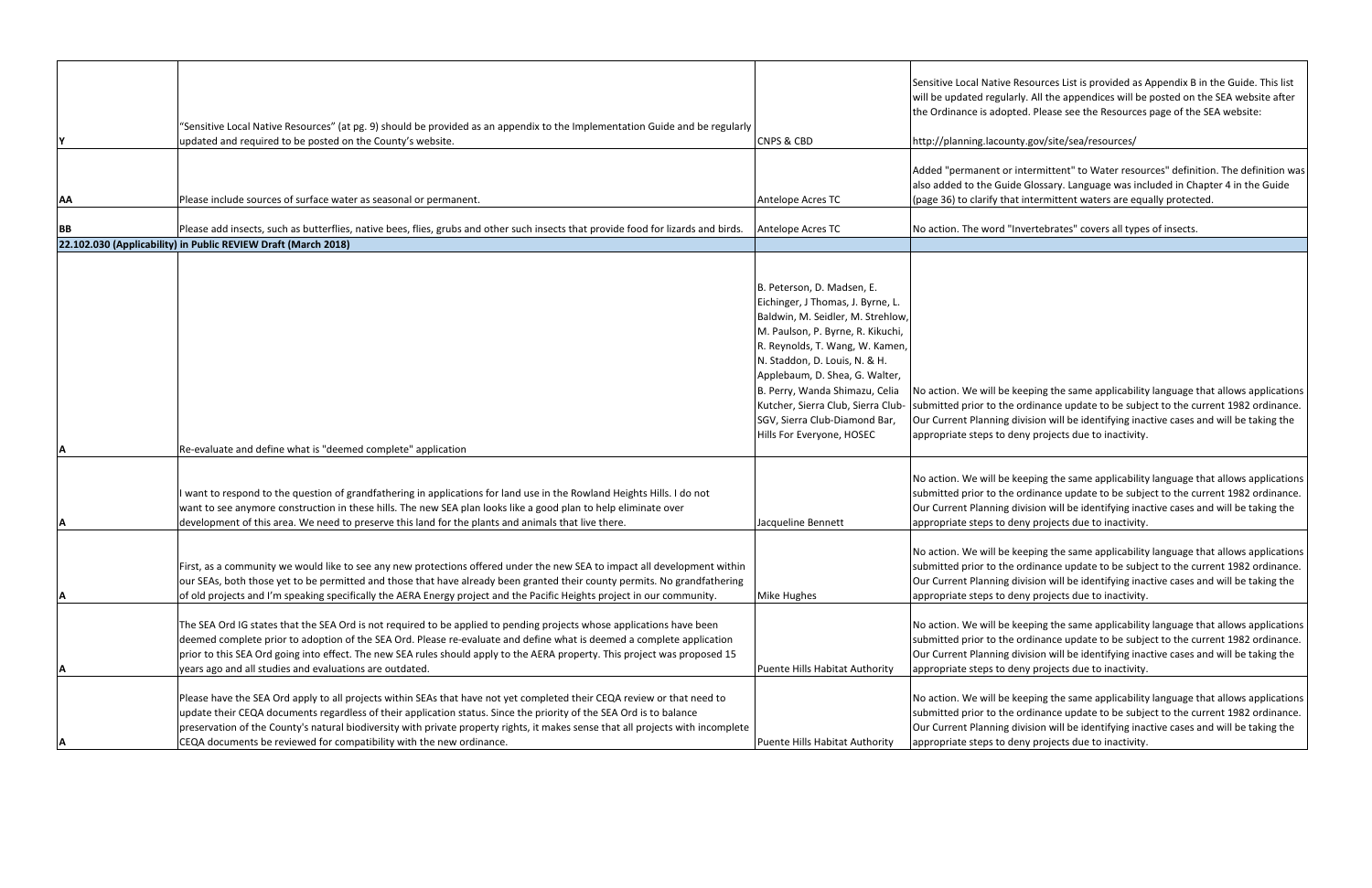| ΙA             | Sections 22.102.020(J)(4) (Definition of Development) and 22.102.030 (Applicability) of the Ordinance would require that SCE<br>obtain discretionary approvals from the County prior to conducting infrastructure maintenance activities (such as the<br>replacement of deteriorated or overloaded poles) since they fall within the expansive definition of "development." Pursuant<br>to CPUC General Order 131D, SCE is required to consult with jurisdictions; however, the CPUC has clarified that SCE is not<br>required to seek discretionary approvals such as Conditional Use Permits for activities regulated by the CPUC. These activities<br>include the design, placement, and maintenance of SCE transmission and distribution systems (e.g. distribution and<br>transmission lines, substations, etc.). Accordingly, the County would be expressly preempted from enforcing these<br>requirements against SCE installations. See San Diego Gas & Electric Co. v. City of Carlsbad, 64 Cal. App. 4th 785 (Cal. App. 4th<br>Dist. 1998) (City preempted from enforcing requirements where CPUC has either expressly or implicitly entered the field of<br>regulation). | SoCal Edison                                                         | No action or changes to<br>zoning code. Any activit<br>this ordinance.             |
|----------------|-------------------------------------------------------------------------------------------------------------------------------------------------------------------------------------------------------------------------------------------------------------------------------------------------------------------------------------------------------------------------------------------------------------------------------------------------------------------------------------------------------------------------------------------------------------------------------------------------------------------------------------------------------------------------------------------------------------------------------------------------------------------------------------------------------------------------------------------------------------------------------------------------------------------------------------------------------------------------------------------------------------------------------------------------------------------------------------------------------------------------------------------------------------------------------------|----------------------------------------------------------------------|------------------------------------------------------------------------------------|
| <b>D&amp;E</b> | Why was this crossed out in Section 1, page one?                                                                                                                                                                                                                                                                                                                                                                                                                                                                                                                                                                                                                                                                                                                                                                                                                                                                                                                                                                                                                                                                                                                                    |                                                                      | No action. Need more in<br>Section 1 contains edits<br>is a deletion, it is becaus |
|                | 22.102.040 (Exemptions) in Public REVIEW Draft (March 2018)                                                                                                                                                                                                                                                                                                                                                                                                                                                                                                                                                                                                                                                                                                                                                                                                                                                                                                                                                                                                                                                                                                                         |                                                                      |                                                                                    |
|                | This is very confusing and unclear. Could it be explained in more simple terms?                                                                                                                                                                                                                                                                                                                                                                                                                                                                                                                                                                                                                                                                                                                                                                                                                                                                                                                                                                                                                                                                                                     | Antelope Acres TC                                                    | No action. We are strivi<br>also welcome members<br>language.                      |
|                | suggests adding language that reinforces the fact that an SEA permit is not required for the listed exemptions. BIA requests<br>that §22.102.040 be revised to read (requested change underlined):<br>"The following developments are exempt from the regulations of this Chapter, and shall not require an SEA permit.<br>Development that does not qualify for any of the exemptions listed below is subject to the regulations of this Chapter."                                                                                                                                                                                                                                                                                                                                                                                                                                                                                                                                                                                                                                                                                                                                 | <b>BIA</b>                                                           | No action. Current draft<br>Chapter" at the beginni                                |
|                | SCE respectfully requests that the County clarify that the Ordinance does not apply to the design, siting, and maintenance of<br>electrical infrastructure that is under the jurisdiction of the CPUC. Therefore, SCE proposes the following text (in red font) be<br>added to Section 22.102.040 Exemptions.<br>P. Electrical power transmission and distribution lines and associated<br>equipment owned or operated by publicly regulated utilities that are<br>subject to regulation by the California Public Utilities Commission.                                                                                                                                                                                                                                                                                                                                                                                                                                                                                                                                                                                                                                             | SoCal Edison                                                         | No action or changes to<br>zoning code. Any activit<br>this ordinance.             |
|                | I am writing to urge the Department of Regional Planning to recommend a motion to rescind the section of the Board of<br>Supervisors' motion passed November 12, 2014 that exempts the Antelope Valley from SEA review for SFR's and agricultural<br>use. One of the more exasperating aspects of living in Los Angeles County is tendency of the County Supervisors to place the<br>concerns of commercial interests over the legitimate concerns of County residents. The Planning Department has an<br>important role to play in highlighting this issue. Let me spell this out plainly. In the 20 years I have lived here I have found that<br>there is one thing residents here agree on regardless of their politics. That is that they are opposed to any measure that would<br>threaten or change the rural and natural character of the western Antelope Valley. Most residents live here because of these<br>features. Therefore, we are not in need of "protection" against SEA review regulations put in place to protect precisely those<br>features.                                                                                                                  | Mark Christiansen (Green Valley   No action. Your comme<br>resident) | for their consideration.                                                           |
|                | BIA suggests adding (P) to Section 22.102.040 to exempt "Lot line adjustments."                                                                                                                                                                                                                                                                                                                                                                                                                                                                                                                                                                                                                                                                                                                                                                                                                                                                                                                                                                                                                                                                                                     | <b>BIA</b>                                                           | No action. Since lot line<br>subject to the SEA ordir                              |

to language. PCN certificate, order, rule will supersede County zivity under a PCN certificate, order, rule is already exempt from

re information as to which part the commenter is referring to. dits or deletion of language from the 1982 SEA ordinance. If there cause the new language in the new draft will supersede it.

riving to make the language in the ordinance more accessible. We lers of the public to contact us for more clarification on certain

raft language already says "exempt from the regulations of this nning of the Exemptions section 22.102.040.

to language. PCN certificate, order, rule will supersede County zonity under a PCN certificate, order, rule is already exempt from

ment letter will be provided to the Regional Planning Commission

line adjustment is not considered as "development", it is not dinance. No exemption is needed.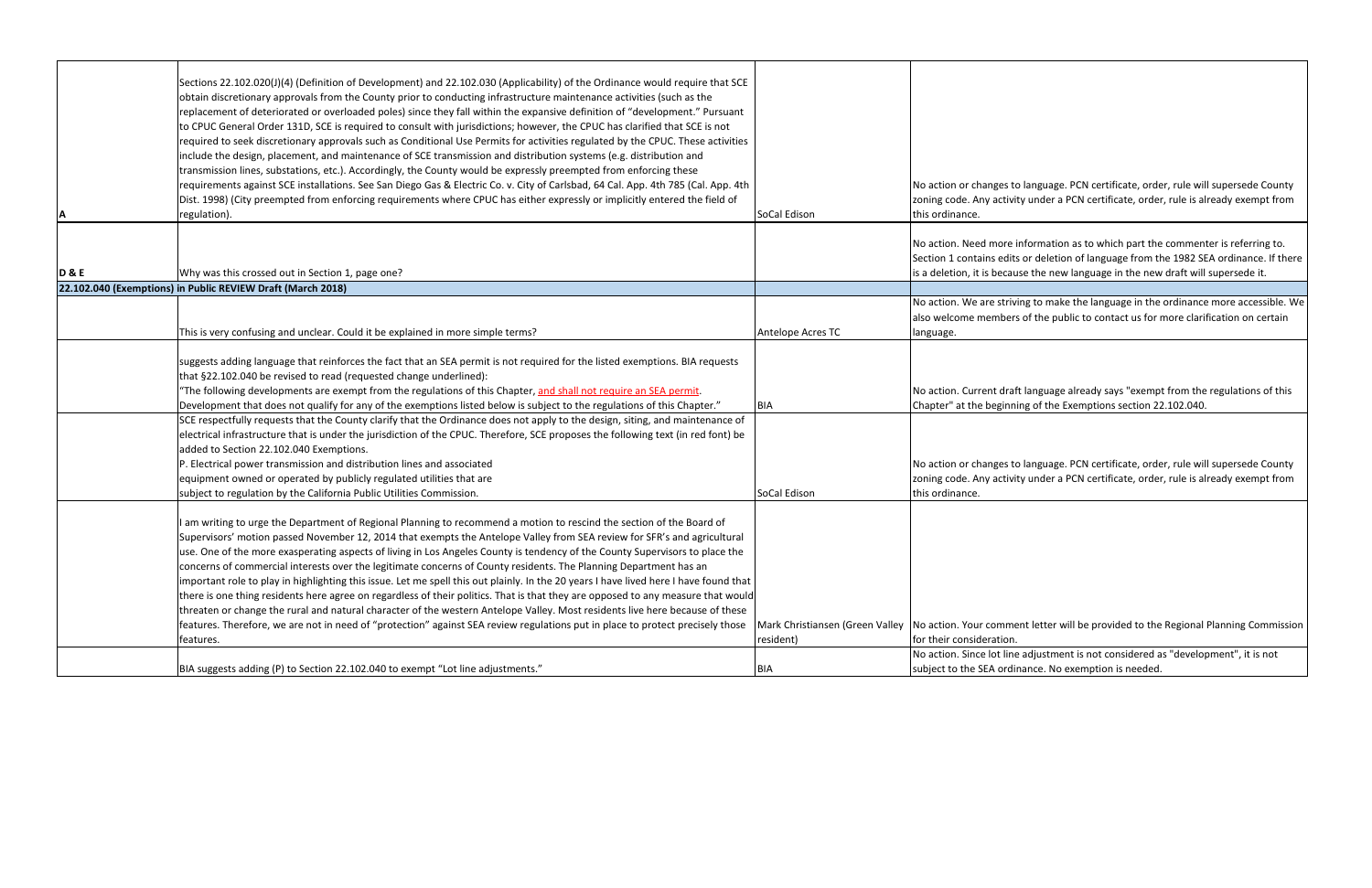| BIA suggests adding (Q) to Section 22.102.040 to exempt "Ground Disturbance Activities" and the following activities as             |                                |                              |
|-------------------------------------------------------------------------------------------------------------------------------------|--------------------------------|------------------------------|
| exemptions:                                                                                                                         |                                |                              |
| 1. Implementation of mitigation (installation, maintenance, and monitoring), including habitat restoration, expansion,              |                                |                              |
| enhancement, and removal of non-native or invasive species;                                                                         |                                |                              |
| 2. Testing and survey activities conducted pursuant to environmental analysis prepared pursuant to the California                   |                                | Please see the follow        |
| <b>Environmental Quality Act;</b>                                                                                                   |                                | 1. Approved mitigatio        |
| 3. Activities on lands within the historic limits of existing agricultural operations and production, including lands that are      |                                | Invasive removals, is        |
| fallow as part of long-term crop management. Agricultural operations may include, but are not limited to, irrigated and non-        |                                | <b>Restoration Projects.</b> |
| irrigated farmland, nurseries, fruit stands, and composting facilities. Agricultural operations and production include access to,   |                                | 2. Please give exampl        |
| installation, repair, and maintenance of agricultural related infrastructure;                                                       |                                | 3. Added clarifying to       |
| 4. Activities associated with existing managed grazing lands for traditional livestock (including resource management) and the      |                                | agricultural uses in pr      |
| construction and maintenance of corrals, barns, sheds, fencing, water systems, and access roads as an accessory use, as             |                                | standards for crop in        |
| allowed by this Title 22 and other applicable County regulations, including, but not limited to, regulations related to time of     |                                | crops.                       |
| year, County wildlife preserves, and hazardous dust conditions;                                                                     |                                | 4 & 5. Maintenance           |
| 5. Activities associated with existing oil and gas operations, including maintenance of wells, pipelines, tanks, fencing, sheds,    |                                | development. Howev           |
| access roads, and equipment and material storage;                                                                                   |                                | development and sub          |
| 6. Activities associated with required alterations in previously developed areas within a SEA (e.g., upsizing an existing utility); |                                | 6 & 7. Exemption C of        |
| 7. Maintenance of existing facilities located within a SEA (e.g., grading and vegetation removal necessary to provide continued     |                                | 8. County master plar        |
| access); and                                                                                                                        |                                | conducting construct         |
| 8. Construction of County master planned highways and master planned trails.                                                        | BIA                            | more information.            |
|                                                                                                                                     |                                |                              |
| Exempt Government Open Space Land Managers from the ordinance. Organizations and esp public land management                         |                                |                              |
| agencies that do not collect public tax dollars and whose main mission are in alignment with the goals of the ordinance,            |                                |                              |
| should be considered exempt from the ordinance including its fee structure. Govt organizations are held accountable to a            |                                | No action. State and         |
| higher standard of transparency and due diligence in their process and conduct. To add an extra layer of regulation over an         |                                | management will be           |
| agency that specializes in habitat protection is a potential misapplication of public funds.                                        | Puente Hills Habitat Authority | 22.102.130.                  |
| Because the management activities of the Habitat Authority are preexisting and/or covered under our current Resource                |                                |                              |
| Management Plan (RMP), they do not need land use permits or SEA Review. This means the SEA Ordinance would not apply                |                                |                              |
| to the Habitat Authority for the following:                                                                                         |                                |                              |
| annual fuel modification clearing efforts within the Preserve (mostly adjacent to homes)                                            |                                |                              |
| annual maintenance of the roads/trails within the Preserve by the Habitat Authority, Fire Dept, or a property easement              |                                |                              |
| holder                                                                                                                              |                                |                              |
| trail maintenance, trail rerouting and trailhead parking lot maintenance                                                            |                                |                              |
| erosion control                                                                                                                     |                                |                              |
| nonnative vegetation removal                                                                                                        |                                |                              |
| habitat restoration (existing and new). However, at your request we would be happy to share for your information our                |                                |                              |
| future habitat restoration plans for the larger projects. It is our understanding that community volunteer efforts will be          |                                |                              |
| consistent with the RMP guidelines and will not have a formal plan.                                                                 |                                |                              |
| maintenance of legally established structures such as our residence and barn in Sycamore Canyon                                     |                                |                              |
| scientific studies                                                                                                                  |                                |                              |
| passive recreation                                                                                                                  |                                | No action. Activities t      |
| other general management activities                                                                                                 | Puente Hills Habitat Authority | prior to the adoption        |
| It is our understanding that if we want to update our RMP in the future, a County Biologist would review to ensure                  |                                |                              |
| consistency with the SEA Program, and there would be no fee for this.                                                               |                                | No action. Correct, ar       |
| Other new situational activities, such as demolition of an underground water tank would require the same level of review for        |                                | (without charge) to c        |
| SEA Ord compatibility as any other project that requires a land use permit                                                          | Puente Hills Habitat Authority | activities will be subje     |

ing responses:

on will already be covered by a SEA CUP. Habitat restoration, i.e.. covered under 22.102.140 - Review Procedures for Habitat

les of such ground disturbing tests or surveys required by CEQA. the Ordinance Section 22.102.040.A.3 that specifies only reviously disturbed farmland are exempt. Added a development Section 22.102.090.E.1 that allows for Ministerial SEA Review for

of legally established structures and roads are not considered ver, new construction of those facilities will be considered as bject to the SEA ordinance.

f the Ordinance may be used to exempt such activities. ns are considered county projects regardless of who will be ion operations. Please see Chapter 10 of the Guide (page 84) for

Fed agencies are not subject to local ordinances. County land covered through County Projects Review Process in Section

that fall under an current RMP that has undergone CEQA review of this Ordinance will not be subject to the SEA Ordinance.

In update to the RMP will require a review by the County Biologist confirm consistency with the SEA Ordinance. Other development ect to the SEA Ordinance and its review process.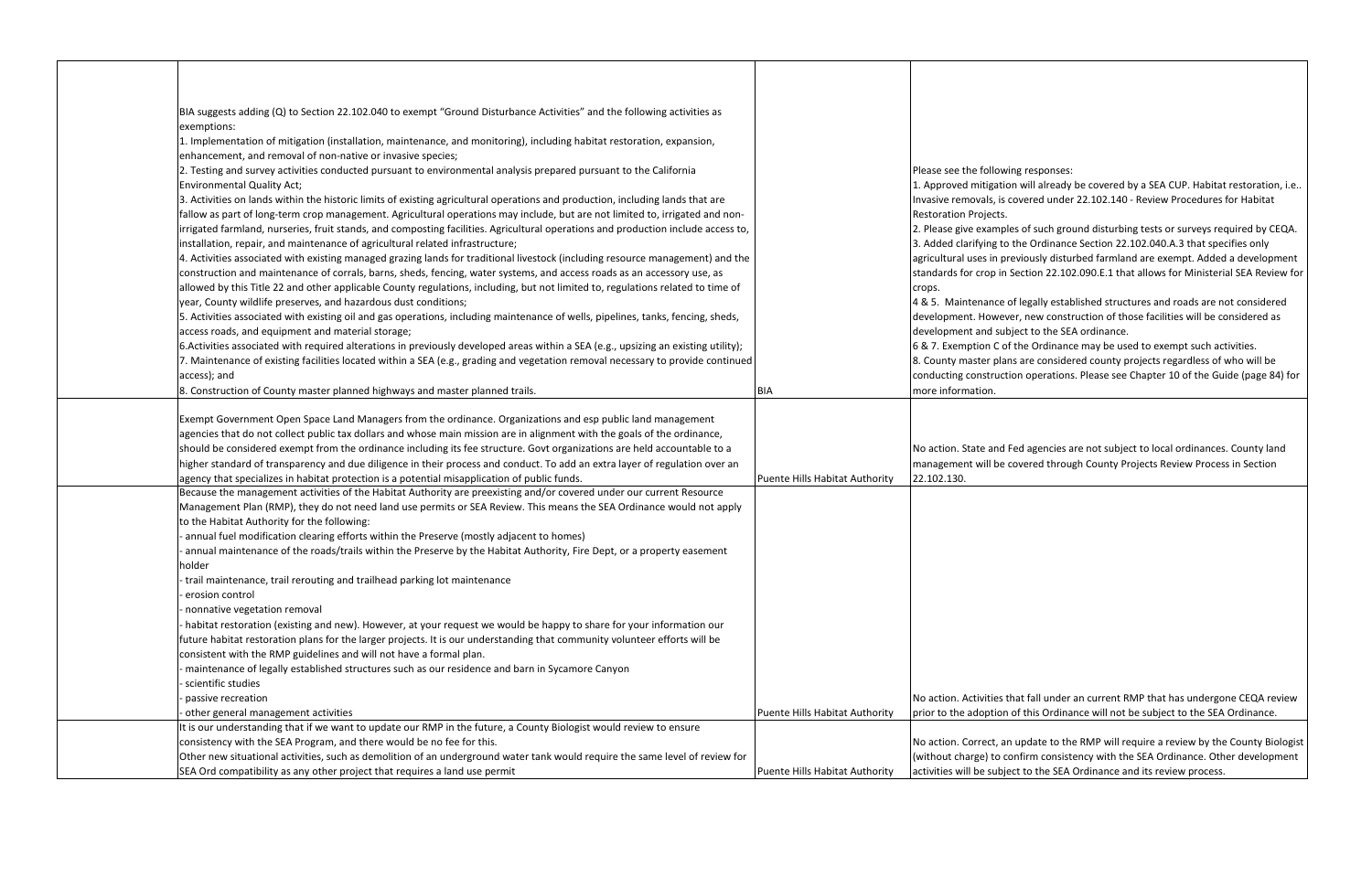|     | We remain concerned over a past Board decision regarding the Antelope Valley that created overly broad exemptions not<br>applicable everywhere else in the County. Specifically, the exemptions for single-family homes and disturbed farmland in the<br>Antelope Valley should be removed. Ordinance compliance for single-family homes is hardly onerous now that a simple<br>ministerial process is in place. Disturbed farmland is also important, as it may be in the process of recovery and/or part of an                                                                                                                                                                                                                                                                                                                                                                                                                                                                                                                                                                                                                                                        |                                              |                                             |
|-----|-------------------------------------------------------------------------------------------------------------------------------------------------------------------------------------------------------------------------------------------------------------------------------------------------------------------------------------------------------------------------------------------------------------------------------------------------------------------------------------------------------------------------------------------------------------------------------------------------------------------------------------------------------------------------------------------------------------------------------------------------------------------------------------------------------------------------------------------------------------------------------------------------------------------------------------------------------------------------------------------------------------------------------------------------------------------------------------------------------------------------------------------------------------------------|----------------------------------------------|---------------------------------------------|
| A.1 | intact habitat block.<br>Given the presence of divergent points of view on the exemption within the Antelope Valley community, we urge the<br>Department to enact measures to at least mitigate its adverse consequences. For example, the exemption could apply to<br>development footprints only below a reasonable size threshold that avoid sensitive resources. This would allow common uses<br>to be exempt and at the same time limit the potential damage to SEA resources.                                                                                                                                                                                                                                                                                                                                                                                                                                                                                                                                                                                                                                                                                     | <b>EHL</b>                                   | An Alternative Optio<br>Package for the Com |
|     | main objection to the SEA Ordinance is the exemption of the Antelope Valley Significant Ecological Areas from review for<br>Single Family Residential development and agricultural use. I also understand subdivisions, commercial development, and<br>specific plans must apply for a conditional use permit and undergo SEA review, but I have serious concerns that SRF and<br>agricultural exemptions will have real impacts on natural areas in my community and SEAs across the Antelope Valley. Why<br>did the County identify SEAs in the Antelope Valley if they do not offer the same level of review and protection to similar SEA<br>Resources in the rest of the County? I respectfully request that Regional Planning recommend a motion to rescind the portion<br>of the Board of Supervisors Motion passed November 12, 2014 that exempts the Antelope Valley from SEA review for SFRs<br>and agricultural use, with which all other parts of Los Angeles County must comply, and whose SEAs provide improved quality<br>of life, cultural benefits, special hazards protections, and enjoyment through, to the greatest extent possible, protection of | Linda Schulz (Lake Hughes                    | An Alternative Optio                        |
| A.1 | natural resources via the SEA Ordinance and its implementation.                                                                                                                                                                                                                                                                                                                                                                                                                                                                                                                                                                                                                                                                                                                                                                                                                                                                                                                                                                                                                                                                                                         | resident)                                    | Package for the Com                         |
|     | object to the SEA Ordinance exemption of the Antelope Valley Significant Ecological Areas (SEA) from review for Single<br>Family Residential (SFR) Development, Economic Opportunity Areas (EOAs) and agricultural use. The exemptions will<br>contribute to infringement on wildlife corridors and fragmentation of natural communities, many of them providing habitat<br>for protected species and species of special concern, supporting species protected by the Migratory Bird Treaty Act and the<br>Golden and Bald Eagle Protection Act. Furthermore activities having adverse impacts on biological resources may be<br>prevented from claiming a categorical exemption determination under CEQA and might be subject to other regularity<br>conditions according to California Department of Fish and Wildlife code. To achieve protection, require a discretionary<br>permit and biological review for SFR, SEAs and agricultural activities in all SEAs. The AV exemptions in the Ordinance run<br>counter to SEA guiding principles and AV residents wont be able to benefit from protection, cultural services, and ecosystem                             |                                              | An Alternative Optio                        |
| A.1 | services that SEAs provide. recommend a motion to rescind the portion of the Board of Supervisors Motion.<br>to request that the Antelope Valley Significant Ecological Areas (SEA's) NOT be exempted from the same rules as the rest of<br>the county for Single Family Residences, agricultural use, or Areas of Economic Opportunity. These SEA's are vital to wildlife<br>and should not be gradually degraded by not affording them the protections that they deserve. Please request that the Board<br>of Supervisors rescind the motion that they passed in November of 2014 that exempted the Antelope Valley from proper                                                                                                                                                                                                                                                                                                                                                                                                                                                                                                                                       | Merrylou Nelson<br>Karen Graham (Lake Hughes | Package for the Com<br>An Alternative Optio |
| A.1 | protections.                                                                                                                                                                                                                                                                                                                                                                                                                                                                                                                                                                                                                                                                                                                                                                                                                                                                                                                                                                                                                                                                                                                                                            | resident)                                    | Package for the Com                         |
|     | Wrong for planning staff to consider reversing BOS motion. The exemption was thoughtfully designed by BOS to support the<br>construction of a single family residence by an individual, on an individual lot. Without exemption, some properties could<br>become virtually worthless. There are many properties in the AV which are currently considered low value due to excessive<br>costs and other limiting factors associated with development in the county. The cost impact will be greatly magnified if the<br>SEA exemption is removed from these individual parcels and may cause many of these properties to drop below the low value                                                                                                                                                                                                                                                                                                                                                                                                                                                                                                                        |                                              | An Alternative Optio                        |
| A.1 | threshold to that of becoming valueless.                                                                                                                                                                                                                                                                                                                                                                                                                                                                                                                                                                                                                                                                                                                                                                                                                                                                                                                                                                                                                                                                                                                                | <b>GAVAR</b>                                 | Package for the Com                         |
|     | Opposed to exemption of AV from the SEA Ordinance regarding SFR and agricultural use. San Andreas, AV and Santa Clara<br>River SEAs encompass majority of SEA land within LA County. Exclusion of the AV is unreasonable and corrosive to the very<br>concept of SEAs. These important and biologically diverse areas warrant preservation and protection. Respectfully request<br>that DRP recommend a motion to rescind the section of the BOS motion that exempts AV from SEA Review for SFR and                                                                                                                                                                                                                                                                                                                                                                                                                                                                                                                                                                                                                                                                     |                                              | An Alternative Optio                        |
| A.1 | agriculture uses.                                                                                                                                                                                                                                                                                                                                                                                                                                                                                                                                                                                                                                                                                                                                                                                                                                                                                                                                                                                                                                                                                                                                                       | Lakes TC                                     | Package for the Com                         |

on for Antelope Valley exemptions was submitted in the Hearing mission's consideration.

on for Antelope Valley exemptions was submitted in the Hearing mission's consideration.

on for Antelope Valley exemptions was submitted in the Hearing mission's consideration.

on for Antelope Valley exemptions was submitted in the Hearing mission's consideration.

on for Antelope Valley exemptions was submitted in the Hearing mission's consideration.

on for Antelope Valley exemptions was submitted in the Hearing mission's consideration.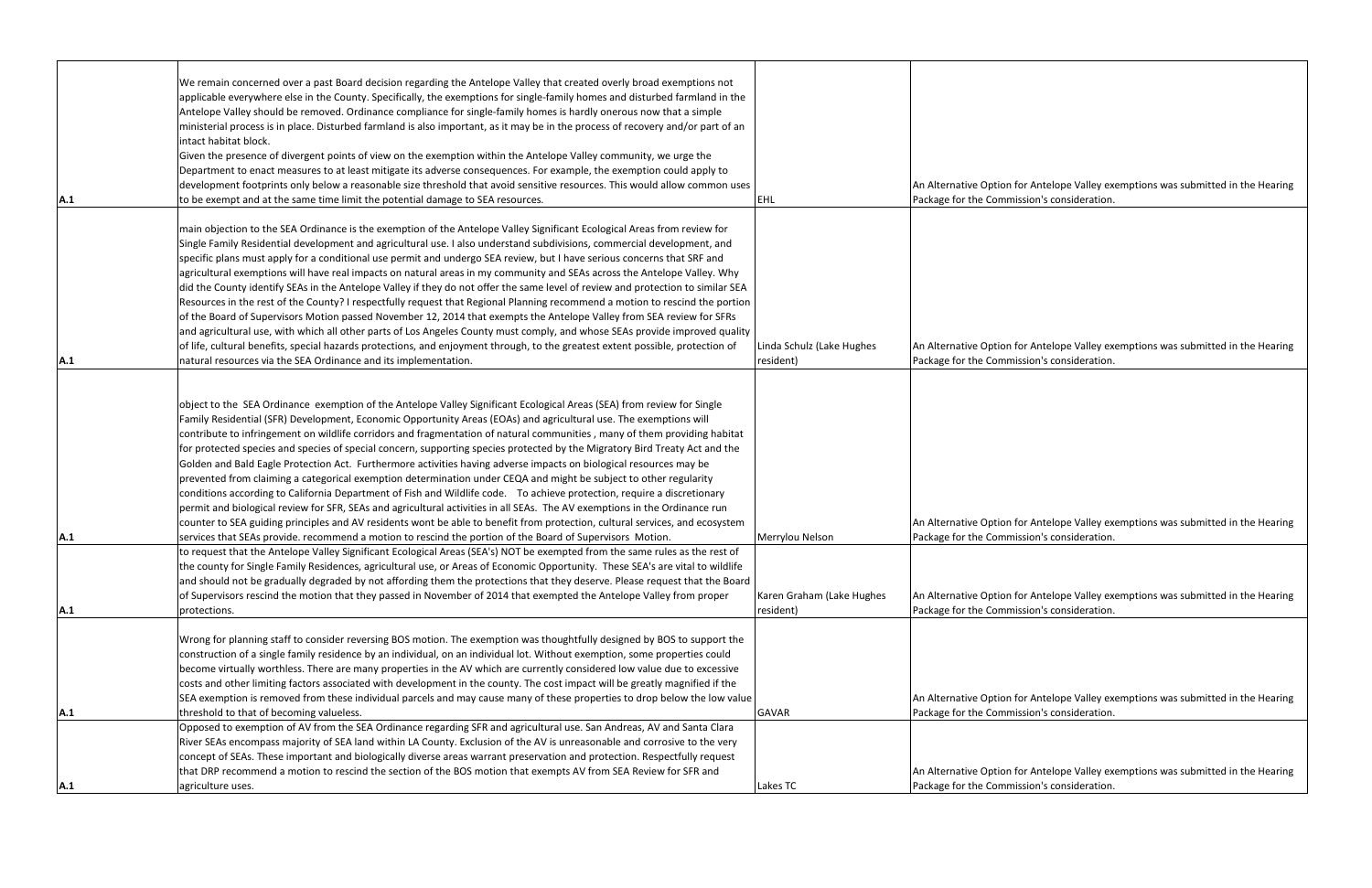|            | Expressed sincere appreciation for adhering to the BOS motion. Specifically, and upon learning that the Santa Clara River SEA<br>Boundary expansion would engulf more than 1/3 of Acton and include many square miles of land that supports none of the<br>target biological species that the SEA was intended to protect,1 the Board of Supervisors adopted the Santa Clara SEA<br>Boundary with the proviso that residential development and associated accessory uses in the Antelope Valley Area Plan would<br>be exempted from the SEA Ordinance2. The Acton Town Council is grateful that the Draft Ordinance is consistent with prior<br>Board of Supervisor determinations in a manner which recognizes that low-density rural residential and animal keeping uses<br>are not per se in conflict with biological resource protection objectives.                                                                                                                                                                                                                                                               |                                                     |                                             |
|------------|------------------------------------------------------------------------------------------------------------------------------------------------------------------------------------------------------------------------------------------------------------------------------------------------------------------------------------------------------------------------------------------------------------------------------------------------------------------------------------------------------------------------------------------------------------------------------------------------------------------------------------------------------------------------------------------------------------------------------------------------------------------------------------------------------------------------------------------------------------------------------------------------------------------------------------------------------------------------------------------------------------------------------------------------------------------------------------------------------------------------|-----------------------------------------------------|---------------------------------------------|
| <b>A.1</b> | CDFW recommends that the Ordinate include language that informs that all activities conducted in an SEA are subject to<br>applicable state and federal laws regardless of Ordinance exemption status provided by the County.                                                                                                                                                                                                                                                                                                                                                                                                                                                                                                                                                                                                                                                                                                                                                                                                                                                                                           | <b>Acton TC</b>                                     | An Alternative Optio<br>Package for the Com |
|            | This section describes exemptions to the Ordinance including the building of single family homes (SFH) of any size that are<br>within the boundaries of the Antelope Valley Area Plan (AVAP) as being exempt from the Ordinance.<br>CDFW recommends the County not provide Ordinance exemptions for SFH construction anywhere in the County within<br>designated SEAs. CDFW is concerned that development within SEAs without the County requiring biological constraints<br>analyses could lead to assumptions by the regulated community that activities are not subject to additional applicable<br>regulations protective of biological resources. CDFW is particularly concerned regarding regulations under our purview,<br>including protection for listed species (Fish and Game Code § 2050 et seq.), nesting birds (Fish and Game Code § 3500 et seq.),<br>and alterations conducted within waters of the state (Fish and Game Code § 1600 et seq.).                                                                                                                                                         |                                                     |                                             |
| A.1        | CDFW recommends that the Ordinate include language that informs that all activities conducted in an SEA are subject to<br>applicable state and federal laws regardless of Ordinance exemption status provided by the County.                                                                                                                                                                                                                                                                                                                                                                                                                                                                                                                                                                                                                                                                                                                                                                                                                                                                                           | <b>CDFW</b>                                         | An Alternative Optio<br>Package for the Com |
| A.1        | We point out the potential for these exclusions to cause fragmentation and isolation of ecosystems, habitats, and corridors.<br>Moreover, piecemeal development via Single Family Residences that have no limitation on "development" activities or<br>required preservation will threaten viability of biological resources the SEA Ordinance seeks to preserve. Activities having<br>adverse impacts to biological resources may be prevented from claiming a categorical exemption determination under CEQA<br>and might be subject to other regulatory conditions according to California Department of Fish and Wildlife code. No matter<br>the impetus for the Supervisors' motion that directed exclusions, we support requesting a rescission of the exemptions<br>mentioned that will deleteriously affect the Antelope Valley SEAs that are so important to our work in preserving transitional<br>habitats, protecting our conservation lands, and protecting public trust lands as well.                                                                                                                   | <b>Transition Habitat Conservancy</b>               | An Alternative Optio<br>Package for the Com |
| A.1        | single family residences and associated landscaping, animal keeping facilities, etc., should not be exempt from further review. CNPS SG Mountains                                                                                                                                                                                                                                                                                                                                                                                                                                                                                                                                                                                                                                                                                                                                                                                                                                                                                                                                                                      |                                                     | An Alternative Optio<br>Package for the Com |
| <b>A.1</b> | Furthermore, piecemeal development in the form of Single Family Residences that, because of their exclusion in Antelope<br>Valley SEAs provided by the ordinance, have no limitation on "development" activities or required preservation,<br>and will ultimately threaten viability of biological resources the SEA Ordinance seeks to preserve. Clearing of<br>vegetation around homes and commercial development for purposes of fire prevention and control can also alter<br>the integrity of biological resources, and should be considered "development" and included in the total footprint<br>of projects, and subject to discretionary review as indicated by CDFW, this recommendation that " the County<br>avoid exempting from CEQA as a ministerial action (CEQA guideline 15268); single family homes, agriculture<br>use, and other non-emergency activities within the SEA until it is determined the activities would not have a<br>significant impact on biological resources or potentially result in impacts to waters of the state" (CDFW Letter,<br>SEA Ordinance, Draft 6, November 24, 2014). | Three Point-Liebre Mountains TC Package for the Com | An Alternative Optio                        |

on for Antelope Valley exemptions was submitted in the Hearing nmission's consideration.

ion for Antelope Valley exemptions was submitted in the Hearing nmission's consideration.

on for Antelope Valley exemptions was submitted in the Hearing mission's consideration.

on for Antelope Valley exemptions was submitted in the Hearing mission's consideration.

on for Antelope Valley exemptions was submitted in the Hearing mission's consideration.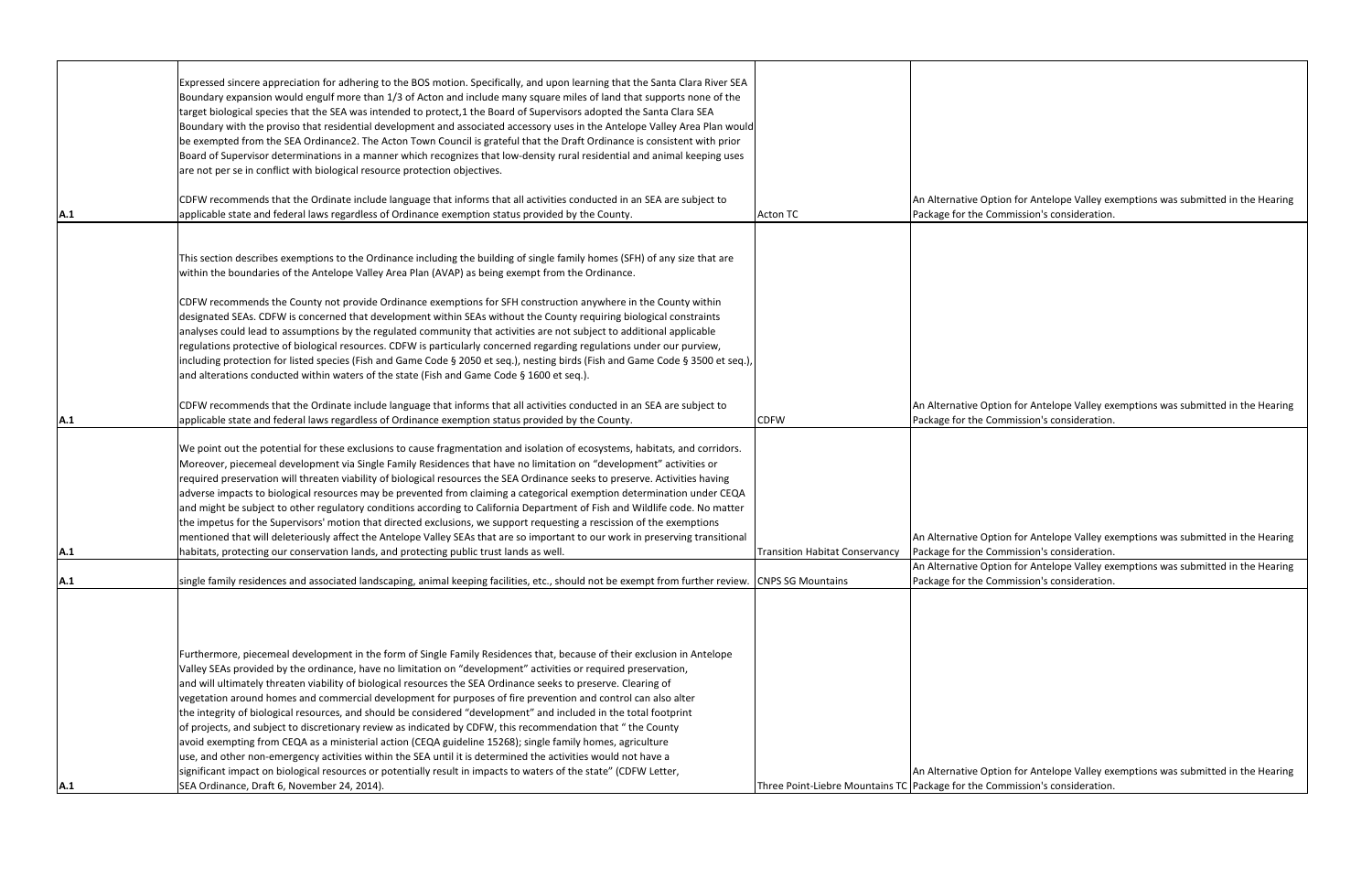|     | I am strongly encouraging you to keep the SFR exemption in the drafts/ordinance. If the SFR exemption were to be removed,       |                                                       |                         |
|-----|---------------------------------------------------------------------------------------------------------------------------------|-------------------------------------------------------|-------------------------|
|     | many of our property owners and would-be Buyers would see property values drop sharply and the SFR building process             |                                                       |                         |
|     | becoming more time-consuming, frustrating and expensive. Please keep the SFR exemption in place in the draft(s), in the         |                                                       | An Alternative Option   |
| A.1 | ordinance if/when passed, and into the future.                                                                                  | Roe Leer                                              | Package for the Com     |
|     |                                                                                                                                 |                                                       |                         |
|     |                                                                                                                                 |                                                       |                         |
|     |                                                                                                                                 |                                                       | Changed time period     |
|     |                                                                                                                                 |                                                       | framework. Native ve    |
|     |                                                                                                                                 |                                                       | into a fallow field wit |
|     |                                                                                                                                 |                                                       | years, it's value as ha |
|     |                                                                                                                                 |                                                       | language to Exemption   |
|     | Concerned by the very short (3 year) window that is provided for land to qualify as "Previously Disturbed Farmland"; there are  |                                                       | (page 49) in the Guid   |
|     | a number of reasons why farmland may remain unworked for more than 3 years, including economic hardship following fire          |                                                       |                         |
|     | damage or drought. Moreover (and in the Antelope Valley in particular), it takes more than 3 years for native vegetation to     |                                                       | Also added an avenu     |
|     | become re-established, thus the 3-year time frame set by the Draft SEA Ordinance does not appear reasonable from a              |                                                       | established within SE   |
|     | biological resource perspective. The Acton Town Council respectfully requests that the Department of Regional Planning          |                                                       | there are no SEA Cat    |
| A.2 | explain how the 3-year window was established and why it is necessary.                                                          | <b>Acton TC</b>                                       | a Ministerial SEA Rev   |
|     |                                                                                                                                 |                                                       |                         |
|     |                                                                                                                                 |                                                       |                         |
|     | This section describes that the development on farmland within the boundary of the AVAP is exempted from the Ordinance          |                                                       |                         |
|     | and states. "All previously disturbed farmland as defined by Section 22.102.020 (Definitions)."                                 |                                                       |                         |
|     | Definition V under Section 22.102.020, states. "Previously disturbed farmland means farmland not grazed by domestic stock       |                                                       |                         |
|     | identified within the State of California Farmland Mapping and Monitoring Program (published in 2017) that has been inactive    |                                                       |                         |
|     | for a period of less than three consecutive years."                                                                             |                                                       |                         |
|     | The Farmland development Ordinance exemption in Section 22.102.040 (A)(2) appears to conflict with the Resource Category        |                                                       |                         |
|     | defined in Section 22.102.040 (X)(5) that states. "SEA Resource Category 5 includes disturbed or isolated resource elements,    |                                                       |                         |
|     | such as plant communities dominated by non-native species, agricultural fields, hedges, and non-native trees, which continue    |                                                       | Added clarifying lang   |
|     | to provide habitat and movement opportunities for wildlife, buffers between development and wildlands, and ecosystem            |                                                       | and Chapter 5 (page     |
|     | functions valuable to the resilience of the SEAs."                                                                              |                                                       | It is defined in the Or |
|     | CDFW recommends that the Ordinance clarify if "agricultural field" and "farmland" are intended to refer to similar or different |                                                       | value. Exemption A.3    |
|     | meanings for the purposes of affording the exemption and Resource Category value as defined in the ordinance. Given that        |                                                       | farmland. Please see    |
|     | inactive farmland and agricultural fields provide similar beneficial wildlife habitat value, CDFW recommends Exemption 2        |                                                       | are proposed on prev    |
| A.2 | under Section22.102.040 (A) be removed from the Ordinance.                                                                      | <b>CDFW</b>                                           | ordinance.              |
|     |                                                                                                                                 |                                                       |                         |
|     |                                                                                                                                 |                                                       |                         |
|     | We put forth the recommendation to evaluate agricultural land, to include grazing, based on the supporting                      |                                                       |                         |
|     | information listed above, conducted on a case by case basis. Furthermore, we question whether the BOS Motion                    |                                                       |                         |
|     |                                                                                                                                 |                                                       |                         |
|     | was sufficiently reviewed for compliance with CEQA before its changes were inserted into the Antelope Valley                    |                                                       | Added clarifying lang   |
|     | Area Plan, when incremental build-out or agricultural/livestock use, being "development," as defined in the                     | Three Point-Liebre Mountains TC used for agricultural | and Chapter 5 (page     |
| A.2 | Draft 9 SEA Ordinance, would constitute notable and cumulative impacts in SEAs.                                                 |                                                       |                         |
|     | We recognize and support agricultural resources and their value to wildlife in areas of the Antelope Valley. Audubon identifies |                                                       |                         |
|     | the Antelope Valley as an Important Bird Area, where bird life has flourished in irrigated agricultural fields—which further    |                                                       |                         |
|     |                                                                                                                                 |                                                       |                         |
|     | support a variety wildlife, including special status species and those protected by state and federal statutes. Renewable       |                                                       |                         |
|     | energy development and water adjudication will continue their contribution to fallowing of farmland, which makes                |                                                       |                         |
|     | preservation of existing agriculturally zoned properties, especially in SEAs, more important. Careful consideration must be     |                                                       |                         |
|     | undertaken in determining the value of even "previously disturbed" and "grazed" farmland, supported by statements from          |                                                       |                         |
|     | SEA Technical Advisory Committee Procedures Guidelines, County of Los Angeles Department of Regional Planning,                  |                                                       |                         |
|     | March 2004". The definition provided in the SEAO referencing "disturbed farmland" as having been inactive for a period of       |                                                       | Added clarifying lang   |
|     | less than three years, and excluded from review should be rethought, and for the reasons stated above, we request any           |                                                       | and Chapter 5 (page     |
|     | proposed agricultural activities or development, even on lands with SFRs, and/or supporting livestock with risk of overgrazing, |                                                       | on lands previously u   |
| A.2 | require review and some form of discretionary permit.                                                                           | <b>Transition Habitat Conservancy</b>                 | left fallow.            |

## In for Antelope Valley exemptions was submitted in the Hearing mission's consideration.

in the Ordinance to 4 years to align with State Mapping egetation starts to reestablish and wildlife begins to move back thin this period of time. If a field is left fallow for more than 4 abitat needs to be assessed prior to disturbance. Added clarifying ion A.3 in Ordinance and in Chapter 4 (page 43) and Chapter 5 de.

Le for Ministerial SEA Review for crops as a primary use if EA Res Cat 5. A BCM and SEA-Counseling will be required but if t 1-4 resources in proposed development area for crops, then only view is required. See Section 22.102.090.E.1.

guage to Exemption A.3 in Ordinance and in Chapter 4 (page 43)  $a_1$  49) in the Guide. SEA Resource Cat 5 is not a protected category. rdinance as we recognize agricultural lands do have biological applies only for agricultural uses on previously disturbed the definition for "Previously Disturbed Farmland". If other uses viously disturbed farmland, it will be subject to the SEA

guage to Exemption A.3 in Ordinance and in Chapter 4 (page 43)  $49$ ) in the Guide. The exemption only applies to lands previously and has a limited period of time that can be left fallow.

guage to Exemption A.3 in Ordinance and in Chapter 4 (page 43)  $a$  49) in the Guide. The exemption only applies to agricultural uses used for agriculture and has a limited period of time that can be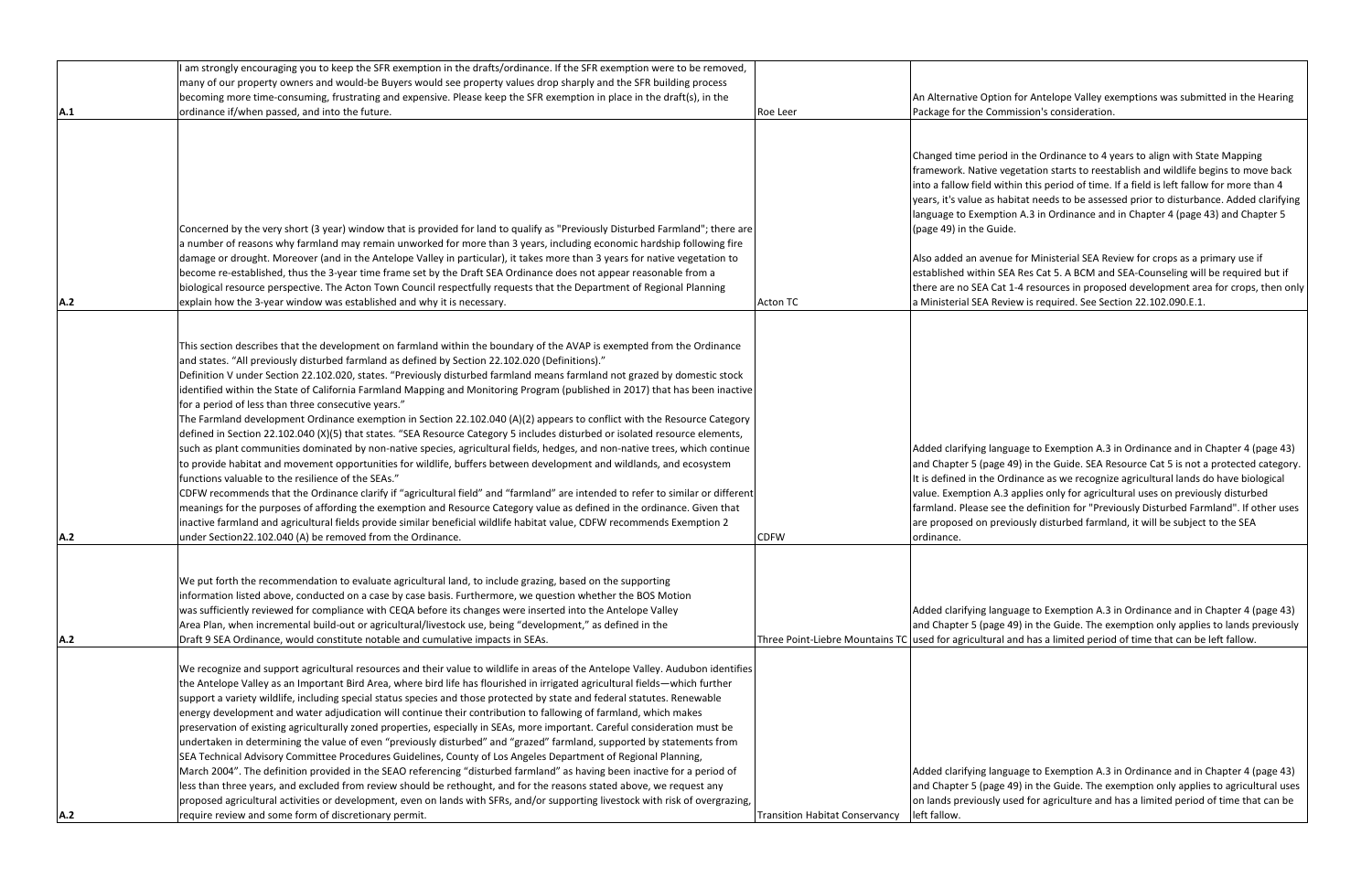| <b>A&amp;B</b> | The SEA ordinance needs to incorporate consistency between A. and B. (at pg. 11-12) and adopt the more protective<br>requirements currently under B. Most of the remaining natural landscapes, currently unaltered by human activities, remain in<br>the Antelope Valley Area Plan (AVAP) of Los Angeles County and would benefit from consistent application of the SEA<br>ordinance conditions. As currently written, the SEA ordinance would allow greater impacts to occur in the AVAP than in other<br>parts of the County. No justification is provided for the disparity in conditioning different parts of the County's SEAs to<br>different conditions.                                                                                                                                                                                                                                                                                                                                  | <b>CNPS &amp; CBD</b> | An Alternative Optior<br>Package for the Com                                                                             |
|----------------|---------------------------------------------------------------------------------------------------------------------------------------------------------------------------------------------------------------------------------------------------------------------------------------------------------------------------------------------------------------------------------------------------------------------------------------------------------------------------------------------------------------------------------------------------------------------------------------------------------------------------------------------------------------------------------------------------------------------------------------------------------------------------------------------------------------------------------------------------------------------------------------------------------------------------------------------------------------------------------------------------|-----------------------|--------------------------------------------------------------------------------------------------------------------------|
| B.1            | Under the ordinance Section 22.102.040 (B)1., the specific total building site and areas that would be exempted for additions<br>and modifications are listed as not increasing "20,000 square feet, or encroach into more than 10% dripline for up to four SEA<br>Native Trees." Our membership feels that this type of specificity may not be appropriate in all cases and is too prescriptive.<br>That should be noted throughout the ordinance, including; SEA Development Standards §22.102.080 (A) 2. (a.), 5., (B) Water<br>Resources (Table), (C) 6. & (D) 3., (B) and §22.102.90 Open Spaces (A) 3.                                                                                                                                                                                                                                                                                                                                                                                      | BIA                   | No action. This exem<br>clear what type of de<br>made.                                                                   |
|                | SCE's ability to perform timely, and at times immediate, maintenance of our existing electrical infrastructure is critical in<br>meeting CPUC mandated and federal requirements to provide a safe and reliable electrical grid. Therefore, SCE proposes the<br>following text (in red font) be added to Section 22.102.040 Exemptions (D), (H), and (J).                                                                                                                                                                                                                                                                                                                                                                                                                                                                                                                                                                                                                                          |                       |                                                                                                                          |
| ID             | D. Maintenance, minor additions, or changes to existing legally established development previously reviewed for impacts to<br>SEA Resources or otherwise authorized by a state or federal regulatory agency, if:<br>1. Maintenance, additions, or changes do not expand the previously approved development footprint; or<br>2. Maintenance, additions, or changes are operating under a valid use permit and found to be in substantial compliance with<br>such permit.                                                                                                                                                                                                                                                                                                                                                                                                                                                                                                                          | SoCal Edison          | No action or changes<br>zoning code. Any act<br>this ordinance.                                                          |
|                |                                                                                                                                                                                                                                                                                                                                                                                                                                                                                                                                                                                                                                                                                                                                                                                                                                                                                                                                                                                                   |                       | No action. Based on<br>additions or changes                                                                              |
| ID             | Define "minor additions"                                                                                                                                                                                                                                                                                                                                                                                                                                                                                                                                                                                                                                                                                                                                                                                                                                                                                                                                                                          | Caltrans              | approved project.                                                                                                        |
| <b>D&amp;E</b> | development permitted prior to the expansion of an SEA mapped area would not have been previously reviewed for impacts<br>to SEA resources. Instead, former versions of the ordinance stated that, "Any development authorized by a valid land use<br>approval, or permit authorized by this Title 22, that was not subject to Section 22.56.215 as it existed prior to the effective<br>date of the ordinance establishing the former section. In such cases, the development shall be governed by the land use<br>approval or permit during the life of that grant." This language would be more appropriate in defining an exemption for a<br>previously existing, legally established development.                                                                                                                                                                                                                                                                                            | <b>BIA</b>            | No action. Projects in<br>environmental impad<br>CEQA analysis, that n                                                   |
|                | Pursuant to the Draft SEA Ordinance, it appears that several important non-residential uses in Acton (including local water<br>haulers and animal rescue operations) that have existing CUPs may be required to undergo the "SEA CUP" process (including a<br>biological assessment) when they renew their CUP even though there are no proposed changes to, or expansion of, these<br>existing uses. During a recent public meeting, it was conveyed that this requirement is imposed by the Draft SEA Ordinance<br>because DRP wants to "see what's there" on the property where these uses occur. The Acton Town Council is concerned that<br>mere curiosity is not a sufficient reason to impose an onerous SEA CUP process on existing uses that do not seek to make any<br>changes and which serve a vital community function (particularly since renewal of such CUPs are exempt from CEQA3).<br>Therefore, the Acton Town Council respectfully requests that DRP set forth the following: |                       |                                                                                                                          |
|                | a) Substantive reasons why it is necessary to require existing CUP holders that do not propose operational or facility changes<br>to undergo the SEA CUP process;<br>b) The specific objectives that DRP hopes to achieve by requiring existing CUP holders that do not propose operational or<br>facility changes to undergo the SEA CUP process;<br>c) The various ways in which existing CUP holders could be affected (and by extension, how Acton will be affected) by<br>requiring them to undergo the SEA CUP process.                                                                                                                                                                                                                                                                                                                                                                                                                                                                     | <b>Acton TC</b>       | No action. Existing Cl<br>effects on the enviro<br>at renewal of the CU<br>resources and deterr<br>CEQA analysis, that n |

In for Antelope Valley exemptions was submitted in the Hearing mission's consideration.

nption was formulated to be prescriptive and detailed so that it is evelopment may be exempt. No changes to the language were

to language. PCN certificate, order, rule will supersede County tivity under a PCN certificate, order, rule is already exempt from

current practices and described in page 50 in the Guide, minor s that require a Revised Exhibit A shall not exceed 10% of the

n SEA expanded areas that were not previously reviewed for cts are subject to the SEA ordinance. If there was an adequate may be used to substantiate an exemption.

UPS that were not previously reviewed can have continuous onment and will need to undergo a current environmental analysis IP to identify practices that are continuing to degrade SEA mine appropriate mitigation measures. If there was an adequate may be used to substantiate an exemption.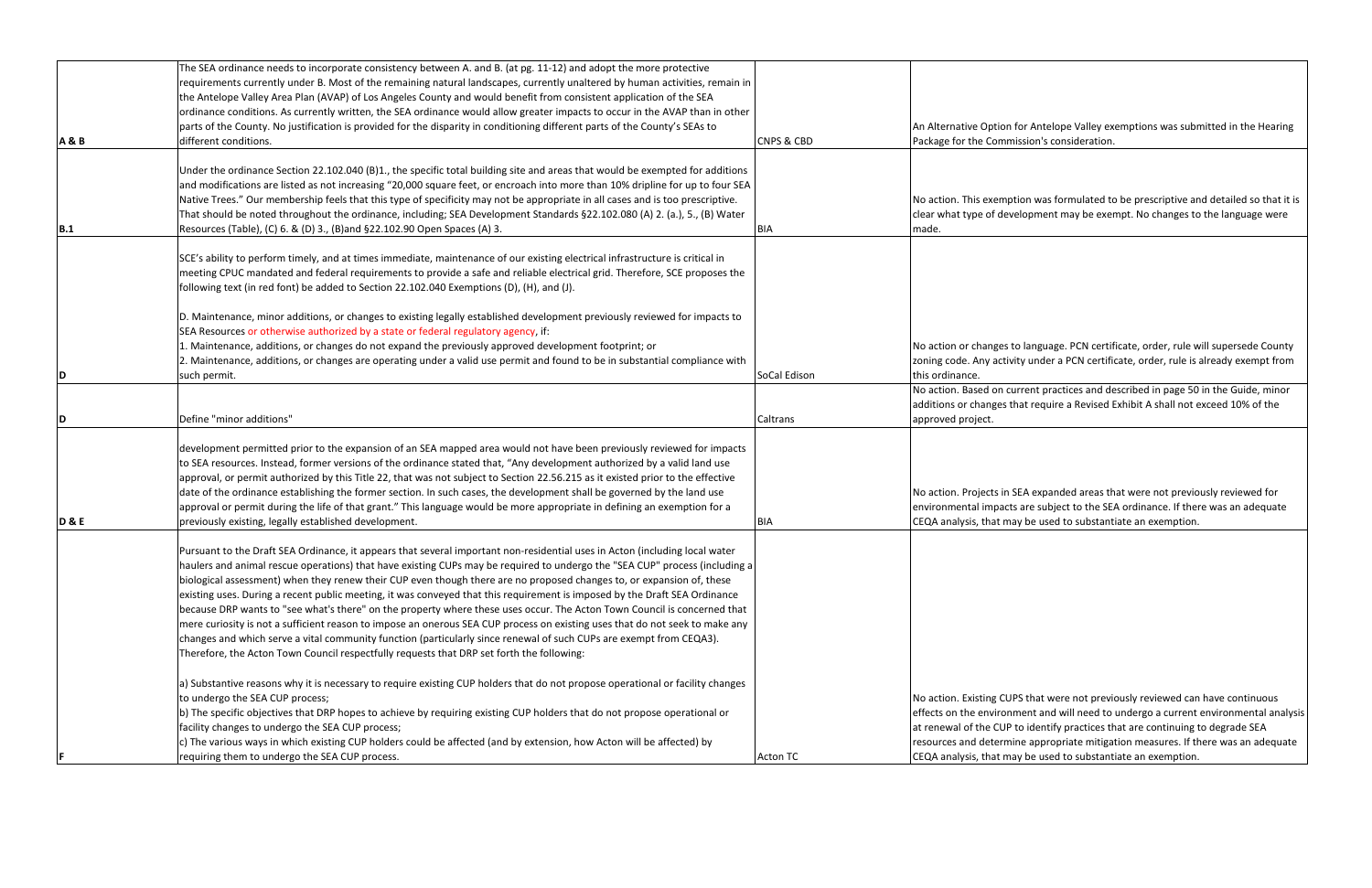|    | Also, adopted Specific Plans should not be entirely and forever exempt. Specific Plans are zoning, with no vested rights.        |                               |                            |
|----|----------------------------------------------------------------------------------------------------------------------------------|-------------------------------|----------------------------|
|    | Sometimes unbuilt after decades, they often become outdated and "stale," not reflecting contemporary planning or resource        |                               |                            |
|    | needs. Re-planning for SEA compatibility is an important option that should not be foreclosed. A time limit should be set for    |                               |                            |
| G  | adopted specific plans, such as 10 years from the date of original adoption.                                                     | EHL                           | Added clarifying lang      |
|    | The rebuilding and replacement of legally built structures (including                                                            |                               |                            |
|    | utility infrastructure) which have been damaged or partially destroyed and                                                       |                               | No action. This exem       |
| Η  | will not increase the previously existing development footprint.                                                                 | SoCal Edison                  | Rebuilding of utilities    |
|    |                                                                                                                                  |                               |                            |
|    | This portion of the exemptions refers to the "rebuilding and replacement of legally built structures which have been damaged     |                               | No action. This exem       |
|    | or partially destroyed and will not increase the previously existing development footprint." BIA suggests that County staff      |                               | code as long as the d      |
|    | should currently have the ability to approve these types of changes to a structure if regulations requiring replacement require  |                               | includes fuel mod zor      |
| Iн | it or if it can be demonstrated that it wouldn't affect sensitive vegetation.                                                    | <b>BIA</b>                    | fuel mod zones, then       |
|    | Add language in red: Legally required fuel modification and brush clearance activities, as approved by the                       |                               |                            |
|    | Fire Department or as required by state or federal regulations, associated with existing                                         |                               | No action. PCN certif      |
|    | structures for the purpose of fire protection.                                                                                   | SoCal Edison                  | under a PCN certifica      |
|    |                                                                                                                                  |                               | Revised Ordinance la       |
|    |                                                                                                                                  |                               | approved surface mir       |
|    |                                                                                                                                  |                               | proposing any change       |
|    | surface mining and other exploratory activities should not be exempt from further review.                                        | <b>CNPS SG Mountains</b>      | from this ordinance.       |
|    | This is arbitrarily limiting. The CEQA review for a project may conceive of additional mitigation not required by these Titles,  |                               |                            |
|    | such as the planting of additional native trees. I personally would like to grow native trees on my lot within the bounds of the |                               |                            |
|    | SEA (both inside and outside of fuel mod zones), because I find them to be beautiful. This is something my neighbors have        |                               |                            |
|    | done on their properties, and we can all agree that it's a good thing. However, it is technically "development" under the terms  |                               |                            |
|    | of the ordinance. I do not want to have to pay money for a use permit to be told I can plant native trees on my property. I do   |                               |                            |
|    | not want ornery neighbors with agendas to "get me" for doing this because I violate County Code to develop without a             |                               |                            |
|    | permit. The County Code should not deny me the ability to "develop" the SEA on my property with native plantings, or to          |                               |                            |
|    | replace those native trees that become diseased or senescent, or to comport in any other way that conforms with the              |                               |                            |
|    | development standards.                                                                                                           |                               |                            |
|    |                                                                                                                                  |                               |                            |
|    | Revise the language to read: "Development where the only impact to SEA Resources involve the planting of SEA Native Trees."      |                               |                            |
|    | or "Development where the only impact to SEA Resources involve the planting of SEA Native Trees, as required by Titles 21 or     |                               |                            |
|    | 22 or pursuant to a use permit." This latter language would formalize that the planting of trees could be part of the project,   |                               |                            |
|    | even if the planting of such trees was not required by County Code. When I go to develop, and I get my use permit, I could       |                               |                            |
|    | then include the planting of these trees as a part of the project, an approach commonly taken under CEQA. The disturbance        |                               |                            |
|    | to ground vegetation would already be subject to discretionary review as a part of that use permit. Please also note that there  |                               |                            |
|    | are a significant number of parcels for which only a portion of the parcel is located on a SEA. I should be able to place inside |                               |                            |
|    | the SEA mitigation for resources removed outside the SEA. The habitat value is higher, and it would be arbitrary to limit this   |                               | Added a new exempt         |
| М  | when I am already required to alter the SEA with fuel modification requirements.                                                 | Stephen Maxwell (AV resident) | <b>Ordinance and Chapt</b> |
|    | 22.102.050 (SEA Counseling) in Public REVIEW Draft (March 2018)                                                                  |                               |                            |
|    | SEA Counseling has no meaningful review due to unpermitted vegetation removal. There is no habitat left to preserve by the       |                               |                            |
|    | time the County is involved in the process. SEA Counseling may make it easier for County Staff by minimizing workload but        |                               | An enforcement sect        |
|    | does nothing to enforce the alleged intent of the ordinance.                                                                     | Leona Valley TC               | in the Ordinance.          |
|    |                                                                                                                                  |                               |                            |

guage to the Guide in Chapter 5 (page 50).

nption is intended for single family residences or small scale uses. cannot be exempt per this exemption.

nption allows for rebuilding with required alterations per building development footprint does not change. Development footprint ines. As long as the new construction does not require expanded i this exemption applies.

ficate, order, rule will supersede County zoning code. Any activity ate, order, rule is already exempt from this ordinance.

anguage for clarity. This exemption is only for periodic reviews for ining and reclamation plans during the life of the grant and not ges. New surface mining and exploratory activities are not exempt

tion for introduced trees. Please see Exemption P in the ter 5 in the Guide (page 52).

tion was added to the Ordinance. Please see Section 22.102.110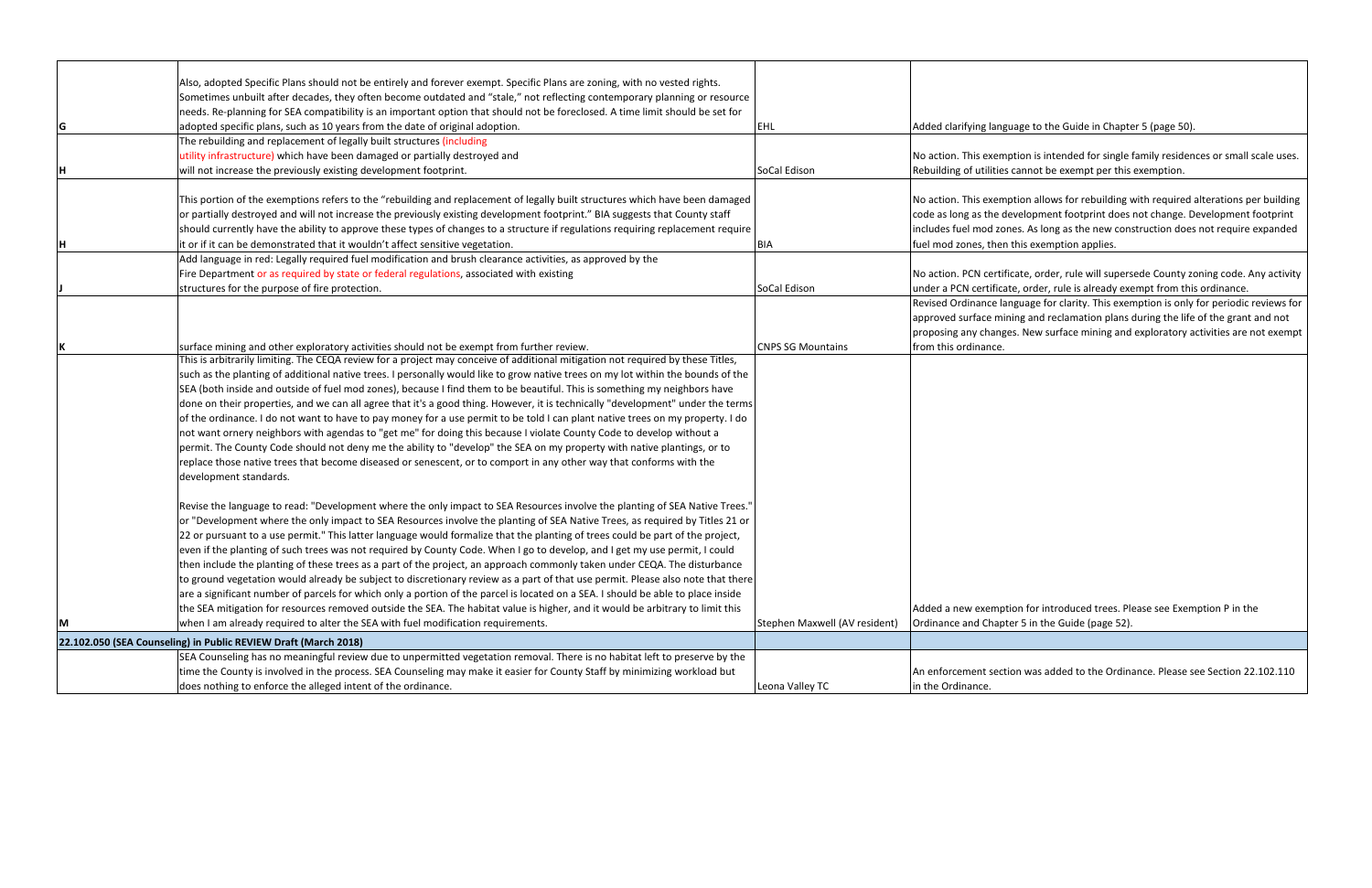|            | BIA also requests that Section 22.102.050 (C) be added to the ordinance to expand applicability requirements, including      |                       |                          |
|------------|------------------------------------------------------------------------------------------------------------------------------|-----------------------|--------------------------|
|            | additional permitted uses subject only to ministerial review. We recommend the following:                                    |                       |                          |
|            | "C. Ministerial SEA Review. The following activities shall be presumed to comply with Section 22.102.080 (SEA Development    |                       |                          |
|            | Standards) and only a ministerial SEA review pursuant to Section 22.102.060 shall be required:                               |                       |                          |
|            | 1. Activities to improve the quality of biological or water resources in an SEA, such as, but not limited to:                |                       |                          |
|            | a. Non-native vegetation removal programs;                                                                                   |                       |                          |
|            | b. Native Habitat restoration programs; and                                                                                  |                       |                          |
|            | c. Construction of wildlife crossing structures                                                                              |                       |                          |
|            | 2. New crops as follows:                                                                                                     |                       |                          |
|            | a. Personal crops that exceed one acre in size; and,                                                                         |                       |                          |
|            | b. Commercial crops of any size.                                                                                             |                       |                          |
|            | 3. Vegetation removal as follows:                                                                                            |                       |                          |
|            | a. Vegetation removal in excess of what is required for the placement of permitted structures, accessory structures, access, |                       |                          |
|            | fuel modification areas, and paths; and                                                                                      |                       | No action. The SEA a     |
|            | b. Vegetation removal not associated with the development of an approved permit."                                            | <b>BIA</b>            | type based on uses.      |
|            | As written, the ordinance requires that at the SEA Stop process the Regional Planning Director recommend "two                |                       |                          |
|            | subsections" appearing to mean that the two recommendations listed under a. and b. have to both be adopted. However, a.      |                       |                          |
|            | and b. appear to be written as adopting one or another - not necessitating both for a ministerial review, and an SEA         |                       |                          |
|            | Conditional Use Permit. To provide clarity and eliminate confusion, we recommend that the §22.102.050(B) be revised to read  |                       |                          |
|            |                                                                                                                              |                       |                          |
|            | (requested change underlined):                                                                                               |                       |                          |
| IΒ         | 'Recommendation. The Director shall recommend at the SEA Stop one of the following two subsections:"                         | <b>BIA</b>            | Added "one of" to Se     |
|            |                                                                                                                              |                       |                          |
|            |                                                                                                                              |                       | Will be using SEA Cou    |
|            | "SEA-Stop" - This semi-acronym must be county-speak for a checkpoint or next step in a procedure made up of reviews. Why     |                       | Counseling only gives    |
|            | not call it like it is?                                                                                                      |                       | Ministerial SEA Revie    |
|            |                                                                                                                              |                       |                          |
|            | A recommendation either approves a project or not. If all is well then a project goes ahead. If a project is not approved it |                       | A project that needs     |
|            | gets more chances to be approved by having more evaluations, paying permit fees or by mitigation with a land exchange or     |                       | Commission with add      |
| IΒ         | credits. Wouldn't it be more likely that the ordinance will eventually approve any project of a significant ecological area? | Antelope Acres TC     | planners, and mitigat    |
|            |                                                                                                                              |                       |                          |
|            |                                                                                                                              |                       |                          |
|            |                                                                                                                              |                       |                          |
|            |                                                                                                                              |                       |                          |
|            |                                                                                                                              |                       |                          |
|            |                                                                                                                              |                       |                          |
|            |                                                                                                                              |                       |                          |
|            |                                                                                                                              |                       |                          |
|            |                                                                                                                              |                       |                          |
|            |                                                                                                                              |                       |                          |
|            |                                                                                                                              |                       | No action. Please see    |
|            |                                                                                                                              |                       |                          |
|            |                                                                                                                              |                       | 1. Ministerial SEA Rev   |
|            |                                                                                                                              |                       | MSR for the resource     |
|            |                                                                                                                              |                       | will be noticed per th   |
|            |                                                                                                                              |                       | SEA development sta      |
|            |                                                                                                                              |                       | discretionary review.    |
|            |                                                                                                                              |                       | 2. There are no appe     |
|            | Several concerns regarding the Director's Review and the ministerial SEA review.                                             |                       | itself requires a mino   |
|            | 1. No public notice of the ministerial review is identified                                                                  |                       | But the MSR will det     |
|            | 2. While ministerial approvals can be appealed once it is decided, without public notice, there is no opportunity to avoid   |                       | 3. Staff biologists will |
|            | appeals by upfront project improvements                                                                                      |                       | open space preservat     |
|            | 3. Ministerial review would only require on-site mitigation, which may not always be appropriate                             |                       | is not in compliance     |
|            |                                                                                                                              | <b>CNPS &amp; CBD</b> |                          |
| <b>B.1</b> | 4. Tracking of the ministerial review is necessary for monitoring and identifying cumulative impacts                         |                       | 4. Onsite open space     |

assessment is impact-based and will not be determining review

## ection 22.102.050.B of the Ordinance.

unseling only for future clarification. A recommendation at SEA Is recommendation of review track, Ministerial SEA Review only, ew with Protected Tree Permit, or SEA CUP.

a SEACUP requires a public hearing by Regional Planning ditional bio review, SEATAC review, discretionary review from ition measures.

the following answers:

view (MSR) is not publicly noticed if tied to site plan review. If the e impacts is part of a standard CUP required for the use, then it he standard CUP requirements. The project would have met all andards and the SEA portion of the project will not be part of the

eals for MSR attached with a site plan review for the use. If the use or CUP or Standard CUP, you can appeal the use of the project. ermine that project has met all SEA development standards. I determine whether on-site mitigation is appropriate. If on-site ation is not appropriate, then the project will require SEA CUP as it

with Section 22.102.100.A.1.

e preservation will be tracked through GIS.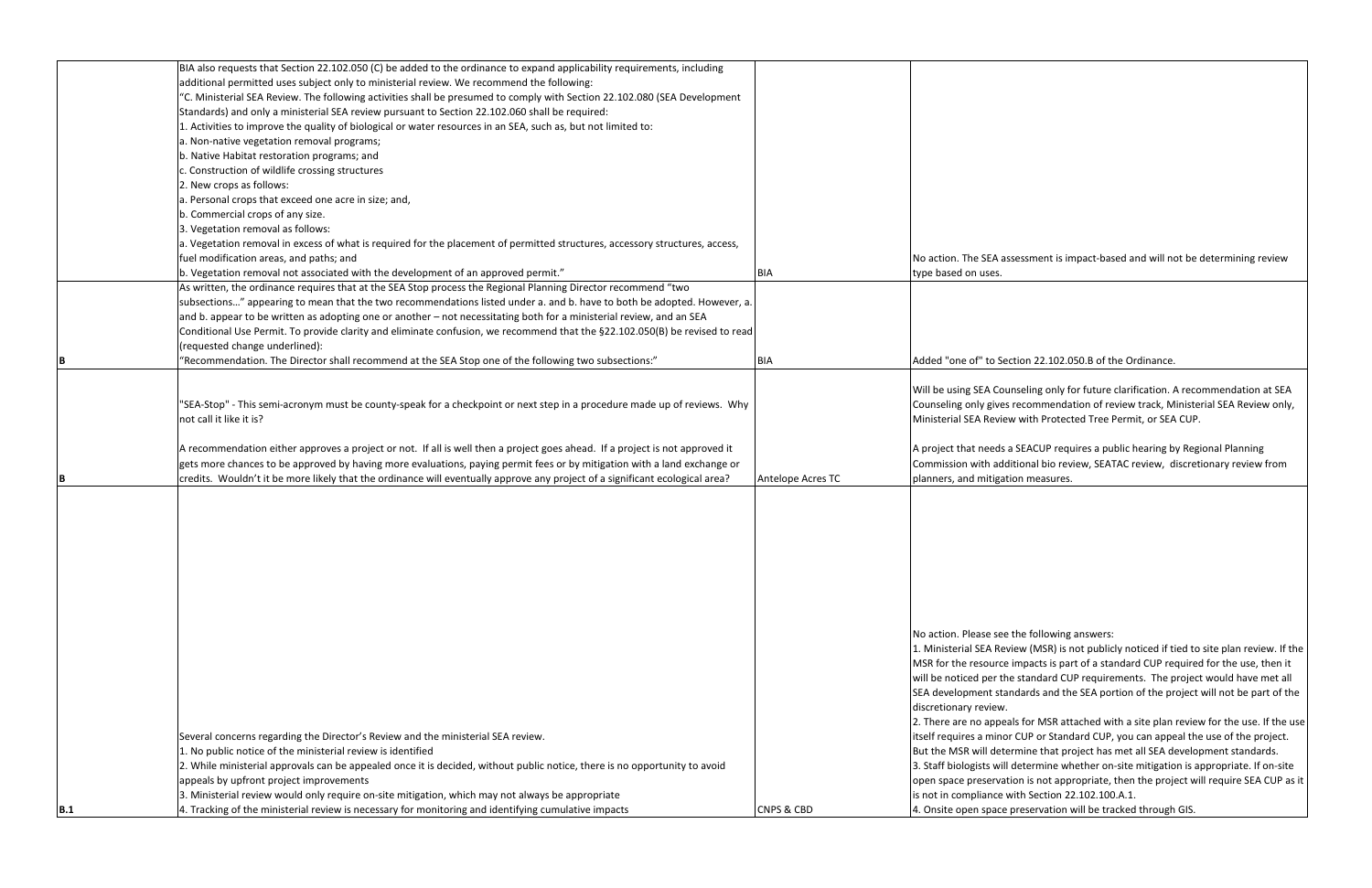|       | 22.102.060 (SEA Review) in Public REVIEW Draft (March 2018)                                                                        |                   |                               |
|-------|------------------------------------------------------------------------------------------------------------------------------------|-------------------|-------------------------------|
|       |                                                                                                                                    |                   |                               |
|       | BIA requests clarification under the SEA Review title, providing the word "Ministerial," makes it clear that this is meant to be a |                   |                               |
|       | description of the ministerial process. We recommend that the title read, "SEA Review (Ministerial)."                              | <b>BIA</b>        | Added the word "Min           |
|       |                                                                                                                                    |                   |                               |
|       | The Ordinance allows ministerial review to be waived by the Director, but does not describe under what circumstances this          |                   |                               |
|       | might occur. While we can imagine circumstances for very small modifications where this might be appropriate, such                 |                   |                               |
|       | modifications are already covered and described in the ordinance. Such arbitrary powers without definition or parameters           |                   | No action. Ministerial        |
|       | could lead to abuse, as we believed happened in the recent behind closed doors extension of the Chiquita Canyon Landfill           |                   | pre-application meeti         |
|       | granted by the Director prior to permit approval. We ask that waiving of review be eliminated from the ordinance.                  | <b>SCOPE</b>      | when the SEA Counse           |
|       | We recommend that under §22.102.060 (A) there should be clarifying language that refers back to the eligibility of projects to     |                   |                               |
|       | undergo a ministerial review based on the Director's recommendation. BIA requests that §22.102.060 be revised to read              |                   | No action. The recom          |
|       | (requested change underlined):                                                                                                     |                   | recommendation bas            |
|       | "A ministerial SEA Review pursuant to this section shall be required for any development recommended by the Director               |                   | changes to the projec         |
|       | pursuant to section 22.102.50, subpart B, and any development included in section 22.102.50, subpart C, to determine               |                   | track. The language ir        |
| A.3.c | compliance with the following:"                                                                                                    | BIA               | required for a ministe        |
|       | 22.102.070 (SEA Conditional Use Permit) in Public REVIEW Draft (March 2018)                                                        |                   |                               |
|       |                                                                                                                                    |                   | No action. For SEA CL         |
|       |                                                                                                                                    |                   | produce a project tha         |
|       | A recommendation either approves a project or not. If all is well then a project goes ahead. If a project is not approved it       |                   | expensive and require         |
|       | gets more chances to be approved by having more evaluations, paying permit fees or by mitigation with a land exchange or           |                   | of resources and prop         |
|       | credits. Wouldn't it be more likely that the ordinance will eventually approve any project of a significant ecological area?       | Antelope Acres TC | staff and SEATAC.             |
|       |                                                                                                                                    |                   |                               |
|       |                                                                                                                                    |                   | No action. All SEA CUI        |
|       |                                                                                                                                    |                   | comment on the proj           |
|       |                                                                                                                                    |                   | Commission (RPC) pul          |
|       |                                                                                                                                    |                   |                               |
|       |                                                                                                                                    |                   | date is scheduled, wh         |
|       | When does the Public Hearing take place in the review process? When is the public allowed to comment? How will the public          |                   | hearing is the last ste       |
|       | be notified and what is the time frame for any comments on a project?                                                              | Antelope Acres TC | days prior and the pu         |
|       | Title: BIA requests clarification under the SEA Conditional Use Permit title, providing the word "Discretionary," makes it clear   |                   |                               |
|       | that this is meant to be a description of the discretionary review process. We recommend that the title read, "SEA Conditional     |                   |                               |
|       | Use Permit (Discretionary)."                                                                                                       | <b>BIA</b>        | Added "discretionary'         |
|       |                                                                                                                                    |                   | No action. Please see         |
|       |                                                                                                                                    |                   | Department will track         |
| A.3.c | Please define what cumulative means to the Planning Department. How much loss is needed to become cumulative?                      | Antelope Acres TC | impacts.                      |
|       |                                                                                                                                    |                   |                               |
|       |                                                                                                                                    |                   | No action. The projec         |
|       |                                                                                                                                    |                   | unnecessary applicati         |
|       |                                                                                                                                    |                   | requires an Environm          |
|       |                                                                                                                                    |                   | be required since a m         |
| B.1.d | Who determines items that are "unnecessary"? Please state if it is the Director, that person's name and title.                     | Antelope Acres TC | <b>Biological Resources s</b> |
|       | 22.102.080 (SEA Development Standards) in Public REVIEW Draft (March 2018)                                                         |                   |                               |
|       |                                                                                                                                    |                   | No action. The Count          |
|       | We ask that sufficient water for a viable habitat be added to the review criteria along with requirements for reduced              |                   | includes promotion o          |
|       | hardscaping and permeable pavement where appropriate.                                                                              | <b>SCOPE</b>      | "sufficient water for a       |

histerial" to the title for clarity.

I SEA Review cannot be waived. Only SEA Counseling, which is a ing, can be waived. Page 12 of the Implementation Guide lists eling can be waived.

Imendation made at the SEA Counseling is just a ed on what is presented at the pre-application meeting. Any ct design or scope may change the recommendation and review n the Ministerial SEA Review section is written to state what is erial review.

JPs, planners have the discretion to guide the applicant to at is least impactful to resources. A discretionary permit is more es mitigation but the Ordinance is trying to balance preservation oerty rights. Discretionary permits require in depth review by

Ps require SEATAC review. The public will have 2 chances to ject: at the SEATAC meeting and at Regional Planning blic hearing. SEATAC meeting happens first, before a RPC hearing nere SEATAC will discuss biological impacts. The RPC public ep of the project. Notification of the public hearing is posted 30 blic has up to the hearing date to provide comments.

" to text below title in Section 22.102.080.

Chapter 9 in the Guide for more information on how the development and conservation in SEAs to evaluate cumulative

t planner, on behalf of the Director, will determine if there are ion materials to waive. An example would be if the project rental Impact Report (EIR), a Biological Constraints Map may not ore in-depth biological study will need to be done for the section of the EIR. This is described in Chapter 2 of the Guide

y's Low Impact Development requirements for new construction of permeable surfaces. Please give more clarifying information on a viable habitat".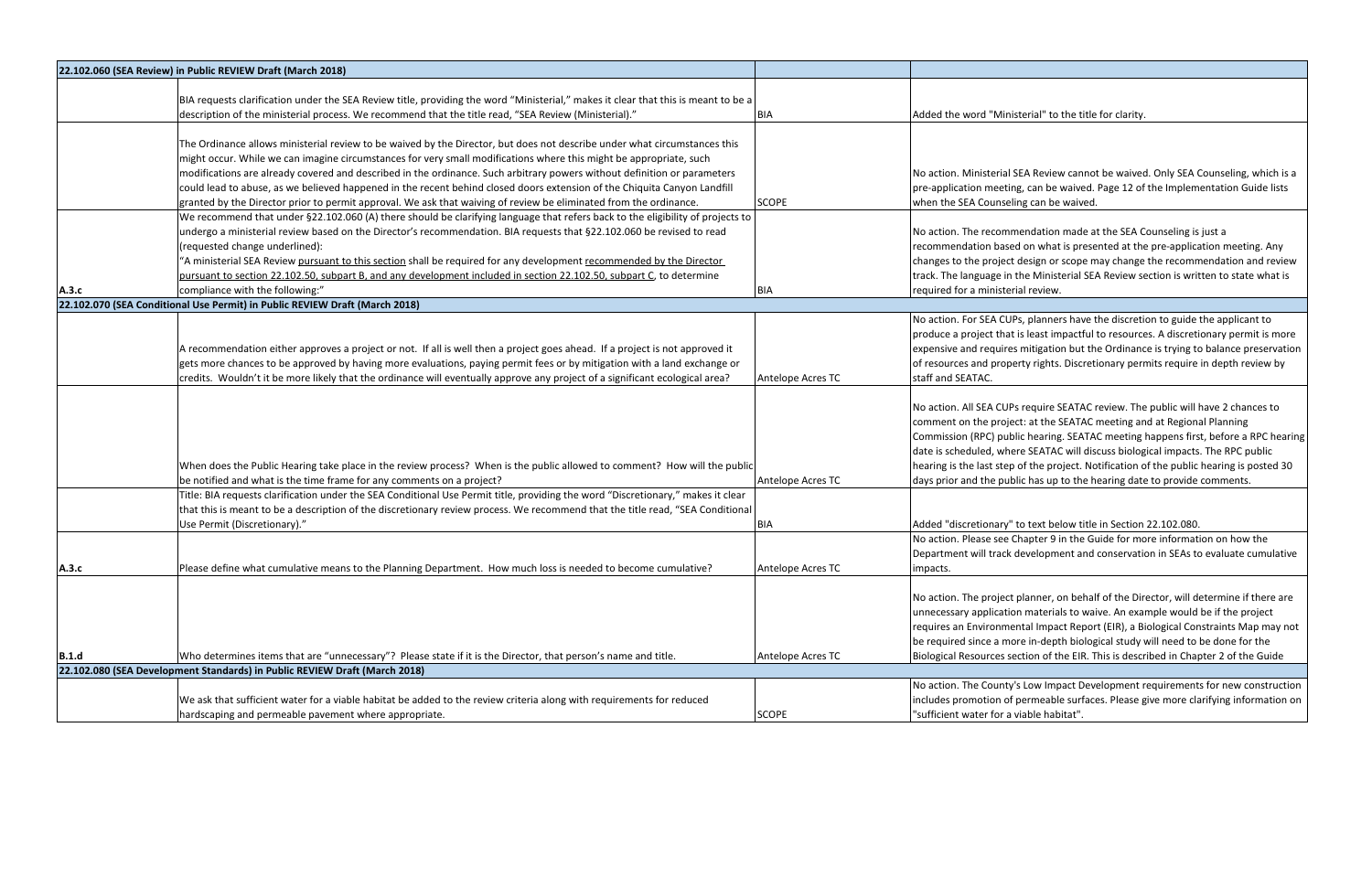|             | It seems to the Acton Town Council that, unless members of the public and all the decisionmakers have particular expertise in                                                                                                        |                                                       |                         |
|-------------|--------------------------------------------------------------------------------------------------------------------------------------------------------------------------------------------------------------------------------------|-------------------------------------------------------|-------------------------|
|             | biology, they will be incapable of understanding the distinction between SEA Categories 1, 2, 3, 4 and 5. Thus, it is impossible                                                                                                     |                                                       |                         |
|             | for either the public or the decisionmakers to fully understand the scope of the Draft Ordinance and grasp the extent to which                                                                                                       |                                                       |                         |
|             | it will impact affected residents and property owners.                                                                                                                                                                               |                                                       |                         |
|             | In particular, the Acton Town Council is concerned that essentially all of Acton lying within the Santa Clara SEA will be deemed                                                                                                     |                                                       |                         |
|             | at least "Category 2" (with an 80% or 4:1 "open space" CUP SEA restriction imposed by the "Guidelines") simply due to the                                                                                                            |                                                       |                         |
|             | ubiquitous presence of Junipers in Acton (which are neither rare, threatened, nor endangered but are included on the "tree                                                                                                           |                                                       |                         |
|             | species list" on page 78 of the "SEA Implementation Guide"). Even if this is changed, the portions of Acton lying within the SEA                                                                                                     |                                                       |                         |
|             | are still likely to be deemed Category 3 with a 75% (or 3:1) "open space" CUP SEA restriction due to the presence of a                                                                                                               |                                                       |                         |
|             | commonly found species; namely, the San Diego Coast Horned Lizard (aka the Horny Toad). Moreover, even if a proposed                                                                                                                 |                                                       |                         |
|             | project in Acton is not subject to SEA CUP requirements, the "Guidelines" still require 66% of the land (which is a 2:1) to be                                                                                                       |                                                       |                         |
|             | preserved "on-site" and remain untouched because most of Acton is either Category 2 or Category 3 for the reasons                                                                                                                    |                                                       |                         |
|             | mentioned above. The Acton Town Council is grateful that the current version of the Draft SEA does not impose such broad                                                                                                             |                                                       |                         |
|             | "takings" on residential and accessory uses in Acton, but if the residential/accessory use exemptions are removed from the<br>SEA Ordinance, then these broad "takings" will apply to nearly one-third of Acton's residential areas. |                                                       |                         |
|             |                                                                                                                                                                                                                                      |                                                       |                         |
|             | Because of this, the Acton Town Council respectfully requests that the County demonstrate (based on technically quantitative                                                                                                         |                                                       |                         |
|             | evidence) that the 66%, 75%, and 80% "preservation ratios" set forth in the "Guidelines" are necessary, and that without                                                                                                             |                                                       |                         |
|             | them, the County will fail to achieve the biological resource protection policies established by adopted planning documents.                                                                                                         |                                                       |                         |
|             | For example, the Acton Town Council seeks to understand why the thousands of acres of Juniper woodland that is already                                                                                                               |                                                       | The preservation rat    |
|             | preserved within and adjacent to Acton (through private land preserves, county holdings, and federal lands) is insufficient and                                                                                                      |                                                       | impacted not the to     |
|             | why it is necessary to take an additional portion (up to 80%) of private land as "mitigation".                                                                                                                                       | <b>Acton TC</b>                                       | to site the developm    |
|             |                                                                                                                                                                                                                                      |                                                       |                         |
|             |                                                                                                                                                                                                                                      |                                                       | No action. SEA Reso     |
|             | recommends aligning the SEA Resource categories between the development standards and definitions sections. Add SEA                                                                                                                  |                                                       | already considered o    |
| А           | Resource Cat 5 to Development Standards section                                                                                                                                                                                      | <b>NPS</b>                                            | Category 5 is referre   |
|             |                                                                                                                                                                                                                                      |                                                       | Added timeframe fo      |
|             | add text that considers the potential changes to plant and animal species level of sensitivity, as well as for habitat type that                                                                                                     |                                                       | need for updating re    |
|             | may transition from one Resource Category level to another. Biological resources should be evaluated based on the most                                                                                                               |                                                       | (page 63). SEA resou    |
|             | current conditions. Updated field work and a revised biological report may be necessary if significant time lapses occur during                                                                                                      |                                                       | Category will autom     |
| Α           | the project permitting process.                                                                                                                                                                                                      | <b>NPS</b>                                            | sensitivity levels on t |
| A.2.b       | the definition of "disturbed" needs to be provided.                                                                                                                                                                                  | <b>CNPS &amp; CBD</b>                                 | Revised language in     |
|             |                                                                                                                                                                                                                                      |                                                       | Clarified in the Guide  |
|             |                                                                                                                                                                                                                                      |                                                       | applicants are encou    |
|             |                                                                                                                                                                                                                                      |                                                       | sensitive resources a   |
|             | BIA requests that the use of "minimum" results in great uncertainty to builders and developers and should be more specific.                                                                                                          |                                                       | feasible, the Departi   |
| Α           | That should be noted throughout the ordinance, including; §22.102.080,(3) b.                                                                                                                                                         | <b>BIA</b>                                            | ministerial SEA Revie   |
|             |                                                                                                                                                                                                                                      |                                                       | No action. Preservat    |
| A.3.b & 4.b | Does this refer to preservation in the same area, or at another location not in a SEA but of a similar type?                                                                                                                         | Antelope Acres TC                                     | preservation only.      |
|             |                                                                                                                                                                                                                                      |                                                       | No action. Rare plan    |
|             |                                                                                                                                                                                                                                      |                                                       | under a Ministerial 9   |
|             |                                                                                                                                                                                                                                      |                                                       | project will go throu   |
|             | Any disturbance or destruction of rare plants in any resource category should be avoided, or                                                                                                                                         |                                                       | based on Recommer       |
|             | compensated by the preservation of two times the number of plants to maintain a theoretical "no net loss" per                                                                                                                        |                                                       | the Guide (page 77).    |
| A.4.b       | project.                                                                                                                                                                                                                             | Three Points-Liebre Mountain TC limited distribution, |                         |
|             |                                                                                                                                                                                                                                      |                                                       | No action. You can c    |
| A.4.b       | Specify if 10 rare plants may be disturbed or if woody rare plants may be disturbed                                                                                                                                                  | Caltrans                                              | not have to replace     |

tios are calculated based on how much of the SEA Resources are tal area of resources present. SEA Counseling guides the applicant nent in areas with least impacts to the most sensitive resources.

urce Cat 5 is not mentioned in Section 22.102.090.A because it is disturbed, fragmented, or of lesser value. However, SEA Resource ed in the Crops development standard, Section 22.102.090.E.1.

or validity of Biological Constraints Maps and Biological reports and eports that do not fall in that timeframe in Chapter 6 of the Guide rce categories rely on formal lists and rankings so that SEA atically change for species and natural communities when their those lists change.

the Ordinance in Section 22.102.090.A.2.

le with following footnote in Chapter 4 (page 30): "While uraged to go beyond the minimum requirement, particularly when are present, and preserve as much of the sensitive resource as ment will not require more than 2 to 1 preservation through a ew."

tion referred to in the development standards is on-site

nts ranked 1, 2 or 3 by CNPS may not be disturbed or destroyed SEA Review. If disturbance to such plants is unavoidable, the agh discretionary review and mitigation ratios will be determined nded Preservation Ratios for SEA CUPs included in the Chapter 8 in . CA Rare Plant Rank 4 plants, which are "watch list" plants of require protection at a 1:1 ratio.

listurb 10 or less of woody rare plants of SEA Resource Cat 4 and or mitigate.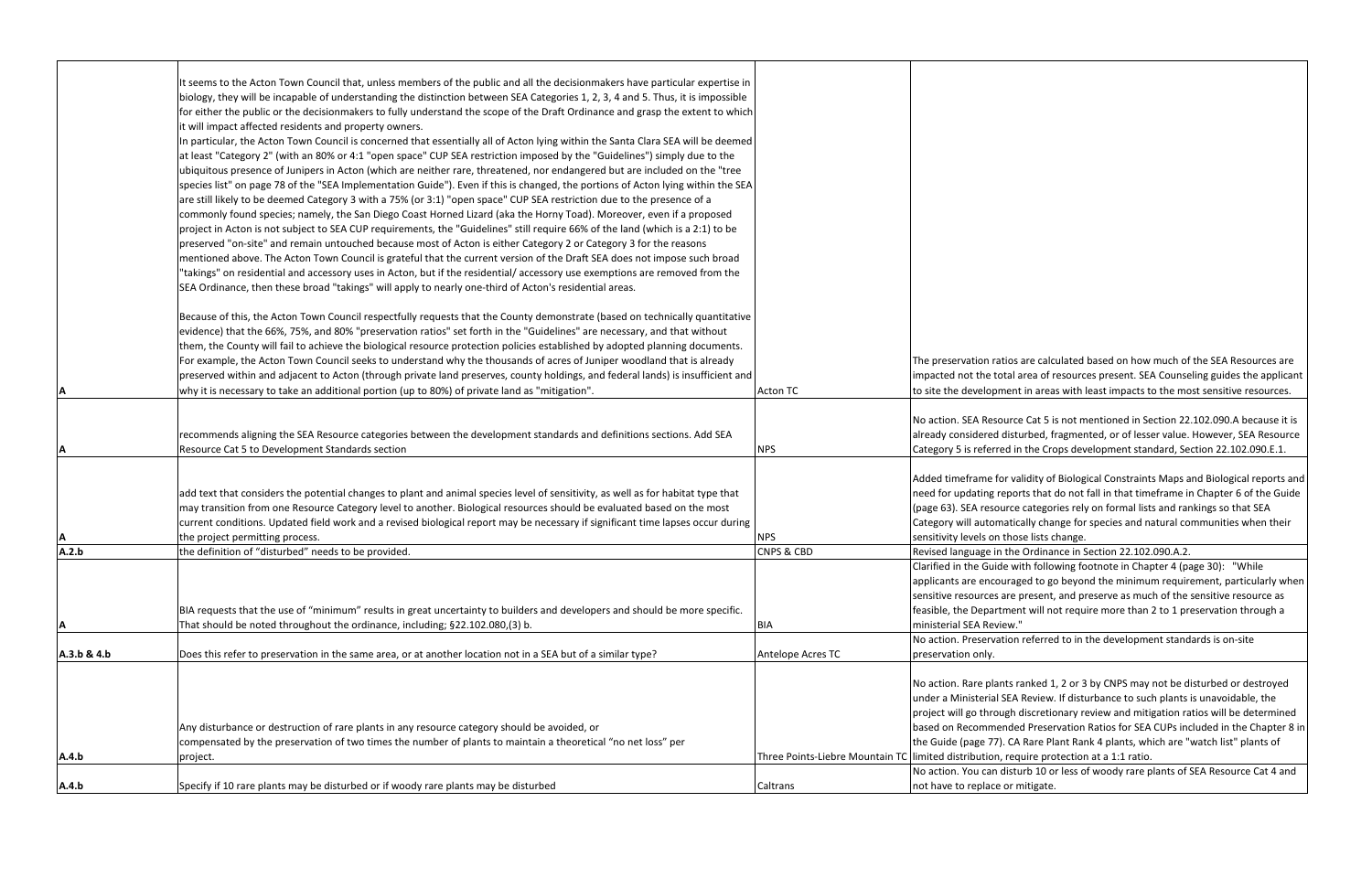|           | Section A(5) caps the total amount of SEA resource that can be converted to development ministerially under A(1-4). The limit      |                                                      |                        |
|-----------|------------------------------------------------------------------------------------------------------------------------------------|------------------------------------------------------|------------------------|
|           | of 20,000 sq. ft. is a generous allocation that will accommodate large homes, outbuildings, barn, etc., even in rural settings.    |                                                      |                        |
|           | The term "total building site" is used to describe what counts toward the cap. This is defined in the Definitions sections and     |                                                      |                        |
|           | differs from the "development footprint" in that some infrastructure and fuel modification are included in the latter but not      |                                                      |                        |
|           | the former. This again ensures a simple ministerial process for the vast majority of single-family homes on legal lots. The        |                                                      |                        |
| A.5       | required compensation for impacts is reasonable and consistent with general standards and practice.                                | <b>EHL</b>                                           | No action.             |
|           |                                                                                                                                    |                                                      | Added clarifying lang  |
|           |                                                                                                                                    |                                                      | encouraged to site d   |
|           |                                                                                                                                    |                                                      | range from 100-300     |
|           | We appreciate the ordinance's setback requirement, but concur with the Endangered Habitats League that it is not sufficient.       |                                                      | modification will also |
| B         | A minimum of 300 feet should be required.                                                                                          | <b>SCOPE</b>                                         | resource setback.      |
|           |                                                                                                                                    |                                                      |                        |
|           | We are concerned that that the setback proposed for marshes, seeps, and springs is not adequate for buffering purposes. In         |                                                      |                        |
|           | our semi-arid climate, the year-round water supplied by marshes, seeps, and springs is of utmost importance for wildlife. It is    |                                                      |                        |
|           | vital that access and use be unfettered by human disturbance. It is also important that people not be placed in proximity to       |                                                      |                        |
|           | potentially dangerous species like mountain lions which use these water features. As most if not all marshes, seeps, and           |                                                      |                        |
|           | springs in our region will be 1/2-acre of less, the vast majority of these features would only receive 100-ft of setback, which is |                                                      |                        |
|           | very small.                                                                                                                        |                                                      |                        |
|           | We recommend 300 feet for all marshes, seeps, and springs. While fuel modifications zones might comprise part of this              |                                                      |                        |
|           | setback, they are subject to the vagarious of changing fire department regulation. Furthermore, uses within fuel modification      |                                                      |                        |
|           | zones include human uses, such as stables and animal keeping, that will have adverse inhibitory effects on the wildlife using      |                                                      | Added clarifying lang  |
|           | the water sources. Consultation with state and federal wildlife agencies might be helpful.                                         |                                                      | encouraged to site d   |
|           | Also, we strongly concur that, for purposes of setback calculation, fuel modification zones must be included as developed          |                                                      | range from 100-300     |
|           | area. These zones are cleared of vegetation to varying extents (often completely cleared), may be planted with non-native          |                                                      | modification will also |
| B         | vegetation, provide less visual cover for wildlife, and are subject to erosion.                                                    | EHL                                                  | resource setback.      |
|           |                                                                                                                                    |                                                      |                        |
|           | BIA suggests removing the fencing standards under "Area-wide Development Standards;" Based on the broad nature of the              |                                                      | Added additional lan   |
|           | resources within the County SEAs, a one size standard does not fit all. For this reason, the fencing should be looked at on a      |                                                      | in the Ordinance to a  |
| C         | case-by-case basis.                                                                                                                | <b>BIA</b>                                           | protecting livestock o |
|           |                                                                                                                                    |                                                      | No action. Impermea    |
|           | We recommend specifically: no chainlink fencing or solid brick walls surrounding the development footprint, unless necessary       |                                                      | for impermeable fen    |
| C.1 & C.3 | for retaining walls, in order to maintain scenic resources. Explicitly-no barbed wire.                                             | Three Points-Liebre Mountain TC requirements for cer |                        |
| C.3       | Please add woven wire as a prohibited material.                                                                                    | Antelope Acres TC                                    | No action. Net, a sim  |
|           | Prohibit the use of blue-light emitting diode (LED) type bulbs and fixtures, as lighting the natural environment is quite          |                                                      |                        |
|           |                                                                                                                                    |                                                      |                        |
|           | impactful, as evidenced by studies observing serious harm and changes to animal and insect behavior from nighttime lighting.       |                                                      |                        |
|           | As indicated in the book Ecological light pollution, Frontiers in Ecology and the Environment, By Dr. Travis Longcore and          |                                                      |                        |
|           | Catherine Rich, "Light pollution has demonstrable effects on the behavioral and population ecology of organisms in natural         |                                                      |                        |
|           | settings derived from changes in orientation, disorientation, or misorientation, and attraction or repulsion from the altered      |                                                      | No action. Outdoor I   |
|           | light environment, which in turn may affect foraging, reproduction, migration, and communication" (2004). The alteration of        |                                                      | habitat areas and up   |
|           | the ambient light level at night can result in an otherwise suitable habitat being avoided or unusable. Artificial light in the    |                                                      | to all SEAs, and has r |
| C.4       | environment may thus be considered a chronic impairment of habitat.                                                                | Three Points-Liebre Mountain TC Management Practic   |                        |

guage to Chapter 4 (page 36) of the Guide that applicants are levelopment as far from water resources as possible. Setbacks ft depending on the water resource. Any structures requiring fuel o have 200 ft fuel mod zone buffer that cannot enter into water

guage to Chapter 4 (page 36) of the Guide that applicants are levelopment as far from water resources as possible. Setbacks ft depending on the water resource. Any structures requiring fuel o have 200 ft fuel mod zone buffer that cannot enter into water

aguage to fencing development standard in Section 22.102.090.D allow for one impermeable enclosure for the purpose of or companion animals within the development footprint.

able fencing materials can only be in Building Site Area. Materials icing can be subject to Community Standards District rtain communities.

nilar material, is prohibited.

lighting is already prohibited from being directed onto natural ward into night sky. The Rural Outdoor Lighting District will apply more specific provisions for outdoor lighting. Additional Best ces are included in Chapter 4 in the Guide (pages 40-41).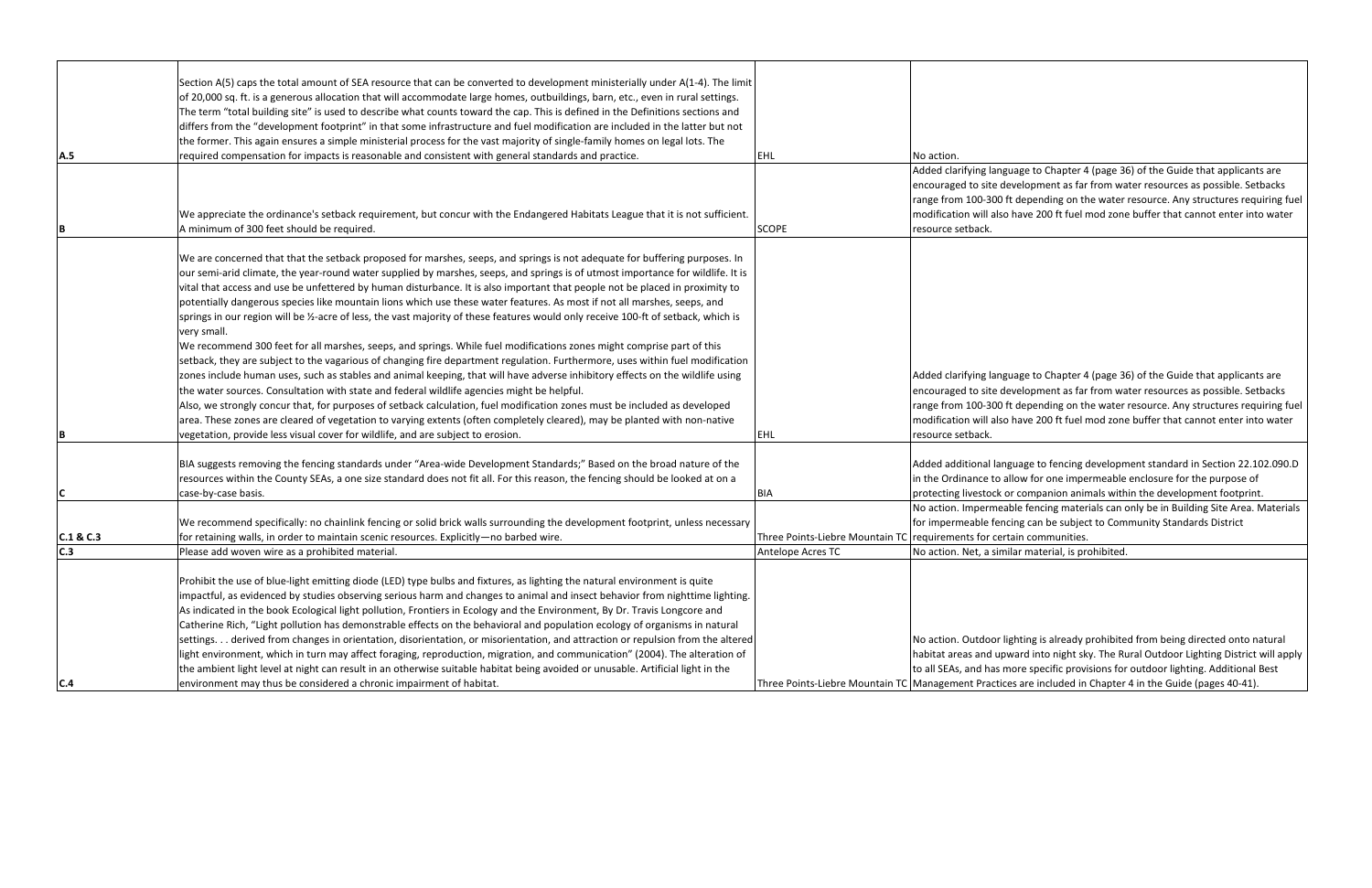|         | In C(4), we strongly agree with the section on Window Reflectivity as far as it goes, but as the text notes, much more can and<br>should be done to prevent deadly and unnecessary collisions of birds with window glass. According to the American Bird<br>Conservancy's "Bird-Friendly Building Design" (enclosed):<br>Under the right conditions, even transparent glass on buildings can form a mirror,<br>reflecting sky, clouds, or nearby habitat attractive to birds. When birds try to fly<br>to the reflected habitat, they hit the glass. Reflected vegetation is the most<br>dangerous, but birds also attempt to fly past reflected buildings or through<br>reflected passage- ways, with fatal results. |                          |                                                                                                                                                                                                       |
|---------|-----------------------------------------------------------------------------------------------------------------------------------------------------------------------------------------------------------------------------------------------------------------------------------------------------------------------------------------------------------------------------------------------------------------------------------------------------------------------------------------------------------------------------------------------------------------------------------------------------------------------------------------------------------------------------------------------------------------------|--------------------------|-------------------------------------------------------------------------------------------------------------------------------------------------------------------------------------------------------|
|         | Additional methods to prevent collisions range from avoiding plantings in front of glass windows to use of UV patterned glass,                                                                                                                                                                                                                                                                                                                                                                                                                                                                                                                                                                                        |                          |                                                                                                                                                                                                       |
|         | which is transparent to people but not to birds. If additional measures are not incorporated directly into the ordinance, we                                                                                                                                                                                                                                                                                                                                                                                                                                                                                                                                                                                          |                          |                                                                                                                                                                                                       |
| C.4     | recommend inclusion of best management practices into the Implementation Guidelines.                                                                                                                                                                                                                                                                                                                                                                                                                                                                                                                                                                                                                                  | EHL                      | <b>Added Best Managen</b>                                                                                                                                                                             |
| C.5     | Please add "to use subdued light or red lighting".                                                                                                                                                                                                                                                                                                                                                                                                                                                                                                                                                                                                                                                                    | Antelope Acres TC        | No action. Language                                                                                                                                                                                   |
| C.5     | Night lighting/pollution is well documented to have a negative effect on wildlife. In order to avoid night light pollution in the<br>SEAs, the SEA ordinance needs to include conditions and adopt lighting standards that prevent night light pollution to the<br>greatest extent possible and therefore, its impacts to wildlife.                                                                                                                                                                                                                                                                                                                                                                                   | <b>CNPS &amp; CBD</b>    | No action. Outdoor li<br>habitat areas and upv<br>to all SEAs, and has m<br><b>Management Practice</b>                                                                                                |
|         | Given the large 200 ft buffer required by LAC Fire for fuel modification and brush clearance, we have concerns that the                                                                                                                                                                                                                                                                                                                                                                                                                                                                                                                                                                                               |                          | No action. Conservati                                                                                                                                                                                 |
|         | wildlife could be faced with a virtual desert of plant life that could interfere with connectivity. How can this be remedied                                                                                                                                                                                                                                                                                                                                                                                                                                                                                                                                                                                          |                          | the amount of fuel m                                                                                                                                                                                  |
| C.6     | through design?                                                                                                                                                                                                                                                                                                                                                                                                                                                                                                                                                                                                                                                                                                       | Hills For Everyone       | an example of conser                                                                                                                                                                                  |
| C.7     | The list of landscaping plants to be avoided should include the species listed by the California Invasive Plant Council (Cal-IPC)<br>Inventory. The invasive plant list maintained by the County Planning Department should be routinely updated to reflect the<br>Cal-IPC Inventory. The list should also include plants locally and regionally identified as invasive, but not listed by Cal-IPC.<br>Additionally, the ordinance should emphasize the use of locally-appropriate native plant species in new landscaping.                                                                                                                                                                                           | <b>CNPS &amp; CBD</b>    | Added to Landscaping<br>of natives in Fuel Mo<br>prohibited.                                                                                                                                          |
| C.7     | the list of landscaping plants to be avoided should include invasive species listed by the California Invasive Plant Council<br>(CALIPC). In addition, we note that the invasive plant list maintained by the Department of Planning could be more complete.<br>One example (and there are probably others) is the trumpet vine that grows rampant in the Arroyo and Foothills Conservancy<br>SEA. This plant needs to be listed as invasive in this area. We also suggest that new trees for landscaping purposes should be<br>native species appropriate to the local climate.                                                                                                                                      | <b>CNPS SG Mountains</b> | No action. Need more<br>found in CAL-IPC.                                                                                                                                                             |
|         | We are concerned that the section describing permissible crops is too limited to non-invasive species. Most crops are invasive                                                                                                                                                                                                                                                                                                                                                                                                                                                                                                                                                                                        |                          | No action. Species in                                                                                                                                                                                 |
| D.1     | when water is available.                                                                                                                                                                                                                                                                                                                                                                                                                                                                                                                                                                                                                                                                                              | <b>BIA</b>               | the SEAs. Most specie                                                                                                                                                                                 |
| D.2     | Because conservation easements run with the property title, which helps to guarantee that the set asides will remain in<br>perpetuity, we fail to understand why the County prioritizes a covenant between the County and the land owner (d.) over a<br>conservation easement (e.). Please provide the justification for the County's preference for the required open space<br>preservation method.                                                                                                                                                                                                                                                                                                                  | <b>CNPS &amp; CBD</b>    | Switched order as sug                                                                                                                                                                                 |
|         |                                                                                                                                                                                                                                                                                                                                                                                                                                                                                                                                                                                                                                                                                                                       |                          | Added early successio<br>from disturbance tha<br>association) per the C<br>protected based on it<br>recovery that cannot<br>Resource Category 5.<br>that a special status/<br>that species will be pi |
| D.2.a.i | [Does "disturbed area" include second growth" or the desert that is recovering from past farming, grazing, fires, etc.?                                                                                                                                                                                                                                                                                                                                                                                                                                                                                                                                                                                               | Antelope Acres TC        | burrowing owls are S                                                                                                                                                                                  |

nent Practices in Chapter 4 in the Guide (page 40). is already in Chapter 4 of the Guide (pages 40-41).

ighting is already prohibited from being directed onto natural ward into night sky. The Rural Outdoor Lighting District will apply nore specific provisions for outdoor lighting. Additional Best es are included in Chapter 4 in the Guide (pages 40-41). tion centered design will cluster buildings which will help to lessen nod. Please see the graphic in Chapter 4 of the Guide that shows vation subdivision.

Ag Development Standard in the Ordinance that requires planting od Zone C. Invasive plant list already states the CAL IPC list is

re information. No scientific name provided and no trumpet vines

Appendix C in the Guide (page 108) are not allowed as crops in es in the list are not crop species.

## ggested in the Ordinance.

onal to SEA Cat 5 definition in the Ordinance. An area recovering at is identifiable as a natural community (vegetation alliance or Online Manual of California Vegetation, will be classified and ts state ranking. An area that is still in the very early stages of be categorized as a natural community would be considered SEA Even in these areas, however, if it is shown through the BCM rare/sensitive species is using that area, then the area in use by rotected under the appropriate category for that species (i.e. EA Resource Cat 2).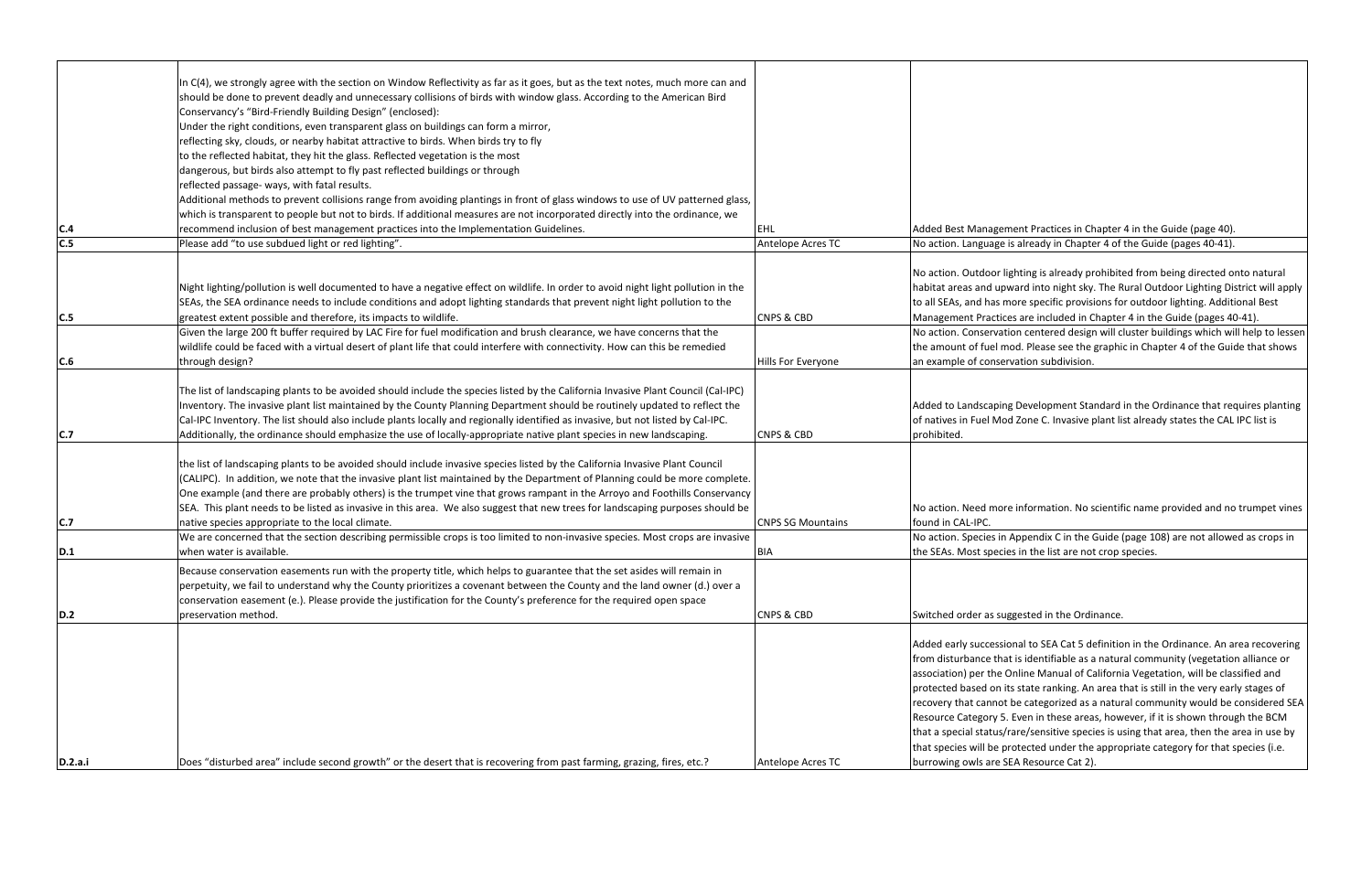|               | Stabilization and restoration of the site should be done as soon as possible, rather than 90 days to one year, to prevent the<br>establishment of invasive plant species in SEAs. We have witnessed immediate conversion of cleared soil to fields of ragweed,<br>fiddleneck, and russian thistle. The only way to prevent the spread of noxious and invasive plants is to immediately replace                                                                                                                                                                                                                                                                                                                                                                                                                                                                                                                                                                                                                                    |                                                         | No action. The Ordin<br>indigenous plants wi                                                                                                                              |
|---------------|-----------------------------------------------------------------------------------------------------------------------------------------------------------------------------------------------------------------------------------------------------------------------------------------------------------------------------------------------------------------------------------------------------------------------------------------------------------------------------------------------------------------------------------------------------------------------------------------------------------------------------------------------------------------------------------------------------------------------------------------------------------------------------------------------------------------------------------------------------------------------------------------------------------------------------------------------------------------------------------------------------------------------------------|---------------------------------------------------------|---------------------------------------------------------------------------------------------------------------------------------------------------------------------------|
| D.2.b & D.2.c | with locally indigenous species, monitor and encourage success with hand weeding-no herbicides.                                                                                                                                                                                                                                                                                                                                                                                                                                                                                                                                                                                                                                                                                                                                                                                                                                                                                                                                   | Three Points-Liebre Mountain TC stabilization activitie |                                                                                                                                                                           |
| D.2.c         | This section and the three points under the subsection do not appear to be necessary, because of the language above this<br>section under (D) 2. (b), requiring exploratory testing stabilization.                                                                                                                                                                                                                                                                                                                                                                                                                                                                                                                                                                                                                                                                                                                                                                                                                                | <b>BIA</b>                                              | Added language in tl<br>Restoration Plan at t<br>Temporary stabilizat<br>all cases. While true<br>back, in more disturl<br>a more targeted rest<br>state. Definition of R |
|               | The Draft Ordinance appears to require a minimum of 75% open space for all subdivisions regardless of what category of<br>resources are on the property [page 22]. It also appears that the subsequent residential development of each lot created by<br>the subdivision is subject to additional "on-site" preservation requirements as high as 66% (or 2:1) according to page 60 of the<br>'Guidelines''. Is this correct? If so, has the County prepared any sort of analysis showing that, to achieve the resource<br>protection policies set forth in adopted planning documents, it is necessary to first set aside 75% of every subdivision project<br>as "preservation land" and then set aside an additional 66% of every parcel created therefrom when it is developed for<br>residential purposes? More importantly, has the County concluded that adopted resource planning policies will not be<br>achieved unless these large land areas are taken for "preservation" purposes? If the County has developed such an |                                                         | No action. The proce<br>ministerial review op<br>standards. Subdivisio                                                                                                    |
| D.3           | assessment, the Acton Town Council respectfully requests that a copy of this assessment be provided.                                                                                                                                                                                                                                                                                                                                                                                                                                                                                                                                                                                                                                                                                                                                                                                                                                                                                                                              | <b>Acton TC</b>                                         | preservation of oper                                                                                                                                                      |
| D.3           | Land Divisions should be discouraged in SEAs. The project site in total, not confined to twenty-five percent, and open space<br>preservation should be evaluated for impacts from pets, inappropriate off-road use, trash, potential for human/wildlife<br>interaction, watershed pollution from herbicides, insecticides, and rodenticides; infringement of prohibited lighting; loss of<br>wildlife sensitive to human presence. Edge effects will contribute to loss of sensitive habitats preserved on site, and reduce<br>the actual amount of 75 percent preservation of natural space. More mitigation might be necessary. Any project unable to<br>meet SEA Development Standards                                                                                                                                                                                                                                                                                                                                         | Three Points-Liebre Mountain TC No action.              |                                                                                                                                                                           |
|               | In D(3), the open space standard for land divisions—75% minimum open space and corresponding maximum 25%<br>development footprint—is the cornerstone of this ordinance. It is also essential to comply with the General Plan's strong<br>policies for resource avoidance and contiguous open space within SEAs.3 While we would ideally recommend a greater set<br>aside of SEA land during subdivision, EHL nevertheless supports the proposal as a reasonable balance.4 We note that greater<br>open space than the minimum will often be feasible, even if lots are rural in nature.<br>However, terminology should be consistent and clear, so that it will not be subject to dispute. Terms formally defined in the<br>Definitions section should be used. We recommend this edit:<br>D(3) Land Divisions. Land divisions shall not exceed a maximum disturbed developed area development footprint of 25                                                                                                                    |                                                         | Revisions made to Se                                                                                                                                                      |
| <b>D.3</b>    | percent of the project site.                                                                                                                                                                                                                                                                                                                                                                                                                                                                                                                                                                                                                                                                                                                                                                                                                                                                                                                                                                                                      | <b>EHL</b>                                              | included a graphic d                                                                                                                                                      |
|               | Who are the developers and what are the names of their corporations that have "reasonable potential for future                                                                                                                                                                                                                                                                                                                                                                                                                                                                                                                                                                                                                                                                                                                                                                                                                                                                                                                    |                                                         |                                                                                                                                                                           |
| <b>D.4</b>    | development" of large parcel maps? How big are these and what is the criteria for "reasonable"?                                                                                                                                                                                                                                                                                                                                                                                                                                                                                                                                                                                                                                                                                                                                                                                                                                                                                                                                   | Antelope Acres TC                                       | No action. Informati                                                                                                                                                      |
| <b>D.4</b>    | Clarification is needed on the responsible party to whom the parcel map's development potential should be demonstrated.<br>NPS suggests adding language to clarify that developability be confirmed through recordation of large lot parcel maps.                                                                                                                                                                                                                                                                                                                                                                                                                                                                                                                                                                                                                                                                                                                                                                                 | <b>NPS</b>                                              | No action. The devel<br>that meets the requi<br>This is further explai                                                                                                    |
| D.4           | Conservation dedication is suggested, but no mention is made of management funding for either large lot parcels or other<br>larger areas where open space is dedicated. Where does management funding come from? Who manages the funds? Who<br>manages the property? Are they qualified?                                                                                                                                                                                                                                                                                                                                                                                                                                                                                                                                                                                                                                                                                                                                          |                                                         | No action. Funding a<br>the applicant with th                                                                                                                             |

nance already says testing areas must be seeded with local ithin 90 days. Language was added to the Guide to say es should take place "as soon as possible".

he Ordinance in Section 22.102.090.E.2.a.iv that requires a the time of the application submittal for exploratory testing. tion of areas disturbed by exploratory testing is not sufficient in that in less disturbed sites, native vegetation may quickly grow bed sites where root stock is destroyed and soil heavily disturbed, toration approach will be needed to return the area to a natural Restoration Plan can be found in Section 22.102.020.BB.

ess for subdivisions is not changing but the Ordinance gives a ption for potential subdivisions that can meet all development ons may be required to mitigate impacts beyond the 75% initial n space through a SEA CUP.

ection 22.102.090.E.3. Language was updated in the Guide and emonstrating Conservation Subdivisions in Chapter 4 (page 46).

on requested is not available.

lopment standard is requiring that the potential for development irements for Ministerial SEA Review exists on each created parcel. ned in the Guide in Chapter 4 (page 47).

and management of dedicated open space will be negotiated by he land trust, gov body, etc that takes responsibility for the land.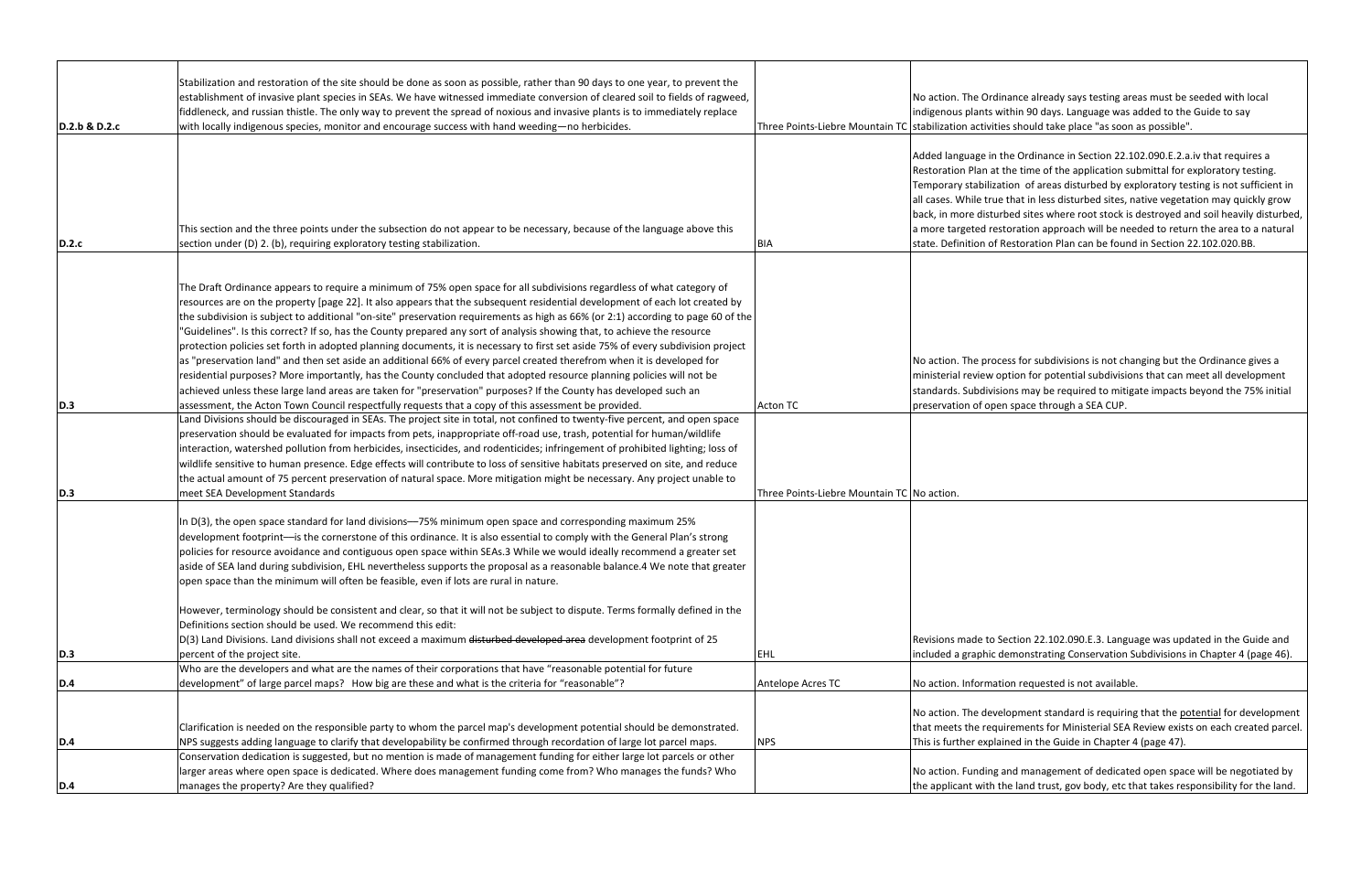| EHL is greatly concerned over the Large Lot Parcel Maps provision, D(4). While D(3) is clear that all subdivisions must comply<br>with the requirement for a minimum 75% of properly configured open space, D(4) interjects a different and vague standard of<br>review for some subdivisions, that of "reasonable potential." The danger is that if contiguous open space is not captured<br>through clustered site design at the outset, the basic goal of the ordinance—achieving SEA resource protection as<br>development occurs is irretrievably lost. Instead, there would be a checkerboard of legal lots regularly spaced over the<br>landscape, creating maximal habitat fragmentation.                                                                                                                                                                                                                                                                                                                                                                                                                                                                                                                                                                                                                                                                                                                                                                                                                                                                                                                                                                                            |             |                        |
|----------------------------------------------------------------------------------------------------------------------------------------------------------------------------------------------------------------------------------------------------------------------------------------------------------------------------------------------------------------------------------------------------------------------------------------------------------------------------------------------------------------------------------------------------------------------------------------------------------------------------------------------------------------------------------------------------------------------------------------------------------------------------------------------------------------------------------------------------------------------------------------------------------------------------------------------------------------------------------------------------------------------------------------------------------------------------------------------------------------------------------------------------------------------------------------------------------------------------------------------------------------------------------------------------------------------------------------------------------------------------------------------------------------------------------------------------------------------------------------------------------------------------------------------------------------------------------------------------------------------------------------------------------------------------------------------|-------------|------------------------|
| We agree with the underlying intent of D(4), that is, to ensure that when parcels are created prior to detailed site planning,<br>the resultant development will still be able to meet all the SEA Development Standards. The Implementation Guide provides<br>steps for meeting setback and habitat preservation ratio requirements under this circumstance. For<br>compliance with D(3), open space configuration can, for example, be achieved with creation of one or more dedicated open<br>space lots or via "pie shaped" lots with development at a common apex. We suggest the following clarification so that there<br>is, on the one hand, definitive compliance for Large Lot Parcel Maps, and on the other hand, greater certainty that<br>landowners applying for subsequent development will not encounter problems.                                                                                                                                                                                                                                                                                                                                                                                                                                                                                                                                                                                                                                                                                                                                                                                                                                                           |             |                        |
| D(4) Large Lot Parcel Map. If ILarge lot parcel maps for sale, lease, finance, or<br>transfer purposes, or other subdivisions are not required to specify the location of<br>development, the subdivision shall not be approved unless it can comply with all<br>provisions of demonstrate that all resulting parcels have reasonable potential for                                                                                                                                                                                                                                                                                                                                                                                                                                                                                                                                                                                                                                                                                                                                                                                                                                                                                                                                                                                                                                                                                                                                                                                                                                                                                                                                          |             |                        |
| future development that meets the standards for SEA Review per 22.102.080<br>(SEA Development Standards), (e.g., adequate areas of SEA Resource Categories                                                                                                                                                                                                                                                                                                                                                                                                                                                                                                                                                                                                                                                                                                                                                                                                                                                                                                                                                                                                                                                                                                                                                                                                                                                                                                                                                                                                                                                                                                                                   |             | Revisions made to S    |
| 4 and/or 5, setback from water resources, land division open space).                                                                                                                                                                                                                                                                                                                                                                                                                                                                                                                                                                                                                                                                                                                                                                                                                                                                                                                                                                                                                                                                                                                                                                                                                                                                                                                                                                                                                                                                                                                                                                                                                         | EHL         | included a graphic d   |
| 22.102.090 (Open Space) in Public REVIEW Draft (March 2018)                                                                                                                                                                                                                                                                                                                                                                                                                                                                                                                                                                                                                                                                                                                                                                                                                                                                                                                                                                                                                                                                                                                                                                                                                                                                                                                                                                                                                                                                                                                                                                                                                                  |             |                        |
| Add (C) 7. We would like to add point 7. under exemptions to Open Space Use in subsection (C), to read:                                                                                                                                                                                                                                                                                                                                                                                                                                                                                                                                                                                                                                                                                                                                                                                                                                                                                                                                                                                                                                                                                                                                                                                                                                                                                                                                                                                                                                                                                                                                                                                      |             | No action. Trails are  |
| "7. Trails and/or other recreational amenities"                                                                                                                                                                                                                                                                                                                                                                                                                                                                                                                                                                                                                                                                                                                                                                                                                                                                                                                                                                                                                                                                                                                                                                                                                                                                                                                                                                                                                                                                                                                                                                                                                                              | <b>BIA</b>  | should be site outsi   |
| Section 22.102.090 describes how the Ordinance proposes to address impacts to biological resources within the SEAs and<br>states. "This Section sets forth the preservation and recordation requirements for open space when required by this Chapter,<br>either in compliance with Section 22.102.080 (SEA Development Standards) or to offset impacts to SEA Resources through a<br>SEA CUP."<br>CDFW generally concurs that the Open Space and SEA Development Standards described in the Ordnance furthers biological<br>resource preservation and protection within the SEAs.<br>Understanding that resource value and sensitivity may vary depending on the location and type of project, CDFW may permit<br>activities in SEAs within CDFW's regulatory authority that may be subject to more stringent avoidance, mitigation ratio,<br>preservation dedication, and conservation management standard conditions than described in the Ordinance.<br>CDFW recommends that the Ordinance avoid using the term "open space" and replace it with the term "natural open space".<br>CDFW does not generally support the use of open space preservation to mitigate for impacts to biological resources. Open<br>space may be interpreted as an area that could be used for recreational activities such as sports fields, golf courses, etc. that<br>generally are not compatible with maintaining native biological diversity.<br>We were puzzled that language about off-site mitigation was removed in this last draft. While recommend this language be<br>reincorporated, we also recommend setting criteria governing when substitution of off-site for on-site is appropriate. The | <b>CDFW</b> | Changed all "open s    |
| suggested edits below are based on the last ordinance draft:                                                                                                                                                                                                                                                                                                                                                                                                                                                                                                                                                                                                                                                                                                                                                                                                                                                                                                                                                                                                                                                                                                                                                                                                                                                                                                                                                                                                                                                                                                                                                                                                                                 |             |                        |
|                                                                                                                                                                                                                                                                                                                                                                                                                                                                                                                                                                                                                                                                                                                                                                                                                                                                                                                                                                                                                                                                                                                                                                                                                                                                                                                                                                                                                                                                                                                                                                                                                                                                                              |             | No action. This infor  |
| Natural open space shall be preserved on the project site. If on-site open space is                                                                                                                                                                                                                                                                                                                                                                                                                                                                                                                                                                                                                                                                                                                                                                                                                                                                                                                                                                                                                                                                                                                                                                                                                                                                                                                                                                                                                                                                                                                                                                                                          |             | discretionary proces   |
| not feasible, or such on-site open space would be too small and/or isolated to                                                                                                                                                                                                                                                                                                                                                                                                                                                                                                                                                                                                                                                                                                                                                                                                                                                                                                                                                                                                                                                                                                                                                                                                                                                                                                                                                                                                                                                                                                                                                                                                               |             | onsite. If in-kind hal |
| retain long-term biological value, an off-site location may be used provided it is                                                                                                                                                                                                                                                                                                                                                                                                                                                                                                                                                                                                                                                                                                                                                                                                                                                                                                                                                                                                                                                                                                                                                                                                                                                                                                                                                                                                                                                                                                                                                                                                           |             | discretion to detern   |
| recommended by the Director and County Biologist                                                                                                                                                                                                                                                                                                                                                                                                                                                                                                                                                                                                                                                                                                                                                                                                                                                                                                                                                                                                                                                                                                                                                                                                                                                                                                                                                                                                                                                                                                                                                                                                                                             | <b>EHL</b>  | adequate with a SE/    |

Section 22.102.090.E.3. Language was updated in the Guide and demonstrating Conservation Subdivisions in Chapter 4 (page 46).

e considered in Section 22.102.100.C.3. Recreational amenities ide of preserved open space areas.

space" to "natural open space" in the Ordinance and Guide.

Intertion in the Guide. For Ministerial SEA Review, since it is not a ess, the natural open space has to be in-kind habitat provided bitat cannot be provided onsite, the biologist will need the mine whether the off-site preservation proposed off-site is A CUP.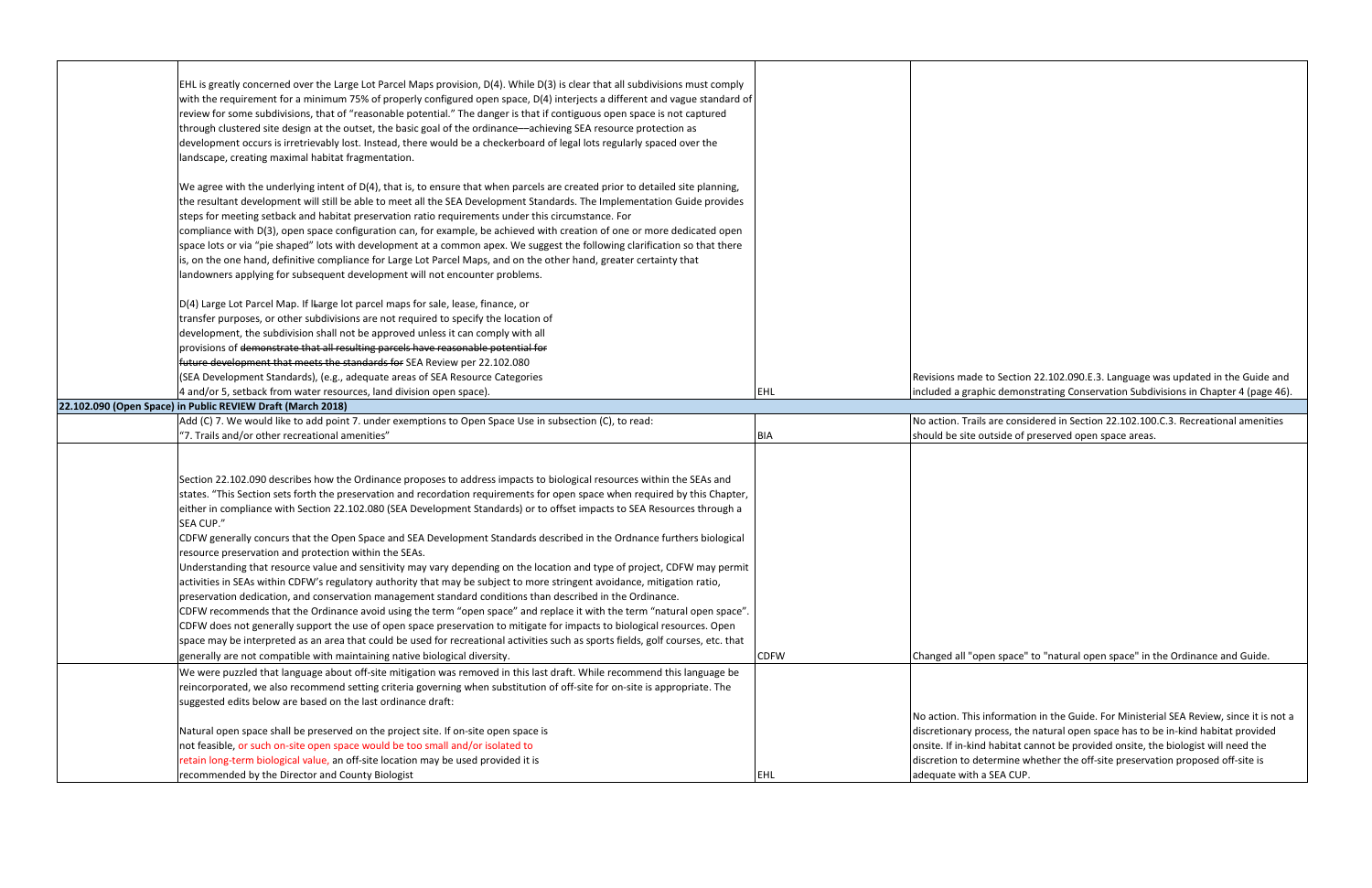|            |                                                                                                                                                                                                                                                 |                                                       | No action. The 75% re                              |
|------------|-------------------------------------------------------------------------------------------------------------------------------------------------------------------------------------------------------------------------------------------------|-------------------------------------------------------|----------------------------------------------------|
|            |                                                                                                                                                                                                                                                 |                                                       | additional developme                               |
|            |                                                                                                                                                                                                                                                 |                                                       | not impacted by land                               |
|            |                                                                                                                                                                                                                                                 |                                                       | will need to do additic                            |
|            |                                                                                                                                                                                                                                                 |                                                       | Hearing. Through this                              |
| A.3        | How do wildlife corridors fit into land division? Are they left untouched, re-routed or eliminated?                                                                                                                                             | Antelope Acres TC                                     | thoroughly evaluated                               |
| A.3        | we strongly support the land division project requirement that 75% of the developed area is to be preserved as open space.                                                                                                                      | <b>CNPS SG Mountains</b>                              | No action.                                         |
|            | In Open Space A(3), the meaning of the term "net" is unclear. We suggest this edit:                                                                                                                                                             |                                                       |                                                    |
|            | A(3) For land division projects, at least 75 percent of the net area of the                                                                                                                                                                     |                                                       |                                                    |
|            | development site original undivided parcels shall be provided as required                                                                                                                                                                       |                                                       |                                                    |
| A.3        | preserved open space.                                                                                                                                                                                                                           | EHL                                                   | Changed the language                               |
|            |                                                                                                                                                                                                                                                 |                                                       |                                                    |
|            |                                                                                                                                                                                                                                                 |                                                       | No action. Projects sul                            |
| <b>A.4</b> | BIA suggests that this provision is removed because Opens Space could be set aside in the Final Map process.                                                                                                                                    | <b>BIA</b>                                            | space preservation pri                             |
|            |                                                                                                                                                                                                                                                 |                                                       | No action. Please refe                             |
| B.1        | How would multiple noncontiguous areas of open space not result in or not be considered fragmentation?                                                                                                                                          | Antelope Acres TC                                     | multiple noncontiguor                              |
|            | Please remove "feasible" words, since they allow for too much opportunity for judgment on what might be allowable, but not                                                                                                                      |                                                       | No action. Since the o                             |
|            | preservative of the SEA. In what instance would the County Biologist determine that multiple, non-contiguous areas of open                                                                                                                      |                                                       | be looked at on a case                             |
| B.1        | space is an environmentally superior configuration?                                                                                                                                                                                             | Three Points-Liebre Mountain TC for more information. |                                                    |
|            | Preserved open space areas should be contiguous with natural open space areas on adjoining lots or parcels, period. To do                                                                                                                       |                                                       | No action. Since the o                             |
|            | otherwise will contribute to habitat fragmentation, possibly interrupt wildlife passage in corridors or movement areas, which                                                                                                                   |                                                       | be looked at on a case                             |
| <b>B.2</b> | the IG professes to preserve and protect.                                                                                                                                                                                                       | Three Points-Liebre Mountain TC for more information. |                                                    |
|            |                                                                                                                                                                                                                                                 |                                                       |                                                    |
|            |                                                                                                                                                                                                                                                 |                                                       | No action. Roads, stre                             |
|            |                                                                                                                                                                                                                                                 |                                                       | open space will not co<br>space. Also, roads, stro |
|            |                                                                                                                                                                                                                                                 |                                                       | it is necessary for circul                         |
|            | Additional mitigation should be required when roads, streets, highways, driveways are placed in open space or conservation                                                                                                                      |                                                       | be looked at on a case                             |
| B.3        | areas.                                                                                                                                                                                                                                          | Three Points-Liebre Mountain TC and sensitive design. |                                                    |
|            |                                                                                                                                                                                                                                                 |                                                       |                                                    |
|            | We generally concur with the language for configuration as contained in this section, but B(3) is missing the key component of                                                                                                                  |                                                       |                                                    |
|            | feasibility when siting infrastructure. Streets and other access should only go through natural open space when otherwise                                                                                                                       |                                                       |                                                    |
|            | infeasible. An edit is proposed:                                                                                                                                                                                                                |                                                       |                                                    |
|            |                                                                                                                                                                                                                                                 |                                                       |                                                    |
|            | B(3) Driveways, streets, roads and highways may be placed within the natural open space area if the Regional Planning                                                                                                                           |                                                       |                                                    |
|            | Commission or Hearing Officer finds that placement elsewhere would be infeasible and they are necessary to ensure<br>adequate circulation or access. Such driveways, streets, roads and highways shall not be counted as a portion of the total |                                                       |                                                    |
|            | required natural open space provided. These areas shall include any necessary wildlife crossings and/or other features                                                                                                                          |                                                       |                                                    |
| B.3        | necessary to avoid biological impacts.                                                                                                                                                                                                          | EHL                                                   | No action. Language in                             |
|            |                                                                                                                                                                                                                                                 |                                                       | Review of emergency                                |
| C          | Would emergency situations qualify as an exception?                                                                                                                                                                                             | Caltrans                                              | Chapter 10 (page 84).                              |

required natural open space, configuration requirements, and ent standards are designed to ensure that wildlife movement is d divisions. If the subdivision cannot meet these requirements, it tional biological studies, CEQA analysis, SEATAC review, and Public is discretionary process, impacts to wildlife corridors will be d and mitigation will be integrated into the project.

ge in the Ordinance and Guide per comment.

ubject to the SEA Ordinance will be required to record open prior to grading, removal of vegetation, or occupancy.

fer to Chapter 8 in the Guide (page 77) for an explanation of when ous areas of open space may be preferable.

open space configurations are for a discretionary SEA CUP, it will se by case basis. Please refer to Chapter 8 in the Guide (page 77)

open space configurations are for a discretionary SEA CUP, it will se by case basis. Please refer to Chapter 8 in the Guide (page 77)

reets, highways, driveways that are placed in preserved natural count towards the required amount of preserved natural open treets, etc. shall not be placed unless a decision maker finds that culation or access. Since these cases are discretionary cases, it will se by case basis. Roads will only be allowed if it is most protective

in the Ordinance was revised by staff for clarification.

y and hazard management activities is address in the Guide in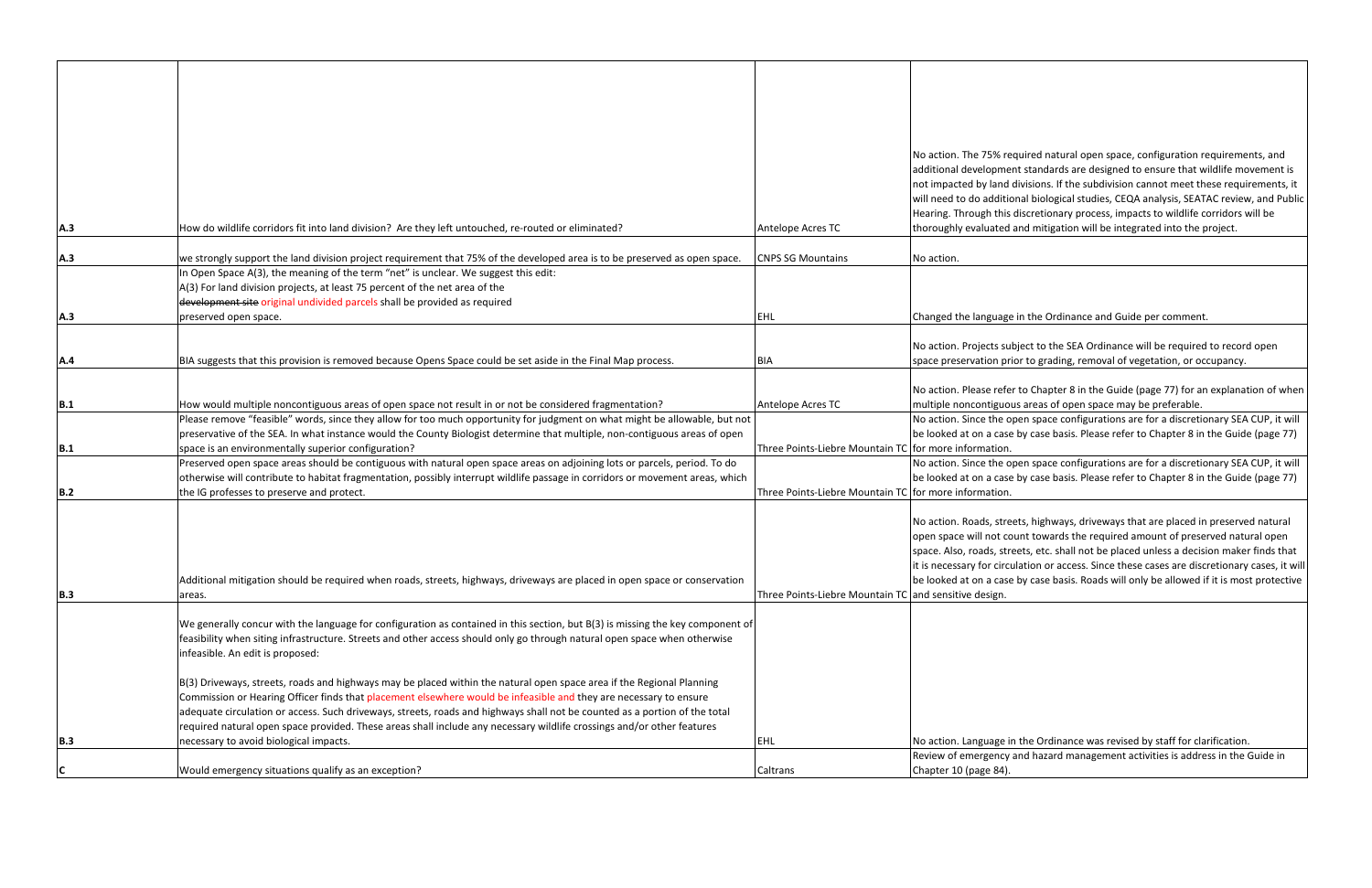| C.6         | The SEA Ordinance should positively determine what is appropriate in disturbance of open space. The term "Activities" is a<br>rather broad term and items should be listed specifically for understanding whether they are beneficial in maintaining habitat<br>conditions. As we commented previously, grazing and agricultural activities should require a discretionary permit that<br>includes monitoring to assess the success of maintaining habitat conditions, and to periodically determine whether cessation<br>of listed or approved activities are needed to preserve the biological resources on the site.                                                                                                                                                                                                                                                                                                                                                                                                                                                                                                                                                                                                                                                           | Three Points-Liebre Mountain TC Added clarifying lang |                                                                                                                                                     |
|-------------|-----------------------------------------------------------------------------------------------------------------------------------------------------------------------------------------------------------------------------------------------------------------------------------------------------------------------------------------------------------------------------------------------------------------------------------------------------------------------------------------------------------------------------------------------------------------------------------------------------------------------------------------------------------------------------------------------------------------------------------------------------------------------------------------------------------------------------------------------------------------------------------------------------------------------------------------------------------------------------------------------------------------------------------------------------------------------------------------------------------------------------------------------------------------------------------------------------------------------------------------------------------------------------------|-------------------------------------------------------|-----------------------------------------------------------------------------------------------------------------------------------------------------|
|             |                                                                                                                                                                                                                                                                                                                                                                                                                                                                                                                                                                                                                                                                                                                                                                                                                                                                                                                                                                                                                                                                                                                                                                                                                                                                                   |                                                       |                                                                                                                                                     |
|             |                                                                                                                                                                                                                                                                                                                                                                                                                                                                                                                                                                                                                                                                                                                                                                                                                                                                                                                                                                                                                                                                                                                                                                                                                                                                                   |                                                       | No action. A deed res                                                                                                                               |
|             |                                                                                                                                                                                                                                                                                                                                                                                                                                                                                                                                                                                                                                                                                                                                                                                                                                                                                                                                                                                                                                                                                                                                                                                                                                                                                   |                                                       | A covenant is a forma                                                                                                                               |
|             |                                                                                                                                                                                                                                                                                                                                                                                                                                                                                                                                                                                                                                                                                                                                                                                                                                                                                                                                                                                                                                                                                                                                                                                                                                                                                   |                                                       | owner, providing and                                                                                                                                |
| D.1         | What is the difference between a deed restriction and a covenant?                                                                                                                                                                                                                                                                                                                                                                                                                                                                                                                                                                                                                                                                                                                                                                                                                                                                                                                                                                                                                                                                                                                                                                                                                 | Antelope Acres TC                                     | see Chapter 8 in the                                                                                                                                |
| D.1 & D.2.d | BIA requests clarifications to expand the term "property owner" to include a "Property Owners Association."                                                                                                                                                                                                                                                                                                                                                                                                                                                                                                                                                                                                                                                                                                                                                                                                                                                                                                                                                                                                                                                                                                                                                                       | <b>BIA</b>                                            | No action.                                                                                                                                          |
|             | Who is it that decides which open space preservation mechanism is implemented for development that does not comply with                                                                                                                                                                                                                                                                                                                                                                                                                                                                                                                                                                                                                                                                                                                                                                                                                                                                                                                                                                                                                                                                                                                                                           |                                                       |                                                                                                                                                     |
| D.2         | SEA Development Standards? There are seven choices listed by preference. Is a choice selected at random or by request of<br>the developer?                                                                                                                                                                                                                                                                                                                                                                                                                                                                                                                                                                                                                                                                                                                                                                                                                                                                                                                                                                                                                                                                                                                                        | Antelope Acres TC                                     | No action. The mecha<br>will have to prove tha                                                                                                      |
|             |                                                                                                                                                                                                                                                                                                                                                                                                                                                                                                                                                                                                                                                                                                                                                                                                                                                                                                                                                                                                                                                                                                                                                                                                                                                                                   |                                                       |                                                                                                                                                     |
|             | Who determines what type of dedication is suitable? This section lists those in order of County preference. Our guess is                                                                                                                                                                                                                                                                                                                                                                                                                                                                                                                                                                                                                                                                                                                                                                                                                                                                                                                                                                                                                                                                                                                                                          |                                                       |                                                                                                                                                     |
|             | project proponents will chose the least desirable-g. In-lieu fees. Please provide more detail for determining the type of                                                                                                                                                                                                                                                                                                                                                                                                                                                                                                                                                                                                                                                                                                                                                                                                                                                                                                                                                                                                                                                                                                                                                         |                                                       | No action. The mecha                                                                                                                                |
|             | preservation. We would like to add that dedication as part of development mitigation should remain in the SEA where the                                                                                                                                                                                                                                                                                                                                                                                                                                                                                                                                                                                                                                                                                                                                                                                                                                                                                                                                                                                                                                                                                                                                                           |                                                       | will have to prove tha                                                                                                                              |
|             | development occurs, and provide, at minimum, replacement of similar habitat twice that of the development's disturbed                                                                                                                                                                                                                                                                                                                                                                                                                                                                                                                                                                                                                                                                                                                                                                                                                                                                                                                                                                                                                                                                                                                                                             |                                                       | preservation will nee                                                                                                                               |
| D.2         | area, or what is determined in the IG according to habitat type and value. Otherwise, loss is maintained at fifty percent.                                                                                                                                                                                                                                                                                                                                                                                                                                                                                                                                                                                                                                                                                                                                                                                                                                                                                                                                                                                                                                                                                                                                                        | Three Points-Liebre Mountain TC similar habitat types |                                                                                                                                                     |
| D.2         | The new SEA ordinance would allow offsets and in lieu fees for impacts to a SEA. This could allow for destruction to an SEA<br>with funds or conservation easements in a mitigation bank in some entirely different location outside our Valley. This<br>situation has already in City of Santa Clarita permitting. Re-establishment of a species in a new location may not be possible<br>due to the particular needs of an ecological community. Creating a new place for the species may seem like an easy matter,<br>but often results in a failure of the species to thrive in the new location.<br>To our knowledge, offsite offsets and mitigation banks were not allowed in the previous SEA ordinance. Mitigation in far away<br>locations frustrates efforts to reduce fragmentation, a goal described in the Implementation Guide under the goals section.<br>Offsetting and in lieu fees that will not accomplish this goal, should not be permitted. If the continued existence of our SEAs is<br>really to be accomplished, offsite mitigation must not be allowed or kept to an extreme minimum.                                                                                                                                                                   | <b>SCOPE</b>                                          | Added language to Se<br>preservation will nee<br>that similar habitat ty<br>preferences. The app<br>infeasible for the pro<br>or contiguous with th |
|             |                                                                                                                                                                                                                                                                                                                                                                                                                                                                                                                                                                                                                                                                                                                                                                                                                                                                                                                                                                                                                                                                                                                                                                                                                                                                                   |                                                       |                                                                                                                                                     |
|             | Mitigation and conservation banks and offsite mitigation preserves could provide a balance between responsible<br>development and permanently conserving important private properties within SEA boundaries. A streamlined and predictable<br>offsite compensatory mitigation program can be of benefit to public and private developers while incentivizing the protection<br>and management the most critically important areas within SEA boundaries. Wildlands would welcome the opportunity to<br>work with the County on developing offsite compensatory solutions provided there is acknowledgement through the SEA<br>Ordinance that banks and other forms off offsite mitigation provide a preferred method for mitigating impacts. Perhaps the<br>County should consider a pilot program within a SEA where impacts are readily occurring. In order to incentivize the<br>development of offsite compensatory solutions like mitigation or conservation banks or other large private lands acquisitions,<br>the County should consider revising 22.102.090 Section D, Paragraph 2 to prioritize Conservation or Mitigation Banks higher in<br>order of preference. The County could also expand and revise the preference to "Conservation or Mitigation Bank and other |                                                       | Changed the order of                                                                                                                                |
| D.2         | private lands acquisitions within an SEA boundary.                                                                                                                                                                                                                                                                                                                                                                                                                                                                                                                                                                                                                                                                                                                                                                                                                                                                                                                                                                                                                                                                                                                                                                                                                                | Wildlands                                             | Banks to #2.                                                                                                                                        |
|             | recommends that the open space dedication order be revised to address 2.a (non-profit orgs) and 2.b (govt entities) with                                                                                                                                                                                                                                                                                                                                                                                                                                                                                                                                                                                                                                                                                                                                                                                                                                                                                                                                                                                                                                                                                                                                                          |                                                       |                                                                                                                                                     |
|             | equal priority. Additionally, the text may suggest the conveyance to a public park or open space management agency with the                                                                                                                                                                                                                                                                                                                                                                                                                                                                                                                                                                                                                                                                                                                                                                                                                                                                                                                                                                                                                                                                                                                                                       |                                                       | Changed the order of                                                                                                                                |
| D.2         | govt entity category (2b)                                                                                                                                                                                                                                                                                                                                                                                                                                                                                                                                                                                                                                                                                                                                                                                                                                                                                                                                                                                                                                                                                                                                                                                                                                                         | <b>NPS</b>                                            | organizations and got                                                                                                                               |

quage in the Ordinance.

striction is a land use restriction added to the title of a property. al agreement or contract between the county and property I recording an open space restriction over an area of land. Please Guide (page 78) for more information.

anism is ranked by the preference of the County. The applicant at the higher ranked mechanism is infeasible.

anism is ranked by the preference of the County. The applicant at the higher ranked mechanism is infeasible. Off site open space ed to occur in or contiguous with the same SEA to make sure that are preserved.

ection 22.102.100.D.2 to clarify that required open space ed to occur within or contiguous to the same SEA to make sure ypes are preserved. In-lieu fees are the last of County plicant will need to prove that the 6 previous mechanisms are bject. Mitigation banks and offsite offsets will need to occur within ne same SEA.

f the preferred mechanisms. Moved Conservation or Mitigation

f the preferred mechanisms. Open space dedication to non-profit vernment entities were given equal priority.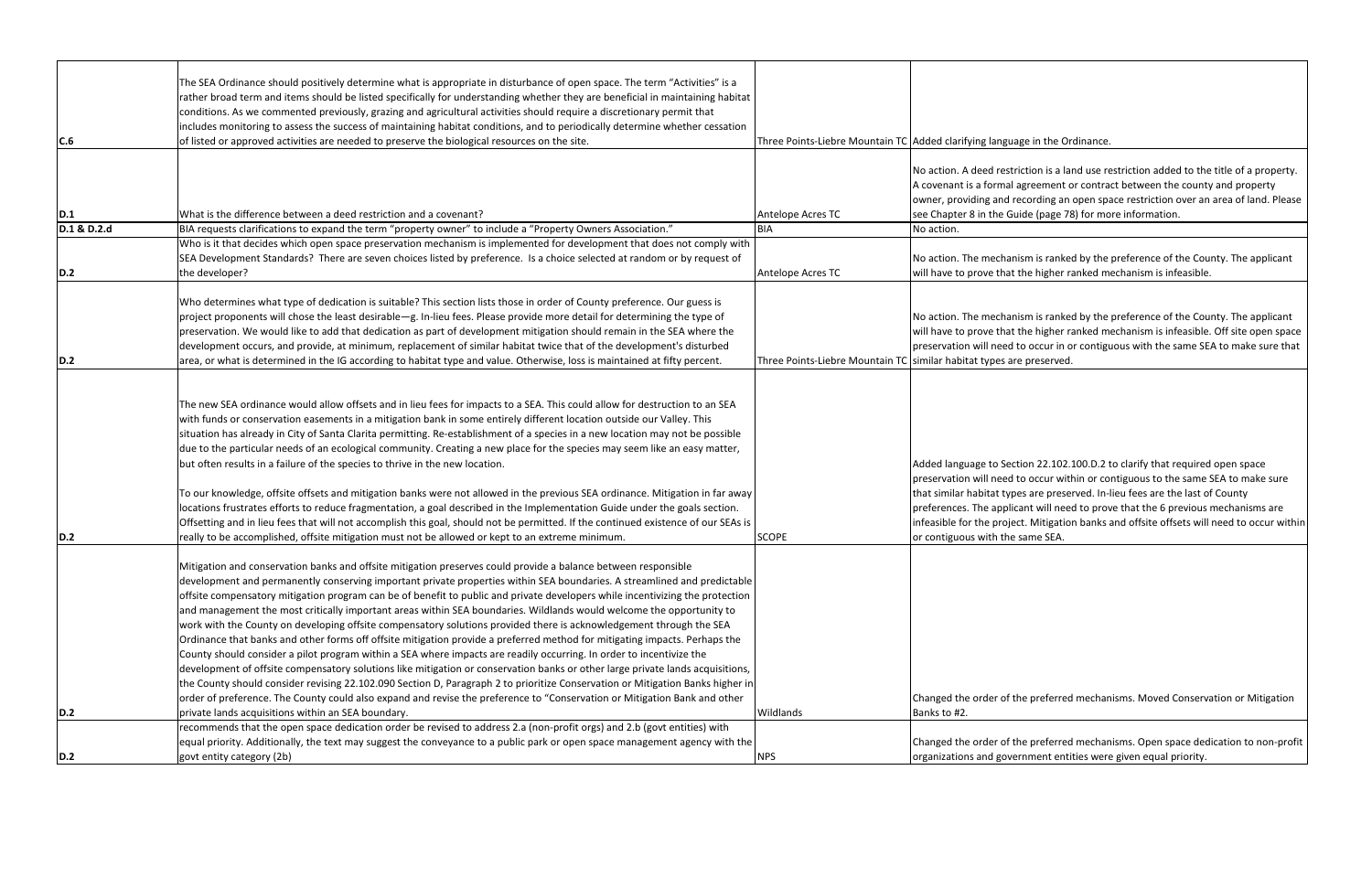| D.2   | offsets and in lieu fees could allow for destruction to an SEA with funds or conservation easements in some entirely different<br>location. To our knowledge, offsets were not allowed In the previous SEA ordinance. California has already lost 90 percent of<br>its native wetland and river habitats, leading to the precipitous decline of native plants and animals. We suggest that if it is<br>really the County's intention to reduce fragmentation as described in the Implementation Guide under the goals section,<br>offsetting and in lieu fees will not accomplish this goal, but instead result in even worse fragmentation. Also, speciation may<br>result in a particular plant or animal species thriving in very site specific locations with explicit soil, sunlight, and water needs.<br>Creating or locating a adequate replacement may seem easy, but often results in a failure of the species to thrive in the new<br>location. If the County continues to include this new option, we ask that very strict rules be placed on its use and that it be<br>only a last resort in the planning process. | Friends of Santa Clara River | No action. In-lieu fees are the<br>prove that the 6 previous me<br>and offsite offsets will need to                                                                   |
|-------|--------------------------------------------------------------------------------------------------------------------------------------------------------------------------------------------------------------------------------------------------------------------------------------------------------------------------------------------------------------------------------------------------------------------------------------------------------------------------------------------------------------------------------------------------------------------------------------------------------------------------------------------------------------------------------------------------------------------------------------------------------------------------------------------------------------------------------------------------------------------------------------------------------------------------------------------------------------------------------------------------------------------------------------------------------------------------------------------------------------------------------|------------------------------|-----------------------------------------------------------------------------------------------------------------------------------------------------------------------|
| D.2   | No mention is made of management funding for either large lot parcels or other larger open space areas. Where does<br>management funding come from? Who manages the funds? Who manages the property? Are they qualified to protect the<br>SEA resources?                                                                                                                                                                                                                                                                                                                                                                                                                                                                                                                                                                                                                                                                                                                                                                                                                                                                       | Hills For Everyone           | No action. Funding for open s<br>applicant and entity they are<br>case of privately retained ope<br>Ministerial SEA Review, the la<br>is kept in its natural undevelo |
| D.2.g | Specify "conservation" in-lieu fees as referenced in Definition G<br>22.102.100 (Findings) in Public REVIEW Draft (March 2018)                                                                                                                                                                                                                                                                                                                                                                                                                                                                                                                                                                                                                                                                                                                                                                                                                                                                                                                                                                                                 | Caltrans                     | Made suggested change.                                                                                                                                                |
| ΙA    | BIA believes that the language under subsection A. be amended to eliminate any potential misinterpretations under current<br>language. We recommend the section to be revised to read:<br>"A. To the extent feasible, the proposed development minimizes potential impacts to identified biological resources present<br>on the portions of the proposed development site that are located within the SEA from incompatible development through<br>the application of environmentally sensitive site design practices and development standards."                                                                                                                                                                                                                                                                                                                                                                                                                                                                                                                                                                              | <b>BIA</b>                   | No action. Please refer to Cha<br>how to evaluate a project's al                                                                                                      |
| lВ    | Also, to eliminate any misinterpretations, and conflicting exemptions, BIA suggests the language under subsection B. be<br>replaced with the following:<br>'B. Potential conflicts between conservation of the resources in SEAs (as identified in the County's General Plan) and the<br>proposed development have been equitably resolved."                                                                                                                                                                                                                                                                                                                                                                                                                                                                                                                                                                                                                                                                                                                                                                                   | <b>BIA</b>                   | No action. Please refer to Cha<br>how to evaluate a project's al                                                                                                      |
| C     | Please specify the sensitive design features that would be sufficient for habitat. (Give examples.)                                                                                                                                                                                                                                                                                                                                                                                                                                                                                                                                                                                                                                                                                                                                                                                                                                                                                                                                                                                                                            | Antelope Acres TC            | No action. Please refer to Cha<br>how to evaluate a project's al                                                                                                      |
| ID    | What are the acceptable or foreseeable ways of maintaining natural functions? Are there allowable alterations of water<br>bodies, watercourses and tributaries? How would this be done?<br>To create consistency across this "Findings" section, based on the earlier replacement language suggested above, (F) should<br>be amended to read:                                                                                                                                                                                                                                                                                                                                                                                                                                                                                                                                                                                                                                                                                                                                                                                  | Antelope Acres TC            | No action. Please refer to Cha<br>how to evaluate a project's al                                                                                                      |
|       | 'F. The proposed development does not have the potential to result in the loss of resiliency of the SEA, to the extent<br>feasible."                                                                                                                                                                                                                                                                                                                                                                                                                                                                                                                                                                                                                                                                                                                                                                                                                                                                                                                                                                                           | <b>BIA</b>                   | No action. Please refer to Cha<br>how to evaluate a project's al                                                                                                      |
|       | Several of the findings have been improved. However, we remain opposed to the findings in section (F). This is because<br>unacceptable harm that comprises the purpose of the ordinance5 may occur far short of the extreme circumstances listed. As<br>written, these catastrophic situations read not as examples, but rather as fixed thresholds. We suggest the following edits:<br>F. The proposed development promotes the resiliency of the SEA to the greatest<br>extent possible. For purposes of this finding, SEA resiliency cannot be preserved<br>when the proposed development may cause any of the following:<br>1. Significant unmitigated loss of contiguity or connectivity Bisection of<br>the SEA.<br>2. Significant unmitigated impact to Removal of the only known location                                                                                                                                                                                                                                                                                                                              |                              |                                                                                                                                                                       |
|       | of a Priority Biological Resource;<br>3. Removal of habitat that is the only known location of a new or<br>rediscovered species; or<br>4. Other factors as identified by SEATAC.                                                                                                                                                                                                                                                                                                                                                                                                                                                                                                                                                                                                                                                                                                                                                                                                                                                                                                                                               | EHL                          | Changes made per comment.                                                                                                                                             |

es are the last of County preferences. The applicant will need to vious mechanisms are infeasible for the project. Mitigation banks ill need to occur within or contiguous with the same SEA.

or open space management must be negotiated between the they are dedicating the land to or the easement holder. In the ained open space (on-site deed restrictions) required for ew, the landowner will be responsible for ensuring the open space undeveloped condition.

fer to Chapter 5 in the Guide (page 58) that provides guidance on roject's ability to meet findings.

fer to Chapter 5 in the Guide (page 58) that provides guidance on roject's ability to meet findings.

fer to Chapter 5 in the Guide (page 58) that provides guidance on roject's ability to meet findings.

fer to Chapter 5 in the Guide (page 58) that provides guidance on roject's ability to meet findings.

fer to Chapter 5 in the Guide (page 58) that provides guidance on roject's ability to meet findings.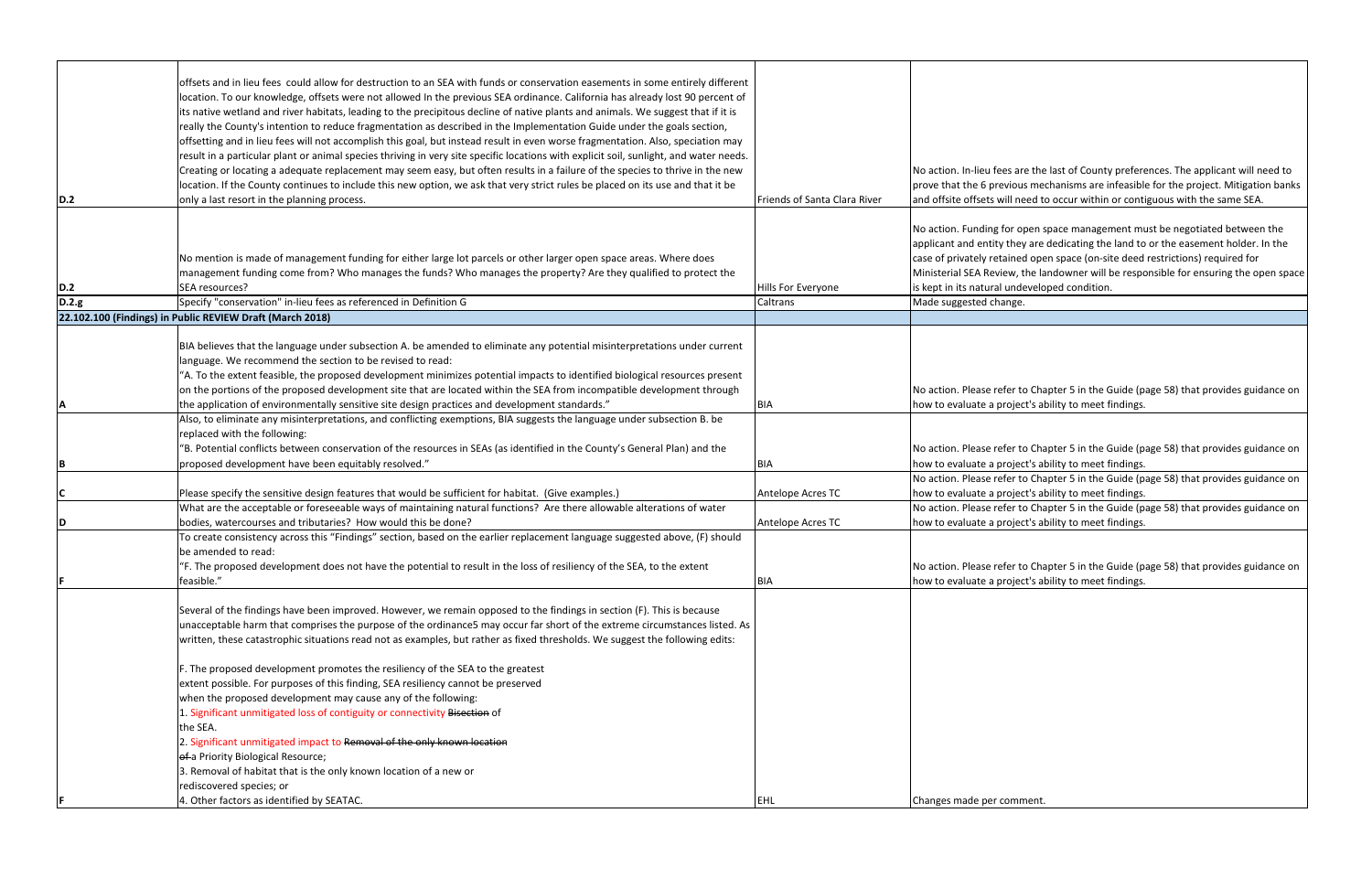|                           |                                                                                                                                                                                                                                                                |                                                                                                                                                                                                                                                                                                                                                                                                                  | No action. Since SEATAC makes                                  |
|---------------------------|----------------------------------------------------------------------------------------------------------------------------------------------------------------------------------------------------------------------------------------------------------------|------------------------------------------------------------------------------------------------------------------------------------------------------------------------------------------------------------------------------------------------------------------------------------------------------------------------------------------------------------------------------------------------------------------|----------------------------------------------------------------|
|                           |                                                                                                                                                                                                                                                                |                                                                                                                                                                                                                                                                                                                                                                                                                  | Commission, it will be up to the                               |
| F.4                       | This language is incredibly broad, and could pose unforeseen restrictions and challenges on builders and developers.                                                                                                                                           | BIA                                                                                                                                                                                                                                                                                                                                                                                                              | has been met or not.                                           |
|                           | 22.102.110 (Filing Fees) in Public REVIEW Draft (March 2018)                                                                                                                                                                                                   |                                                                                                                                                                                                                                                                                                                                                                                                                  |                                                                |
|                           | Under current language, the SEATAC review fee only covers up to three SEATAC meetings, and would require new fee for                                                                                                                                           |                                                                                                                                                                                                                                                                                                                                                                                                                  |                                                                |
|                           | additional meetings. BIA believes that this language should be amended to read:                                                                                                                                                                                |                                                                                                                                                                                                                                                                                                                                                                                                                  | No action. With the streamline                                 |
|                           |                                                                                                                                                                                                                                                                |                                                                                                                                                                                                                                                                                                                                                                                                                  | Counseling and Biological Cons                                 |
| A.5.b                     | "b. The SEATAC Review Fee shall cover all SEATAC meetings."                                                                                                                                                                                                    | BIA                                                                                                                                                                                                                                                                                                                                                                                                              | project may lessen as better de                                |
|                           | 22.102.120 (Review Procedures for County Projects) in Public REVIEW Draft (March 2018)                                                                                                                                                                         |                                                                                                                                                                                                                                                                                                                                                                                                                  |                                                                |
|                           | We would like to reiterate our position that essential public service facilities which are required to go through a CEQA process                                                                                                                               |                                                                                                                                                                                                                                                                                                                                                                                                                  | No action. New developments                                    |
|                           | and permitting through natural resource agencies be included in a SEA review process similar to the "County Projects" process                                                                                                                                  |                                                                                                                                                                                                                                                                                                                                                                                                                  | to the SEA Ordinance and revie                                 |
|                           | in §22.1 02.120 of the SEA Ordinance Update - Public Review Draft and Chapter 9 of the SEA Ordinance Implementation Guide                                                                                                                                      |                                                                                                                                                                                                                                                                                                                                                                                                                  | undergone CEQA review do no                                    |
|                           | Public Review Draft.                                                                                                                                                                                                                                           | <b>Sanitation Districts</b>                                                                                                                                                                                                                                                                                                                                                                                      | original project scope is propos                               |
|                           | 22.102.130 (Review Procedures for Habitat Restoration Projects) in Public REVIEW Draft (March 2018)                                                                                                                                                            |                                                                                                                                                                                                                                                                                                                                                                                                                  |                                                                |
| A.2                       | Include a plant palette as information required                                                                                                                                                                                                                | Caltrans                                                                                                                                                                                                                                                                                                                                                                                                         | Added language per comment.                                    |
|                           | 22.102.140 (SEATAC) in Public REVIEW Draft (March 2018)                                                                                                                                                                                                        |                                                                                                                                                                                                                                                                                                                                                                                                                  |                                                                |
|                           | Appendix in Public REVIEW Draft (March 2018)                                                                                                                                                                                                                   |                                                                                                                                                                                                                                                                                                                                                                                                                  |                                                                |
|                           |                                                                                                                                                                                                                                                                |                                                                                                                                                                                                                                                                                                                                                                                                                  |                                                                |
|                           | Our only specific comment at this time is our concern that the SEA Preservation Ratios were removed from the Appendix.                                                                                                                                         |                                                                                                                                                                                                                                                                                                                                                                                                                  | No action. A recommended mi                                    |
|                           | Although we understand there needs to be some level of flexibility, we believe at least a minimum ratio be established to                                                                                                                                      |                                                                                                                                                                                                                                                                                                                                                                                                                  | Chapter 8 in the Guide (page 7                                 |
|                           | prevent miss-use of this provision, which can occur many times over the years, resulting in additive reduction of habitat                                                                                                                                      |                                                                                                                                                                                                                                                                                                                                                                                                                  | a discretionary permit, the rati                               |
|                           | protection.                                                                                                                                                                                                                                                    | Donna Chen                                                                                                                                                                                                                                                                                                                                                                                                       | SEATAC recommendations, to t                                   |
| <b>Procedural/General</b> |                                                                                                                                                                                                                                                                |                                                                                                                                                                                                                                                                                                                                                                                                                  |                                                                |
| <b>Conceptual SEAs</b>    | adopt conceptual SEAs.                                                                                                                                                                                                                                         | B. Peterson, D. Madsen, E.<br>Eichinger, J Thomas, J. Byrne, L.<br>Baldwin, M. Seidler, M. Strehlow,<br>M. Paulson, P. Byrne, R. Baer, R.<br>Kikuchi, R. Reynolds, T. Wang, W.<br>Kamen, N. Staddon, D. Louis, N.<br>& H. Applebaum, D. Shea, G.<br>Walter, B. Perry, Wanda<br>Shimazu, Celia Kutcher, Sierra<br>Club, Sierra Club-SGV, Sierra Club The Conceptual SEA Update ha<br>Diamond Bar, HHIA, M. Hughes | designate Conceptual SEAs as o                                 |
| <b>Conceptual SEAs</b>    | All protections offered in the new ordinances must apply to all developments in areas near existing Conceptual SEAs and any<br>boundary expansions, which may be implemented in the final ordinance update.                                                    | Sierra Club-Diamond Bar, Hills<br>For Everyone, HHIA                                                                                                                                                                                                                                                                                                                                                             | The Conceptual SEA Update ha<br>designate Conceptual SEAs as o |
| <b>Conceptual SEAs</b>    | Consider having this proposed SEA Ord apply to conceptual as well as adopted SEAs. Waiting for the adoption of the ESGVAP<br>may unnecessarily delay implementation of the Draft Ord enhanced protections for SEAs and expose them to harmful<br>developments. | Puente Hills Habitat Authority                                                                                                                                                                                                                                                                                                                                                                                   | The Conceptual SEA Update ha<br>designate Conceptual SEAs as o |
| <b>CSDs</b>               | Rural areas should be allowed to utilize CSDs to protect environmentally sensitive areas from development, including SFRs.                                                                                                                                     | Leona Valley TC                                                                                                                                                                                                                                                                                                                                                                                                  | No action. Please consult with<br>accommodate the request.     |
|                           | Include penalties for destruction of natural habitat which have occurred prior to permit process, in an effort to dissuade such                                                                                                                                |                                                                                                                                                                                                                                                                                                                                                                                                                  | Added new section in the Ordi                                  |
| Enforcement               | activities. Anything less in the codified process appears to be in violation of CEQA and NEPA.                                                                                                                                                                 | Leona Valley TC                                                                                                                                                                                                                                                                                                                                                                                                  | Section 22.102.110.                                            |
|                           | We suggest that the guidelines designate the County biologist or other staff to make at least annual reviews of SEA project                                                                                                                                    |                                                                                                                                                                                                                                                                                                                                                                                                                  |                                                                |
|                           | conditions to ensure that they are followed. Or, in the alternative, perhaps a community panel with the oversight of SEA TAC                                                                                                                                   |                                                                                                                                                                                                                                                                                                                                                                                                                  |                                                                |
|                           | could be designated to provide this service. A means of providing long-term enforcement and identifying responsible parties                                                                                                                                    |                                                                                                                                                                                                                                                                                                                                                                                                                  | Added new section in the Ordi                                  |
| Enforcement               | should also be outlined.                                                                                                                                                                                                                                       | <b>SCOPE</b>                                                                                                                                                                                                                                                                                                                                                                                                     | Section 22.102.110.                                            |

TAC makes recommendations to the Regional Planning e up to the Commission's discretion to determine if this Finding

streamlined process and pre-application counseling (SEA ogical Constraints Map) the number of SEATAC meetings per s better designed projects will be heard by SEATAC.

elopments proposed by natural resource agencies will be subject e and review processes. Existing projects and phases that have view do not need SEA Review unless revisions outside of the e is proposed.

nended minimum preservation ratios for SEA CUPs are included in de (page 77). The ratios are provided as a starting point since with hit, the ratios can be changed based on site specific factors and lations, to the satisfaction of the Hearing Officer or Commission.

Update has been added to the project description to officially al SEAs as official SEAs and subject to the SEA Ordinance.

Update has been added to the project description to officially al SEAs as official SEAs and subject to the SEA Ordinance.

Update has been added to the project description to officially al SEAs as official SEAs and subject to the SEA Ordinance.

nsult with the Community Studies North section to see if CSDs can equest.

In the Ordinance pertaining to Enforcement. Please refer to

In the Ordinance pertaining to Enforcement. Please refer to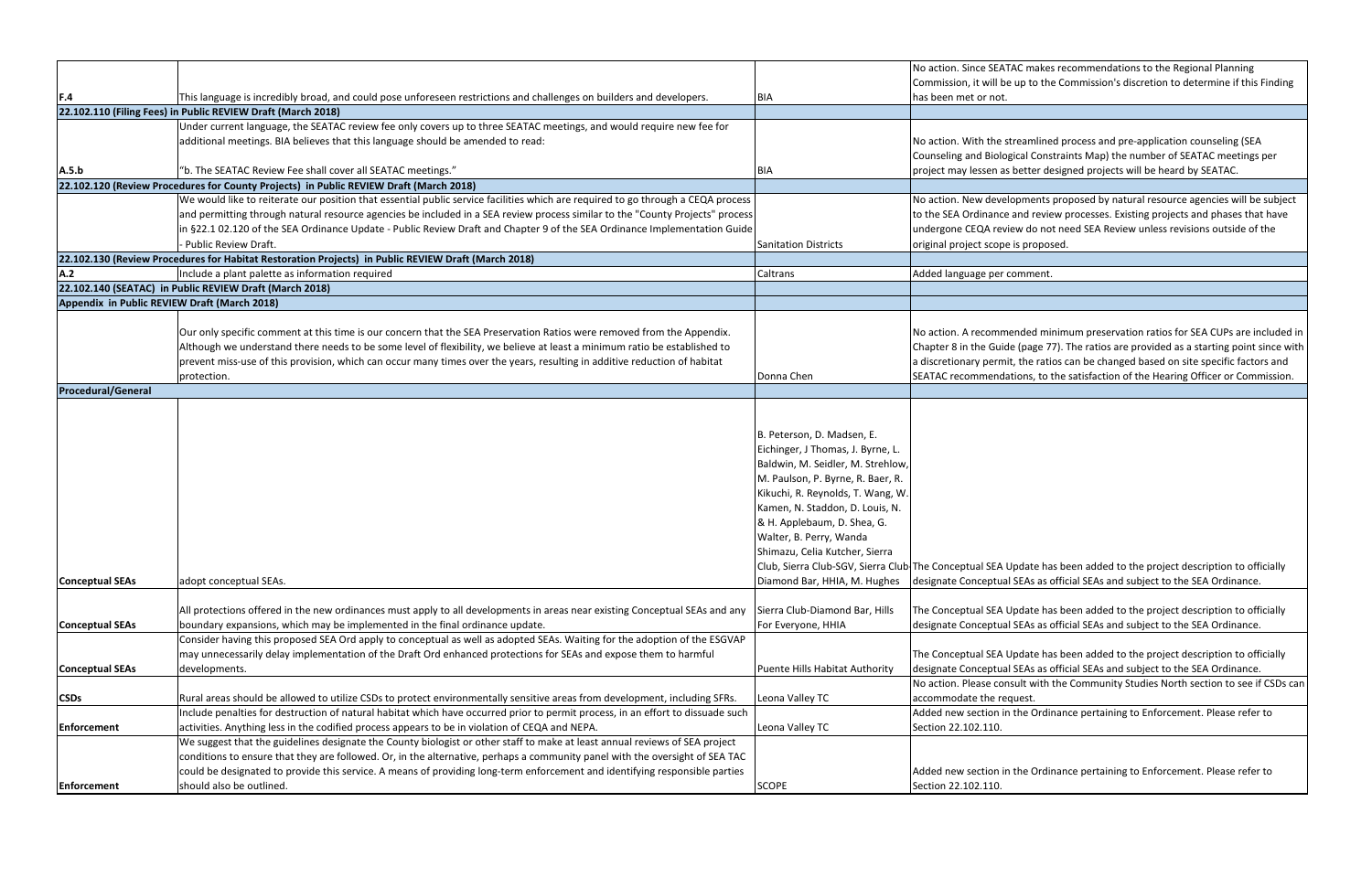|                              | We thank you for your continued concern for the environment and ask that funds be allocated in continued monitoring of any             |                              |                                                                            |
|------------------------------|----------------------------------------------------------------------------------------------------------------------------------------|------------------------------|----------------------------------------------------------------------------|
|                              | illegal and unwanted developments in the hills of Rowland Heights. We are relying on you to keep our neighborhood hills stay           |                              | Added new section in the Ordinance                                         |
| Enforcement                  | the way they are.                                                                                                                      | Randy and Louella Roberson   | Section 22.102.110.                                                        |
|                              | Indicate surface mining permits would require a conditional use permit, as well as a Reclamation Plan, with the opportunity            |                              | No action. Surface Mining projects w                                       |
|                              | for public review. We do not approve of surface mining in SEAs, in general, and find the notion incompatible with the purpose          |                              | nature of the project with large amo                                       |
| <b>Reclamation Plans</b>     | of preserving SEAs.                                                                                                                    |                              | Three Points-Liebre Mountain TC are required for Surface Mining Pern       |
|                              |                                                                                                                                        |                              | SEA CUPs, a discretionary review, wi                                       |
|                              |                                                                                                                                        |                              | For Ministerial SEA Review, there wil                                      |
|                              |                                                                                                                                        |                              | review. By going through the Ministe                                       |
| <b>Public Noticing</b>       | Public Notice should be required whenever a proposal will impact an SEA.                                                               | <b>SCOPE</b>                 | County Biologist confirmed that the<br>standards proposed in this Ordinanc |
|                              |                                                                                                                                        |                              |                                                                            |
|                              | Public notice should be required for any project proposed in an SEA. For small projects, perhaps this requirement could be             |                              |                                                                            |
|                              | addressed by merely posting the project notice on line. An EIR should be required for any large project in a SEA. We                   |                              |                                                                            |
|                              | understand that the County wishes to streamline small project approvals and make others less onerous. However, public                  |                              |                                                                            |
|                              | oversight can only occur if the public is able to inform itself of the issues. SEAs are such an important and precious resource to     |                              | SEA CUPs, a discretionary review, wi                                       |
|                              | the people of the County of Los Angeles, as they have been such the public took it upon itself to request protection of these          |                              | For Ministerial SEA Review, there wil                                      |
|                              | resources in the late 1970s and early 1980s. It is important that we have a means of knowing how and when they may be                  |                              | review. By going through the Ministe                                       |
|                              | impacted, as has been the case under the old ordinance.                                                                                |                              | County Biologist confirmed that the                                        |
| <b>Public Noticing</b>       | We ask that the County find a means of ensuring that the public will be notified of development proposals within SEAs.                 | Friends of Santa Clara River | standards proposed in this Ordinanc                                        |
|                              | We are deeply concerned about current and future protections of SEAs from encroachment induced by a growing populace,                  |                              |                                                                            |
|                              | continued sprawl from the incorporation of new cities, ranchette and planned community development. The current                        |                              |                                                                            |
|                              | Ordinance and Implementation Guide should be amended to address these matters, as there needs to be consistent protocols               |                              |                                                                            |
|                              | put in place for the ongoing protection of the SEA areas in both documents. Relevant examples that speak to this necessity<br>include: |                              |                                                                            |
|                              | $\Box$ The City of Agoura Hills elected to abandon SEA protections within its jurisdiction after incorporation in 1982. A large area o |                              |                                                                            |
|                              | the former SEA, which remains relatively undisturbed and replete with the unique biological resources. This area is slated to          |                              |                                                                            |
|                              | be soon developed into an urban-style large commercial and multi-use area. We believe there are multiple ways the County               |                              |                                                                            |
|                              | can implement land use protections that will transfer when unincorporated lands otherwise ceded to a municipal authority.              |                              |                                                                            |
|                              | $\Box$ Rural lands throughout the county are increasingly being purchased for creation of ranchettes, second homes, or rentals.        |                              |                                                                            |
|                              | The Liebre Mountains serve as an example of this syndrome. SEA protections must be added to the Ordinance and                          |                              |                                                                            |
|                              | Implementation Guide to address the cumulative effects to biological resources.                                                        |                              |                                                                            |
|                              |                                                                                                                                        |                              |                                                                            |
|                              | $\Box$ The proposed Centennial Specific Plan is an example of how a large and very important SEA was abandoned for an                  |                              |                                                                            |
|                              | enormous planned community. We believe this happened in part due to lack of protocol, policy, planning in favor of large               |                              |                                                                            |
|                              | scale development. The repercussions of this failure may be widespread throughout Los Angeles County and adjacent bio-                 |                              | No action. The proposed Ordinance                                          |
| Long Term Protections        | regions and counties.                                                                                                                  | <b>CNPS &amp; CBD</b>        | was adopted in 1982 and is much mo                                         |
|                              |                                                                                                                                        |                              | No action. The Conceptual SEA Upda                                         |
|                              |                                                                                                                                        |                              | Conceptual SEAs, making it subject t                                       |
|                              | We ask that Conceptual SEAs recognize plant alliances: oak woodland, riparian, oak savannah, coastal scrub and soft                    |                              | Restoration sections were added to                                         |
| <b>Long Term Protections</b> | chaparral habitats be recognized as, not merely islands, but their components as a source for restoration.                             | Sierra Club-Diamond Bar      | 3 and 7 in the Guide.                                                      |
|                              | request the remnants of smaller natural open space present in the foothills of east Los Angeles County be considered for               |                              |                                                                            |
| Long Term Protections        | preservation and/or enhanced to support watersheds and create habitat connectivity to larger parcels.                                  | Sierra Club-Diamond Bar      | No action. This project is not propos                                      |
|                              | Sag ponds are dry due to drought and have limited the nesting and feeding areas. Concerned about endangered species, such              |                              |                                                                            |
|                              | as the condor, pond turtles, salamanders and special endangered flora and fauna will be at an even greater risk of extinction.         |                              | No action. The SEA Ordinance focuse                                        |
| Long Term Protections        | How are the SEAs going to mitigate these problems?                                                                                     | Rose Bryan                   | communities that support these indi                                        |
| Long Term Protections        | Centennial should be bought and preserved by the State of CA and added to the state park system or preserved by LA County. Rose Bryan  |                              | No action. Not part of project scope.                                      |
|                              |                                                                                                                                        |                              |                                                                            |

In the Ordinance pertaining to Enforcement. Please refer to

Ining projects will almost always require a SEA CUP due to the t with large amounts of vegetation removal. Reclamation Plans face Mining Permits.

onary review, will require public noticing for the public hearing. Review, there will not be public noticing since it is a ministerial ough the Ministerial SEA Review process, it would mean that the firmed that the development was able to meet development in this Ordinance.

onary review, will require public noticing for the public hearing. Review, there will not be public noticing since it is a ministerial ough the Ministerial SEA Review process, it would mean that the firmed that the development was able to meet development in this Ordinance.

osed Ordinance is the first update since the current Ordinance 2 and is much more protective of the SEAs.

eptual SEA Update will only update the designation of the aking it subject to the SEA Ordinance. SEA Protected Trees and Restoration section sections were added to the Ordinance and Guide. Please refer to Chapters

ect is not proposing changes to the SEA boundaries.

Ordinance focuses on the protection of habitat and natural pport these individual species.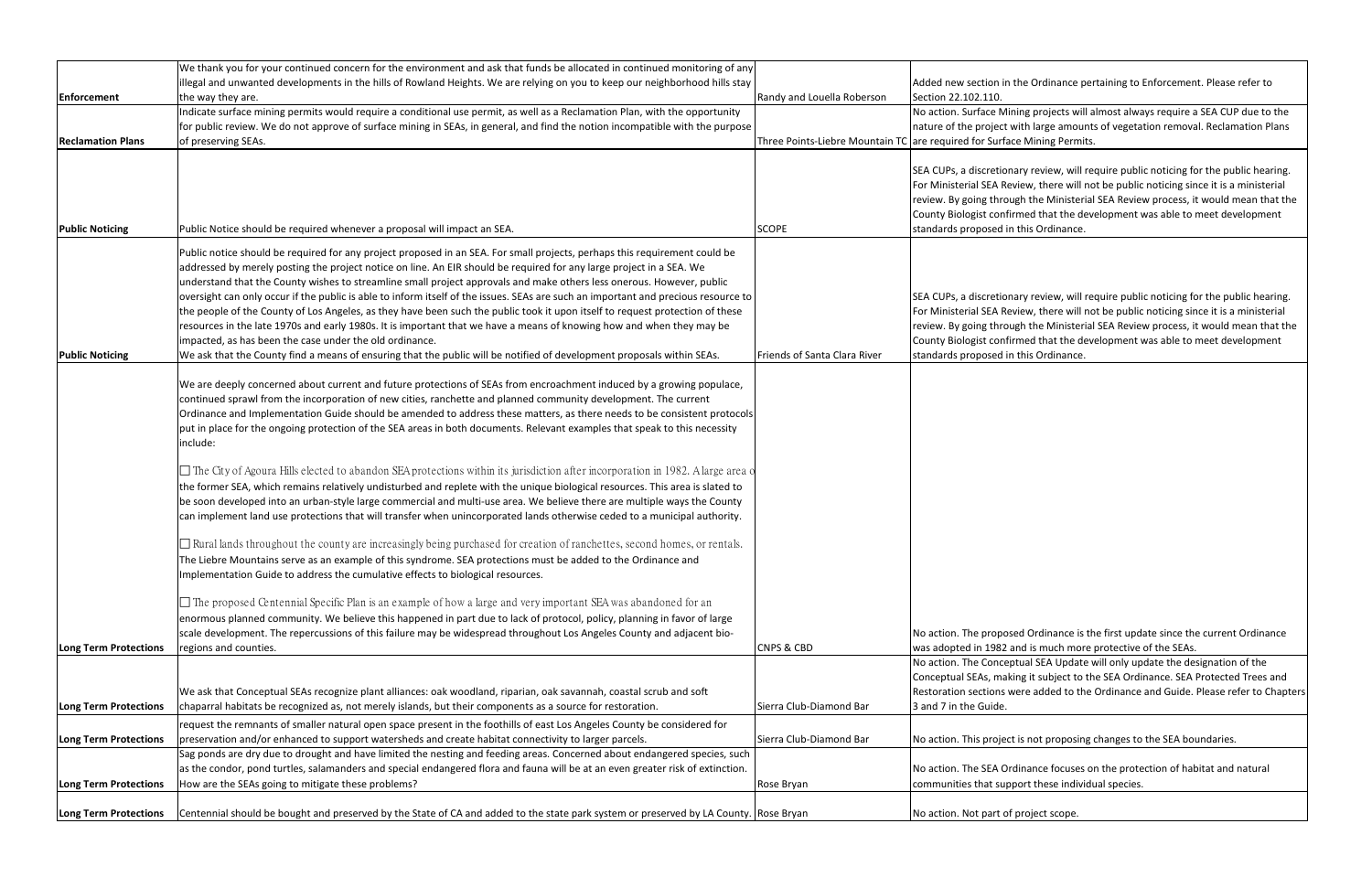|                           | Our citizens are mostly just concerned about any further developments that will allowed if any. The way it was explained to      |                                       | No action. The propo   |
|---------------------------|----------------------------------------------------------------------------------------------------------------------------------|---------------------------------------|------------------------|
| Long Term Protections     | us, it sounds like it is restrictive and will make it difficult for any big development to be done in the hills.                 | Louella Roberson                      | was adopted in 1982    |
|                           | add a symbol into the legend to identify the dashed green line as the Angeles National Forest boundary. Add the SMMNRA           |                                       | Requested change wi    |
| <b>SEA Boundary Map</b>   | boundary line to the map and legend and item description in the legend to identify both federally designated boundaries.         | <b>NPS</b>                            | and Coastal Resource   |
|                           | consider establishment of an SEA that would extend from the base of the San Gabriel Mountains along the Rio Hondo and San        |                                       |                        |
|                           | Gabriel River to Whittier Narrows that includes areas originally considered for inclusion in the proposed National Recreational  |                                       |                        |
|                           | Area in the National Parks Feasibility study. This would create a wildlife a corridor from the mountains to Whittier Narrows     | Sierra Club-SGV, Sierra Club-         |                        |
| <b>SEA Boundary Map</b>   | and then into the Puente-Chino Hills.                                                                                            | Diamond Bar                           | No action. This projed |
|                           |                                                                                                                                  |                                       |                        |
|                           | Exclusion of EOAs from the SEAO that lie within SEAs in the AV, or were excised from SEAs by the BOS Motion, appear              |                                       |                        |
|                           | antithetical to the purpose of preservation of biodiversity, prevention of fragmentation of conservation lands, and wildlife     |                                       |                        |
|                           | movement areas. It leads one to question the uneven implementation of the intent and purpose of drafting the SEAO, when          |                                       |                        |
|                           | the Antelope Valley Area Plan exclusively favors commercial development in various and remote reaches of the Antelope            |                                       |                        |
|                           | Valley. The proximity of EOAs directly adjacent to SEAs will undoubtedly have spillover or sprawl effects. Such an action giving |                                       |                        |
|                           | carte blanche to intensive commercial development, which bears repeating, is in conflict with the stated principles outlined in  |                                       |                        |
| <b>SEA Boundary Map</b>   | the IG and the intent of the ordinance (IG 4).                                                                                   | <b>Transition Habitat Conservancy</b> | No action. This projed |
|                           |                                                                                                                                  |                                       | No action. Please see  |
|                           | the cumulative impacts of concurrent multiple projects in local SEAs must be also be considered as part of the SEA approval      |                                       | Department will track  |
| <b>Cumulative Impacts</b> | process.                                                                                                                         | Sierra Club-SGV, HHIA                 | impacts.               |
|                           |                                                                                                                                  |                                       | No action. Please see  |
|                           | We observe the cumulative impacts of concurrent, multiple development projects in local SEAs, and request they also be           |                                       | Department will track  |
| <b>Cumulative Impacts</b> | considered part of the SEA approval process.                                                                                     | Sierra Club-Diamond Bar               | impacts.               |
|                           |                                                                                                                                  |                                       |                        |
|                           | We would like any proposed development be reviewed with a fine tooth comb for any adverse effect on traffic, natural             |                                       | No action. Please see  |
|                           | fauna and wildlife especially. We are opposed to any further real estate development that will add to the traffic and            |                                       | Department will track  |
| <b>Cumulative Impacts</b> | population explosion that plagues our community.                                                                                 | Randy and Louella Roberson            | impacts.               |
|                           | as you heard last night many of our neighbors are concerned with creeping development. It begins with a new house, then a        |                                       |                        |
|                           | school or church, then an apparently benign golf course. Bit by bit we lose our functioning wilderness. There must be a          |                                       |                        |
|                           | measure for any project and its cumulative impact on our biologically significant open space. Every project must be measured     |                                       |                        |
|                           | not just by its individual impacts but by the cumulative impacts of all projects in and near our precious SEA wilderness. These  |                                       | No action. Please see  |
|                           | projects may bring mandated mitigation, but 10 acres of newly created oak woodland does not mitigate for the loss of 5 acres     |                                       | Department will track  |
| <b>Cumulative Impacts</b> | of old growth oak woodland. And as you heard last night there are many in our community that just love our old oak trees.        | <b>Mike Hughes</b>                    | impacts.               |
|                           |                                                                                                                                  |                                       | No action. Please see  |
|                           | We have enough housing around Chino Hills and Diamond Bar Communities. Pollution, crimes, traffic jams and wild life             |                                       | Department will track  |
| <b>Cumulative Impacts</b> | conservation become serious concerns. Please expand housing projects towards east along HW60.                                    | <b>Tom Shiah</b>                      | impacts.               |
|                           |                                                                                                                                  |                                       |                        |
|                           | Concerned about the freeway that will replace the 138 being proposed from interstate 5 to the 14. appears to be devastating      |                                       | No action. Please see  |
|                           | to the flora and fauna of AV. I have seen many large animals, such as mountain lions, deer, bears, etc. being killed by cars and |                                       | Department will track  |
| <b>Cumulative Impacts</b> | trucks traversing the mountain ranges. how are the SEA going to mitigate this proposal?                                          | Rose Bryan                            | impacts.               |
|                           |                                                                                                                                  |                                       |                        |
|                           |                                                                                                                                  |                                       | No action. Projects th |
|                           |                                                                                                                                  |                                       | CEQA will be required  |
|                           |                                                                                                                                  |                                       | to cultural resources. |
| <b>Cultural Resources</b> | I also think Cultural Sensitivity to the Indians should be considered as well before allowing this land to be developed.         | Jacqueline Bennett                    | Use permit may go th   |
|                           | Recent observations of California Gnatcatcher, San Gabriel snail, and one of two (L.A. County) relict populations of gray        |                                       |                        |
|                           | squirrel habitat have been mapped in City of Diamond Bar wildlands. These areas border SEA 15, Upper Tonner Canyon/Tres          |                                       |                        |
|                           | Hermanos Ranch and Rowland Heights (Aera property.) Diamond Bar also has critical wetlands traversing the city, which            |                                       |                        |
|                           | support and affect wildlife movement, related to SEAs and unprotected natural open space on its borders. SEA 15 is a             |                                       | SEA 15, Puente Hills S |
| <b>Observations</b>       | particular concern.                                                                                                              | Sierra Club-Diamond Bar               | designates the conce   |

sed Ordinance is the first update since the current Ordinance and is much more protective of the SEAs.

ill be made through the Conceptual SEA Update, when the SEA Areas Policy Map is updated.

ct is not proposing changes to the SEA boundaries.

the IG and the proposing changes to the SEA boundaries.

Chapter 9 in the Guide for more information on how the of development and conservation in SEAs to evaluate cumulative

Chapter 9 in the Guide for more information on how the development and conservation in SEAs to evaluate cumulative

Chapter 9 in the Guide for more information on how the  $\kappa$  development and conservation in SEAs to evaluate cumulative

Chapter 9 in the Guide for more information on how the odevelopment and conservation in SEAs to evaluate cumulative

Chapter 9 in the Guide for more information on how the development and conservation in SEAs to evaluate cumulative

Chapter 9 in the Guide for more information on how the c development and conservation in SEAs to evaluate cumulative

nat require an Initial Study to assess environmental impacts per d to consult with local Native American tribes to assess impacts SEA CUPs or Ministerial SEA Reviews that require a discretionary Irough this process, depending on the CEQA determination.

SEA, is part of the proposed Conceptual SEA Update that official ptual SEA as an official SEA subject to the Ordinance.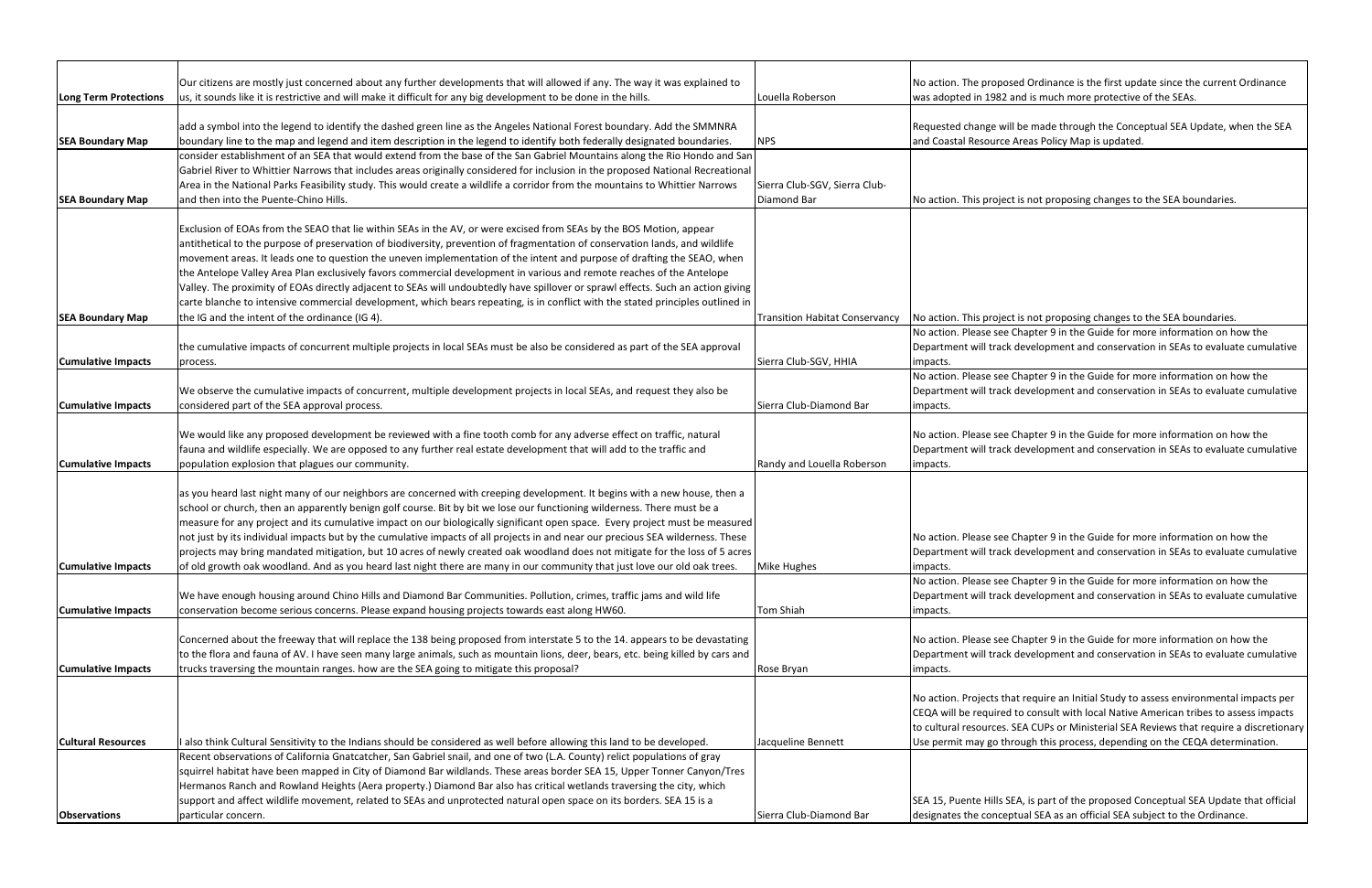|                          |                                                                                                                                                     |                              | No action. Determina   |
|--------------------------|-----------------------------------------------------------------------------------------------------------------------------------------------------|------------------------------|------------------------|
|                          | Due to many recent findings of sensitive flora/fauna species and the new watershed sciences, we ask all projects be upgraded                        |                              | based on the Online N  |
| <b>Observations</b>      | to require protocol environmental surveys via the updated CalVEG, habitat recognition system:                                                       | Sierra Club-Diamond Bar      | equivalent to CalVEG.  |
|                          |                                                                                                                                                     |                              |                        |
|                          | When any development within a SEA is being considered, the SEA biological review should: a) identify the water source for                           |                              | No action. Any new g   |
|                          | that project; b) ensure that water needs for the project have a sustainable yield and do not cause undesirable results; and, c)                     |                              | grading will be consid |
| <b>Water Sources</b>     | groundwater dependent ecosystems and associated beneficial uses and users are considered.                                                           | Friends of Santa Clara River | evaluate any apparen   |
|                          |                                                                                                                                                     |                              |                        |
|                          | The review should include the effects of hardscaping over ground water recharge areas, pumping from water wells that will                           |                              |                        |
|                          | lower water levels and impact groundwater dependent ecosystems, etc. The Santa Clara River watershed is home to 17                                  |                              |                        |
|                          | federally listed species, many of which have habitat that is intrinsically linked to groundwater and the associated beneficial                      |                              |                        |
|                          | uses. The revised SEA ordinance describes several items which must be reviewed either by the County biologist or through the                        |                              | No action. Any new g   |
|                          | SEA TAC and other review processes, but the effect that a proposed project may have on the water needed to support GDE's                            |                              | grading will be consid |
| <b>Water Sources</b>     | and associated beneficial uses in that SEA is not one of them.                                                                                      | Friends of Santa Clara River | evaluate any apparen   |
|                          |                                                                                                                                                     |                              |                        |
|                          |                                                                                                                                                     |                              | No action. Any new g   |
|                          |                                                                                                                                                     |                              | grading will be consid |
| <b>Water Sources</b>     | We ask that sufficient water for a GDE's and associated beneficial uses and users be added to the review criteria.                                  |                              | evaluate any apparen   |
|                          |                                                                                                                                                     |                              |                        |
|                          |                                                                                                                                                     |                              |                        |
|                          | coordinate with the relevant Groundwater Sustainability Agencies, in which the SEA may be located to ensure groundwater                             |                              |                        |
|                          | dependent ecosystems and associated uses and users are adequately considered in project authorization, and in helping to                            |                              |                        |
|                          | support GSA objective and management targets. According to the California Sustainability Groundwater Management Act                                 |                              |                        |
|                          | (SGMA) and Water Section 10720, Groundwater Sustainability Plans (GSP) and/or Groundwater Management Plans (GMP) are                                |                              | No action. Any new g   |
|                          | required to identify and consider impacts to Groundwater Dependent Ecosystems (GDE) that have significant and                                       |                              | grading will be consid |
| <b>Water Sources</b>     | unreasonable adverse impacts on all recognized beneficial uses of groundwater and related surface waters.                                           |                              | evaluate any apparen   |
|                          |                                                                                                                                                     |                              |                        |
|                          | we request the ordinance update to recognize the contribution of city wildland linkages to wildlife support and movement                            |                              | No action. The Depart  |
| <b>Wildlife Linkages</b> | beyond city boundary lines. (Native plant communities, invasive species and wildlife do not recognize man-made boundaries!) Sierra Club-Diamond Bar |                              | corridors and is a goa |
|                          | the updated SEA needs to fully recognize not just the "wide ranging biodiversity" of our SEA wilderness, but also of the                            |                              | No action. The Depart  |
| <b>Wildlife Linkages</b> | importance of wildlife corridors in maintaining this biodiversity.                                                                                  | Mike Hughes                  | corridors and is a goa |
|                          |                                                                                                                                                     |                              |                        |
|                          | In East San Gabriel Valley, we believe SEA 15, the Aera property and Tonner Canyon/Tres Hermanos Ranch properties are                               |                              | SEA 15, Puente Hills S |
| <b>Wildlife Linkages</b> | extremely important in linking currently protected areas.                                                                                           | Sierra Club-Diamond Bar      | designates the concer  |
|                          |                                                                                                                                                     |                              |                        |
|                          |                                                                                                                                                     |                              | SEA 15, Puente Hills S |
| <b>Wildlife Linkages</b> | Request that Tres Hermanos Ranch not be developed.                                                                                                  | Danielle Robinson            | designates the concer  |
|                          | Implementation Guide - Public REVIEW Draft (March 2018)                                                                                             |                              |                        |

ation of natural communities present on the project site will Manual of California Vegetation, which is the California

groundwater extraction requiring vegetation disturbance or dered development. Under discretionary SEA CUP, biologists can nt biological impacts from groundwater extraction.

groundwater extraction requiring vegetation disturbance or dered development. Under discretionary SEA CUP, biologists can nt biological impacts from groundwater extraction.

groundwater extraction requiring vegetation disturbance or dered development. Under discretionary SEA CUP, biologists can nt biological impacts from groundwater extraction.

groundwater extraction requiring vegetation disturbance or dered development. Under discretionary SEA CUP, biologists can nt biological impacts from groundwater extraction.

rtment recognizes the importance of wildlife linkages and al within the LA County General Plan.

rtment recognizes the importance of wildlife linkages and al within the LA County General Plan.

SEA, is part of the proposed Conceptual SEA Update that official eptual SEA as an official SEA subject to the Ordinance.

SEA, is part of the proposed Conceptual SEA Update that official eptual SEA as an official SEA subject to the Ordinance.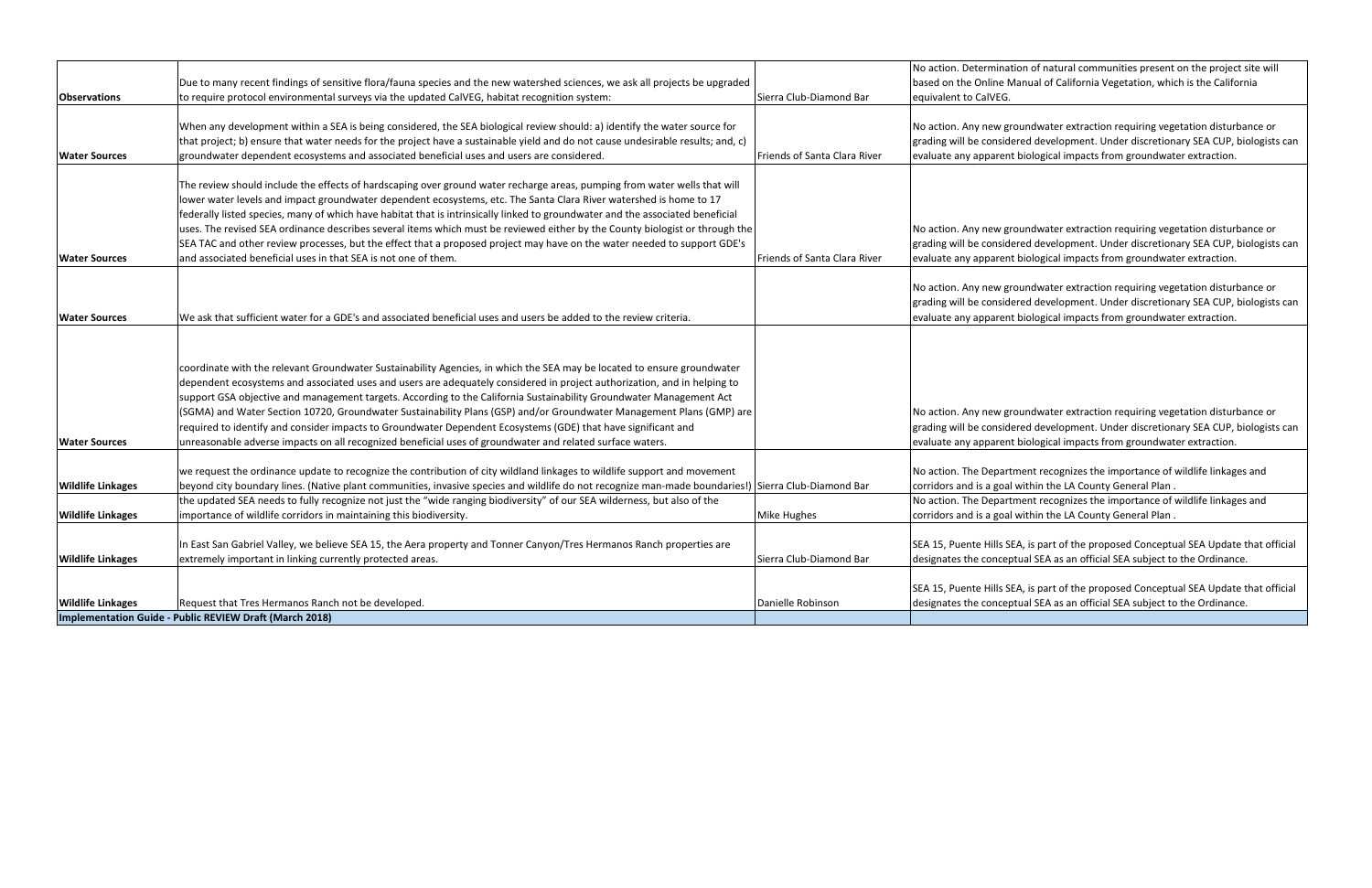|                               | Your Biological Constraints Map requirements should allow typical vegetation maps, which deal in Holland                       |                               |                         |
|-------------------------------|--------------------------------------------------------------------------------------------------------------------------------|-------------------------------|-------------------------|
|                               | code associations/alliances, each of which is given a CDFW rank, from which you could back out the SEA Resource                |                               |                         |
|                               | Category. Ensure that the BCM comports with the requirements for MM-BIO-1 in the 2035 General Plan EIR. Allow the              |                               |                         |
|                               | use of Holland code associations/alliances that are then backed out to derive your SEA Resource Category levels. Make it       |                               |                         |
|                               | clear that the CDFW rank for that class governs in all instances. Only fall back to the tailored NatureServe assessment        |                               |                         |
|                               | criteria if no CDFW ranking exists. The way it's currently worded, you're creating a gray area that project opponents          |                               | CDFW no longer supp     |
|                               | could exploit to say they disagree, by parsing the NatureServe assessment as they choose. So: ""SEA Resource Category          |                               | Ordinance relies on t   |
|                               | 4" includes natural communities ranked G4, S4, G5 or S5 by the CDFW, or utilizing NatureServe's Conservation Status            |                               | the Guide that Natur    |
|                               | Assessment methodology where no CDFW ranking exists for that community; plant species categorized by CNPS as RPR               |                               | confirmed by CDFW 1     |
| <b>BCM</b>                    | 4; and habitat occupied by annual or herbaceous RPR 4 plant species."                                                          | Stephen Maxwell (AV resident) | any such ranking sho    |
|                               | We suggest that an additional depiction include any lands that have been designated as critical habitat by USFWS. We also      |                               | Depiction of lands de   |
|                               | suggest that a "larger view" of the area be included to see if a particular SEA is part of a regional corridor or connectivity |                               | relation to SEA boun    |
| <b>BCM</b>                    | effort.                                                                                                                        | Hills For Everyone            | page 64).               |
|                               | We emphasize the need (as mentioned in the Implementation Guide) for on-the-ground surveys by Certified Biologists to          |                               |                         |
|                               | document biological resources on sites for proposed development. It is not sufficient to rely on the California Natural        |                               |                         |
|                               | Diversity Database (CNDDB) maintained by the California Department of Fish and Wildlife (CDFW), as areas of proposed           |                               |                         |
|                               | development may not have been adequately surveyed in the past and there is a backlog of survey information that CDFW has       |                               | No action. On-the-gr    |
| <b>BCM</b>                    | not had time to enter into the CNDDB.                                                                                          | <b>CNPS SG Mountains</b>      | other biological repo   |
|                               |                                                                                                                                |                               |                         |
|                               |                                                                                                                                |                               |                         |
|                               |                                                                                                                                |                               |                         |
|                               |                                                                                                                                |                               |                         |
|                               | Chapter 8 of the Implementation Guide offers excellent contemporary ideas and                                                  |                               |                         |
|                               | requirements for mapping, reporting, and tracking. This chapter would be                                                       |                               |                         |
|                               | markedly improved if it included the assurance of dedicated staff, enforcement,                                                |                               |                         |
|                               | or ongoing programmatic review needed to ensure the tenets of all banking                                                      |                               | No action. Providing    |
|                               | and in lieu agreements are upheld. Please expand on Chapter 8, to include                                                      |                               | the scope of this Gui   |
|                               | <b>SEA Program Monitoring dedicated staff, and an associated budget.</b>                                                       | <b>CNPS &amp; CBD</b>         | scope of the Guide).    |
|                               | 22.102.020 Definitions. Y. "Sensitive Local Native Resources" (at pg. 9) should be                                             |                               |                         |
| <b>Sensitive Local Native</b> | provided as an appendix to the Implementation Guide and be regularly updated and                                               |                               | No action. An initial l |
| <b>Resources list</b>         | required to be posted on the County's website.                                                                                 | <b>CNPS &amp; CBD</b>         | in Appendix B (page     |

ports the use of Holland Classifications, and as such the SEA the Manual of California Vegetation. Added clarifying language in reServe's methodology may only be used where it has been that no CDFW ranking exists for the community identified, and buld be done in coordination with CDFW (Chapter 6 page 65). esignated as Critical Habitat and the location of the project site in rdaries added to the list of requirements for the BCM (Chapter 6

round surveys by qualified biologists are required for BCMs and orts.

assurances of dedicated staff and associated budget is beyond ide (see Chapter 1 page 9 for description of the purpose and

list and the framework for revising or adding to the list is included  $105$ ).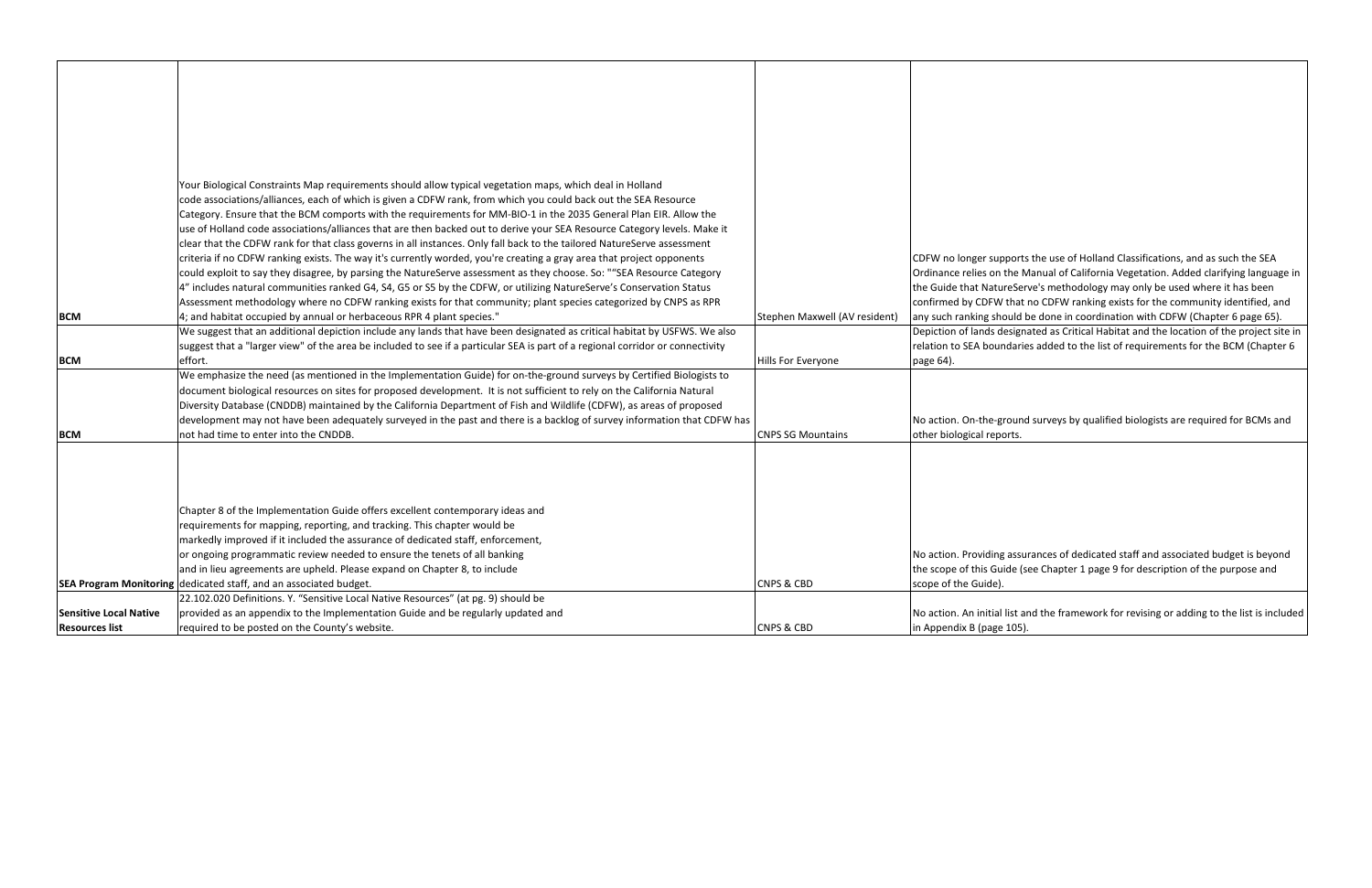|                               | SEA Guiding Principles (at page 4)                                                                                                                       |                       |                        |
|-------------------------------|----------------------------------------------------------------------------------------------------------------------------------------------------------|-----------------------|------------------------|
|                               | $\Box$ Biodiversity - Recognize that biodiversity is important to the maintaining a sustainable Los Angeles County.                                      |                       |                        |
|                               | o Justification – Los Angeles County natural areas are already sustainable, and the goal should be to maintain it. When                                  |                       |                        |
|                               | development alters the landscape, biodiversity is often not sustained.                                                                                   |                       |                        |
|                               | $\Box$ Biodiversity $\epsilon$ reate new Restore places where biodiversity can be woven through the urban fabric.                                        |                       |                        |
|                               | o Justification - Creating new places seems infeasible, however, restoring degraded areas through the urban areas is a                                   |                       |                        |
|                               | feasible way to increase connectivity and biodiversity.                                                                                                  |                       |                        |
|                               | $\Box$ Resiliency <b>Monitor Guide</b> development within SEAs to maximize preservation.                                                                 |                       |                        |
|                               | o Justification - Because the County has put in place conditions on development in SEA's, the County needs to take a                                     |                       |                        |
|                               | leadership role in implementing the ordinance, not just monitoring development                                                                           |                       |                        |
|                               | $\Box$ Resiliency - Encourage best practices for sustainable design in the SEAs that are aligned with the protection of natural                          |                       |                        |
|                               | resources.                                                                                                                                               |                       |                        |
|                               | o Justification - The Significant Ecological Areas identify the best natural areas left in Los Angeles County and therefore the                          |                       | Revised language (pa   |
| <b>SEA Guiding Principles</b> | protection of these areas needs to be the highest priority of this program.                                                                              | <b>CNPS &amp; CBD</b> | and Guiding Principle  |
|                               | Page 6 - Where occurring within SEAs, development activities are carefully guided and reviewed with a key focus on site                                  |                       |                        |
|                               | design as a means for conserving fragile resources such as streams, woodlands, and threatened or endangered species and                                  |                       |                        |
|                               | their                                                                                                                                                    |                       |                        |
|                               | habitats.                                                                                                                                                |                       |                        |
|                               | o Justification - Because the County has put in place conditions on development in SEA's, the County needs to take a                                     |                       | Revised language per   |
| Page 6                        | leadership role in guiding the ordinance, not just monitoring development                                                                                | <b>CNPS &amp; CBD</b> | SEA Program is guide   |
|                               |                                                                                                                                                          |                       |                        |
|                               | Page 6 - The SEA Program does not change the land use designation or the zoning of a property; rather it uses guidance and                               |                       |                        |
|                               | biological review and the application of certain development standards to balance the preservation of the County's natural                               |                       |                        |
|                               | biodiversity with private property rights.                                                                                                               |                       |                        |
|                               | o Justification - Because the County has put in place conditions on development in SEA's, the County needs to take a                                     |                       | Revised language per   |
| Page 6                        | leadership role in implementing the ordinance, not just monitoring development                                                                           | <b>CNPS &amp; CBD</b> | SEA Program is guide   |
|                               | NPS appreciates the standards for permeable fencing. The standards are consistent with NPS wildlife protection goals to avoid                            |                       |                        |
| Fencing                       | and minimize impacts and to allow for wildlife movement throughout the SMMNRA                                                                            | <b>NPS</b>            | No action.             |
|                               | The minimum 200-foot set back from the proposed project's boundary to adjacent park land or protected open space is                                      |                       |                        |
|                               | consistent with NPS goals to preserve land acquired to protect native habitat. NPS suggest clarification in the new ordinance                            |                       | No action. If the requ |
|                               | Open Space Buffer - Dev for instances where the 200-foot set back cannot be achieved owing to parcel size or location of a buildable site within a large |                       | CUP, which gives the   |
| <b>Stands</b>                 | parcel.                                                                                                                                                  | <b>NPS</b>            | require mitigation m   |
|                               | In the inset, Recommended Design Guidelines for Projects Within SEAs (page 15), item 2 refers to a 30% development                                       |                       |                        |
| p. 15                         | footprint, where as the ordinance states a maximum of 25%. Please clarify.                                                                               | <b>EHL</b>            | Revised inset langua   |
|                               | Regarding item 4, steep slopes may well be biologically less valuable than gentler terrain,6 and some level of encroachment                              |                       |                        |
|                               | should be allowed to better protect SEA resources. Typically, development projects avoid steep slopes to reduce grading                                  |                       |                        |
|                               | costs.                                                                                                                                                   |                       |                        |
|                               |                                                                                                                                                          |                       |                        |
|                               | EHL recommends a modification as follows:                                                                                                                |                       | Revised inset langua   |
| p. 15                         | Avoid placing any development on slopes greater than 25% unless the outcome is biologically superior.                                                    | EHL                   | sensitive resources.   |

age 4). Recommended changes align with intent of SEA Program es.

r recommendation (page 6). We agree that a primary goal of the e development to avoid impacts to SEA Resources.

r recommendation (page 6). We agree that a primary goal of the development to avoid impacts to SEA Resources.

uired setback cannot be achieved, the project will require an SEA Pupartment discretion to review the project more closely and reasures to reduce/minimize impacts on the adjacent open space.

ge to align with Ordinance provisions and Guide text (page 25).

ge to clarify that priority should be given to avoiding impacts to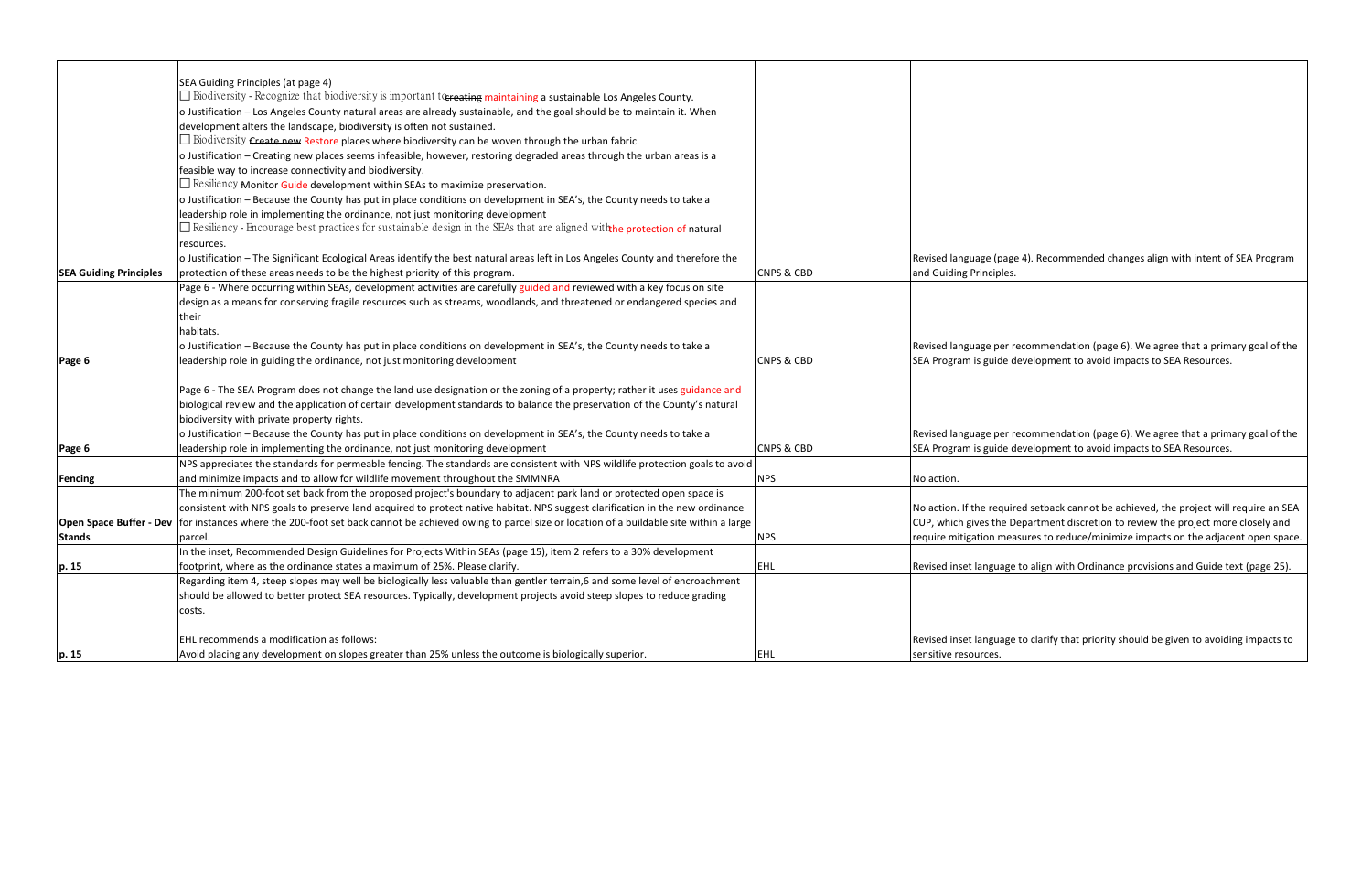|       | The language in Land Divisions (page 33) is concise yet contains the essential preserve design precepts. What is conspicuously<br>missing, though, is an illustrative site plan for a subdivision showing how a 75% conservation area/25% maximum<br>development area can meet preserve design goals by concentrating development in the overall least sensitive location. While<br>an illustration was included in the March 21, 2018 Planning Commission Workshop presentation, this illustration fails to show<br>how baseline unit count can be maintained through clustered design, along with greater open space and fire defensibility.                                                                                                                                                                                                                                                                                                                                                                              |            |                     |
|-------|-----------------------------------------------------------------------------------------------------------------------------------------------------------------------------------------------------------------------------------------------------------------------------------------------------------------------------------------------------------------------------------------------------------------------------------------------------------------------------------------------------------------------------------------------------------------------------------------------------------------------------------------------------------------------------------------------------------------------------------------------------------------------------------------------------------------------------------------------------------------------------------------------------------------------------------------------------------------------------------------------------------------------------|------------|---------------------|
| p. 33 | This maintenance of unit count is important to convey to landowners.<br>The discussion of Large Lot Parcel Maps should reflect the clarifying language for ordinance section D(4) suggested above. This<br>can be done through this edit:<br>The process will allow for the potential of large contiguous parcels of sensitive habitats to remain intact, while also providing<br>that individual parcels have a reasonable opportunity to undergo an SEA Review (per 22.102.060) for future<br>proposed development.                                                                                                                                                                                                                                                                                                                                                                                                                                                                                                       | EHL        | Added graphic and c |
|       | In addition to covering setback requirements and necessary amounts of Resource Category 4 and/or 5, the discussion in the<br>Guide should expand to include ways to achieve the minimum 75% contiguous open space set aside. Such language might be,<br>"For complying with the subdivision open space requirement for a minimum of 75% contiguous open space, and to maintain<br>unit count, one or more dedicated open space lots may be created, or "pie shaped" lots utilized to effectively cluster                                                                                                                                                                                                                                                                                                                                                                                                                                                                                                                    |            |                     |
| p. 33 | development at the apex of these lots."                                                                                                                                                                                                                                                                                                                                                                                                                                                                                                                                                                                                                                                                                                                                                                                                                                                                                                                                                                                     | <b>EHL</b> | Added graphic and c |
| p. 33 | The Biological Constraints Map (BCM) will be the essential tool for guiding and ensuring compliance with the minimum 75%<br>open space requirement for subdivisions. This information should be reflected in the Informational Exhibit for Large Lot Parcel<br>Maps.                                                                                                                                                                                                                                                                                                                                                                                                                                                                                                                                                                                                                                                                                                                                                        | EHL.       | No action.          |
|       | The Guide also portrays field surveys as unlikely to be warranted. Yet high quality biological information should be developed<br>as early as possible during project review, and as should information on impact identification and avoidance for CEQA<br>purposes. There is no reason to exclude field surveys from subdivision processing. We suggest the following edits:<br>Large Lot Parcel Map subdivision projects will be required to submit an Informational Exhibit and a BCM. The Informational<br>Exhibit should consist of materials that show development feasibility on the proposed lots and open space amount and<br>configuration. The BCM for a Large Lot Parcel Map subdivision project can be based solely on a desktop analysis of the area<br>using the best available data and most recent aerial imagery available as supplemented by. No-field surveys if directed by<br>Department staff are required at this stage, such as for although field verification of SEA Resource Categories may be- |            |                     |
| p. 33 | warranted in some circumstances.                                                                                                                                                                                                                                                                                                                                                                                                                                                                                                                                                                                                                                                                                                                                                                                                                                                                                                                                                                                            | <b>EHL</b> | Revised language as |
|       | The "thought process" questions posed under each finding strike a good balance between being scientifically sound and being                                                                                                                                                                                                                                                                                                                                                                                                                                                                                                                                                                                                                                                                                                                                                                                                                                                                                                 |            |                     |
| p. 45 | readily understood by the lay reader.                                                                                                                                                                                                                                                                                                                                                                                                                                                                                                                                                                                                                                                                                                                                                                                                                                                                                                                                                                                       | <b>EHL</b> | No action.          |
| p. 50 | The Biological Constraints Map (page 50) is well prepared and useful.                                                                                                                                                                                                                                                                                                                                                                                                                                                                                                                                                                                                                                                                                                                                                                                                                                                                                                                                                       | <b>EHL</b> | No action.          |

| Added graphic and clarifying language in Guide (page 46-47). |
|--------------------------------------------------------------|
|                                                              |
|                                                              |
| Added graphic and clarifying language in Guide (page 46-47). |
|                                                              |
| No action.                                                   |
|                                                              |
|                                                              |
|                                                              |
|                                                              |
| Revised language as suggested (page 47).                     |
| No action.                                                   |
| No action.                                                   |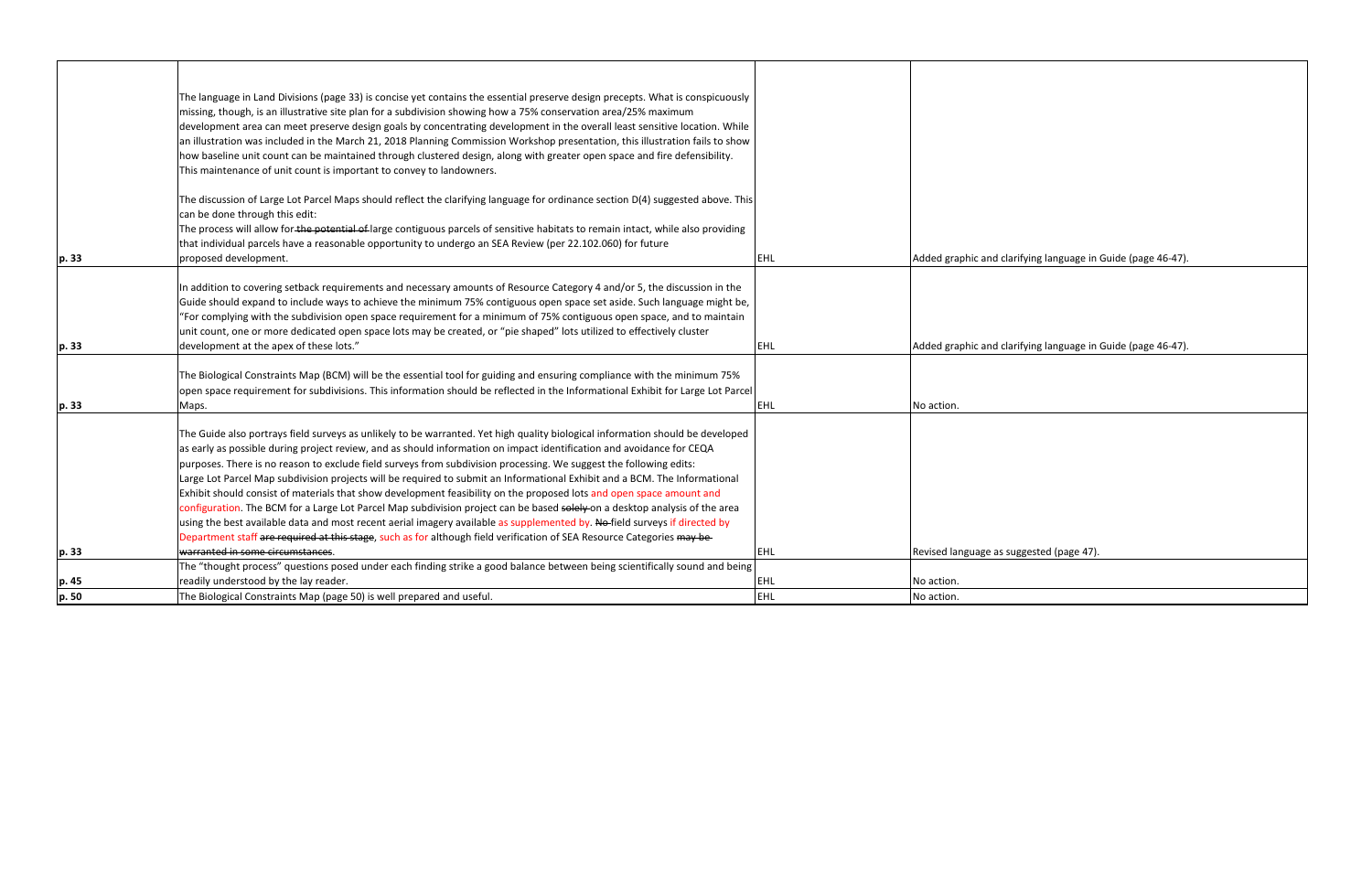|                             | graduate degree was on oak population genetics and ecology.                                                                      |                          |                       |
|-----------------------------|----------------------------------------------------------------------------------------------------------------------------------|--------------------------|-----------------------|
|                             | As much as possible, using local seed or assisted migration of seed is best.                                                     |                          |                       |
|                             | From the work my advisor and I did at UCLA, seed and pollen dispersal is so limited in oaks if you really wanted to preserve     |                          |                       |
|                             | genetic variations in a local population you would have to reduce that number to 2 miles. Long lived species like trees should   |                          |                       |
|                             | be a special concern for this issue, especially oaks, getting them from the same site or within less than a mile would be great. |                          |                       |
|                             | However, when that is not possible, I think that it would be better to plant an oak woodland from seed from the Los Angeles      |                          |                       |
|                             | Basin, than to restrict people from planting them at all, since oaks provide habitat to so many other species.                   |                          |                       |
|                             | Many times in highly fragmented areas, with as much development as we have in this area and with all of the microclimates        |                          |                       |
|                             | in LA County there may not be seed available for a species within 10 miles. I do not think that this should restrict habitat     |                          |                       |
|                             | restoration projects from planting natives from within Los Angeles County and its environment                                    |                          |                       |
|                             | o What if the seed might be there but there may not be the ability to harvest it (in a protected park or conservancy)? What if   |                          |                       |
|                             | the seed source is from a small number of plants and you are potentially creating a bottleneck effect?                           |                          |                       |
|                             | o What if a manmade cattle pond and farming area is being restored and there are not nearby wetlands, would that restrict        |                          |                       |
|                             | the restoration of plants in the old cattle pond?                                                                                |                          |                       |
|                             | - 10 miles is such a generic number and does not really improve your chances of getting seeds that have the adaptations and      |                          |                       |
|                             | genetics from the existing site. To be honest, some of the seed from less than 10 miles and 1000 ft elevation away from          |                          |                       |
|                             | Descanso and the Verdugo section of the SEAs would be pretty inappropriate adapted to our site - the seed from the farther       |                          |                       |
|                             | areas in Burbank would be more appropriate than the much closer seed from across the freeway in the San Gabriel foothills,       |                          |                       |
|                             | where the soil types are very different.                                                                                         |                          |                       |
|                             | In highly disturbed areas, like old farms, planting short lived pioneer species, like annuals, coyote bush or poppies etc. the   |                          |                       |
|                             | adaptation that you may have lost by bringing a plant from farther away will rapidly be regained with short generation time.     |                          |                       |
|                             | Plus these plants provide perching opportunities for birds, and hiding spots for small mammals who can disperse local seed       |                          |                       |
|                             | into the space over time.                                                                                                        |                          |                       |
|                             | Then there is the conundrum of what is native anyway- as more people grow native plants in their gardens, how do you             |                          |                       |
|                             | know that the plants you are selecting from nearby are truly natural? For example, Descanso's founder Manchester Boddy           |                          |                       |
|                             | and Theodore Payne planted and probably hybridized sycamores on our site in the 1940s. Should we choose those for our            |                          | Revised language to   |
| p. 58                       | seed source nearby, or completely native seed from farther away?                                                                 | Rachel Young (SEATAC)    | 72).                  |
|                             | On-site Preservation for SEA CUP (page 61) We concur with the preservation ratios, noting their conformance with standard        |                          |                       |
| p. 61                       | practices. The suitability questions and design guidance are helpful.                                                            | <b>EHL</b>               | No action.            |
|                             | Off-site Preservation for SEA CUP (page 63)                                                                                      |                          |                       |
|                             | We note that the ordinance's focus on resource avoidance coupled with the on-site open space requirements will generally         |                          |                       |
|                             | obviate the need for off-site acquisition for mitigation purposes.                                                               |                          |                       |
|                             |                                                                                                                                  |                          |                       |
|                             | Consistent with above comments on off-site mitigation, we suggest the following edit:                                            |                          | No action. Factors t  |
|                             | Developments that do not have suitable habitat of long-term biological viability available to preserve open space on-site will   |                          | habitat is suitable f |
|                             | be required to provide an equivalent amount of open space preservation off-site.                                                 | <b>EHL</b>               | Preservation for SE   |
| p. 63                       |                                                                                                                                  |                          | No action. Chapter    |
|                             |                                                                                                                                  |                          | evaluate effectiven   |
|                             |                                                                                                                                  |                          | Monitoring periods    |
|                             | Given the high vulnerability of the area to fires, we suggest that additional language be added that allow for a longer          |                          |                       |
| P. 67                       | monitoring period should a fire occur during the restoration project.                                                            | Hills For Everyone       | (page 69).            |
|                             | We note that a county sensitive plant list was mentioned in the appendices, but we could not find it. There certainly should     |                          |                       |
|                             | be a Los Angeles County sensitive plant list similar to that of the Angeles National Forest or analogously, to the Audubon       |                          | A sensitive plant lis |
| <b>Sensitive Plant List</b> | Sensitive Bird List.                                                                                                             | <b>CNPS SG Mountains</b> | included in Append    |

to incorporate recommendations into Chapter 7 of the Guide (page

s that need to be considered when determining whether on-site for preservation is described in the previous section "On-Site EA CUP" (page 76).

r 8 summarizes the program wide monitoring that will take place to ness of the SEA Program and evaluate cumulative impacts. s for restoration projects are discussed in Chapter 6 of the Guide

ist is currently under development. The framework for the list is dix B of the Guide (page 105).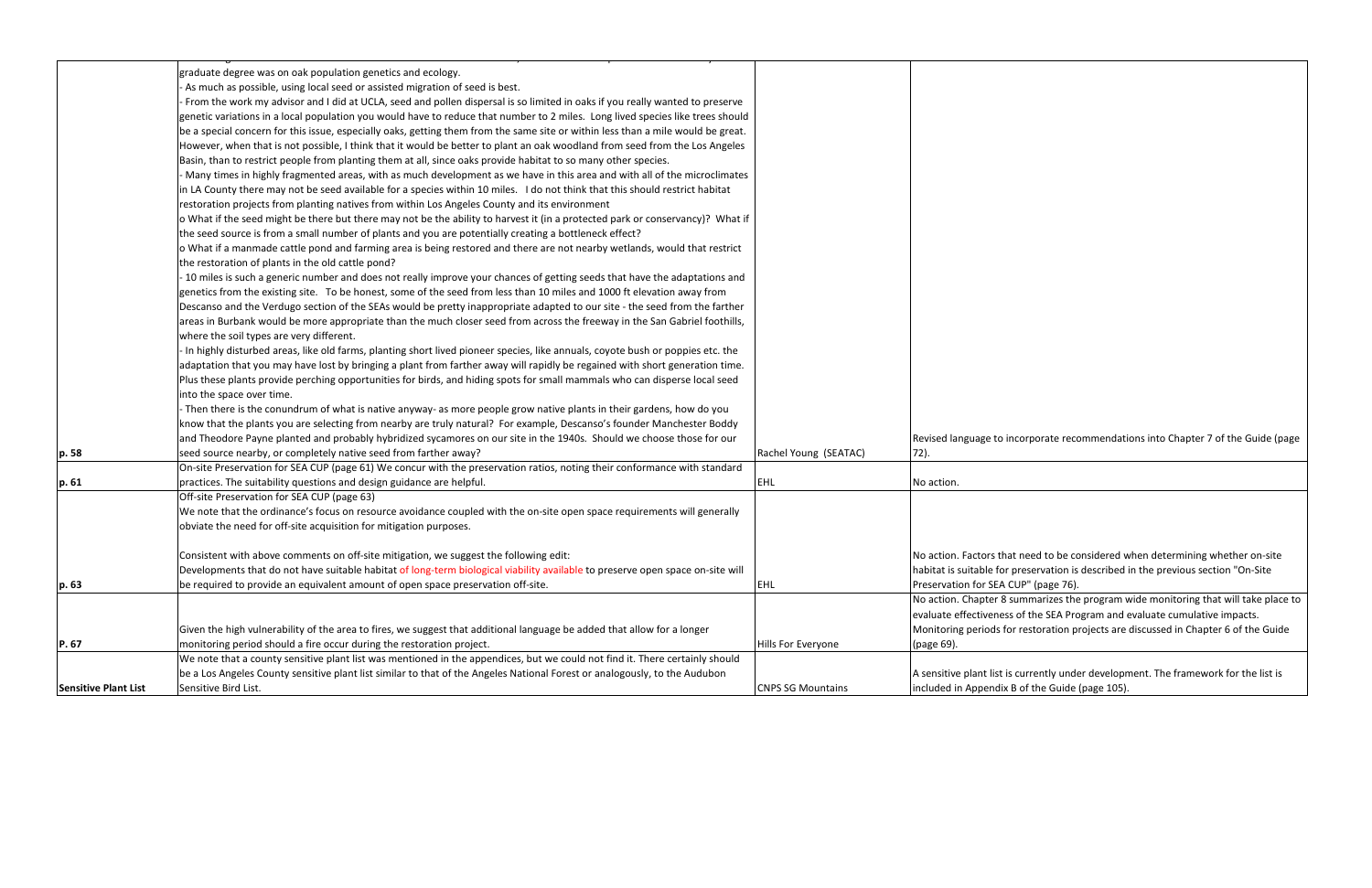|                              | Special thought should be given to sources of tree seed and other long lived species. All stock should be from plants within         |                       |                         |
|------------------------------|--------------------------------------------------------------------------------------------------------------------------------------|-----------------------|-------------------------|
|                              | Counties in or adjacent to the SEA. Nurseries used to grow stock should also be within counties in or adjacent to the SEA to         |                       |                         |
| <b>Tree Seed Source</b>      | prevent spread of soil born diseases and insect pests.                                                                               | Rachel Young (SEATAC) | Recommendations in      |
|                              | A couple other recommendations:                                                                                                      |                       |                         |
|                              |                                                                                                                                      |                       |                         |
|                              | 1. Use plugs rather than larger plants to reduce the need for irrigation during establish to conserve water resources. This also     |                       |                         |
|                              | helps plants establish new roots that are adapted to the soil in the ground, rather than having a large root mass adapted to         |                       |                         |
|                              | the soil in the nursery pot.                                                                                                         |                       |                         |
|                              | 2. If irrigation is required, describe the plan to control annual weeds that might occur and thrive from the irrigation.             |                       |                         |
|                              | 3. I personally do not want to see any proposals for regular herbicide treatments without a plan for mulching, or revegetation.      |                       |                         |
|                              | This is a common practice throughout the county currently and from the research and sites I have observed, this treatment            |                       |                         |
|                              | serves no benefit (and may cause some harm). If someone wants to use herbicide I'd like to see a couple of things. a.) That          |                       |                         |
|                              | they have tested other methods of invasive species control and have determined a single application of herbicide is the best         |                       |                         |
|                              | solution. b.) They have a post application plan for revegetation and/or mulching. c.) The treatment is a one time application.       |                       |                         |
|                              | d.) Preemergent herbicide should never be used, as it may affect rare species in the seed bank.                                      |                       |                         |
|                              | 4. There is a lot of thought out there about mulch. There is a native plant contingent out there that is anti mulch because of       |                       |                         |
|                              | nesting habitat for native bees. My recommendations for dealing with this issue is as follows. a.) Mulch is necessary in             |                       |                         |
|                              | restoration to insure native plants thrive and survive to provide food for native bees. Without native flowers, there is no bee      |                       |                         |
|                              | habitat. It is the least harmful and most beneficial way to prevent weeds, promote healthy soil, and help restore healthy            |                       |                         |
|                              | organic material in the soil. One application of mulch can promote storage of large amounts of carbon in soils for years to          |                       |                         |
|                              | come, helping with global climate change. It prevents water loss up to 30%. Almost all native habitat, outside of some desert        |                       |                         |
|                              | ecosystems, have deep layers of organic material near trees and shrubs, keeping their roots cool and preventing evaporation.         |                       |                         |
|                              | b.) And area for native been nesting without mulch can be set aside and marked. Monthly weeding will be necessary in this            |                       |                         |
|                              | area until native plants can be established. Leaving restored areas unmulched and/or unweeded for bees in the long run will          |                       |                         |
|                              | prevent native plants from establishing, promote invasive species that can encourage fires, and provide few resources for the        |                       |                         |
|                              | native bees.                                                                                                                         |                       |                         |
|                              | 5. For weed removal projects, clear description of how green waste is handled should be part of the proposal.                        |                       |                         |
|                              | 6. A mention should be made about cleaning equipment for development and brush clearance. Much of the new mustard                    |                       |                         |
|                              | and possibly the start thistle infestation we have may have come in on Fire department brush clearance and LA Conservation           |                       |                         |
| <b>Best Management</b>       | corps equipment.                                                                                                                     |                       |                         |
| <b>Practices</b>             |                                                                                                                                      | Rachel Young (SEATAC) | Recommendations in      |
|                              | As a horticulture expert I think there are many plants on the list of prohibited plants that are too restrictive, as well as several |                       |                         |
|                              | that should be added:                                                                                                                |                       | No action. Mexican f    |
|                              | California Buckeye should be restricted to its natural range                                                                         |                       | the list. California Bu |
|                              | Mexican feather grass should be restricted to its natural range                                                                      |                       | of the San Gabriel M    |
|                              | Fennel, artichoke, mustards and cardoons should be restricted                                                                        |                       | San Juaquin Valley. 1   |
|                              | Convolvus should be restricted (except the native species, in its natural range)                                                     |                       | climate change, but     |
| <b>Prohibited Plant List</b> |                                                                                                                                      | Rachel Young (SEATAC) | be invasive, but rath   |
|                              |                                                                                                                                      |                       |                         |

incorporated into Chapter 7 of the Guide (page 72).

## incorporated into Chapter 7 of the Guide (page 72).

feathergrass, fennel, artichoke, mustards, and cardoons are all on uckeye is a common, naturally occurring tree on the desert slopes Aountains. This is part of its natural range, which extends from the This species range may be expected to expand as a result of  $\alpha$  as this is a native tree to the region, we would not consider it to her an range expansion.